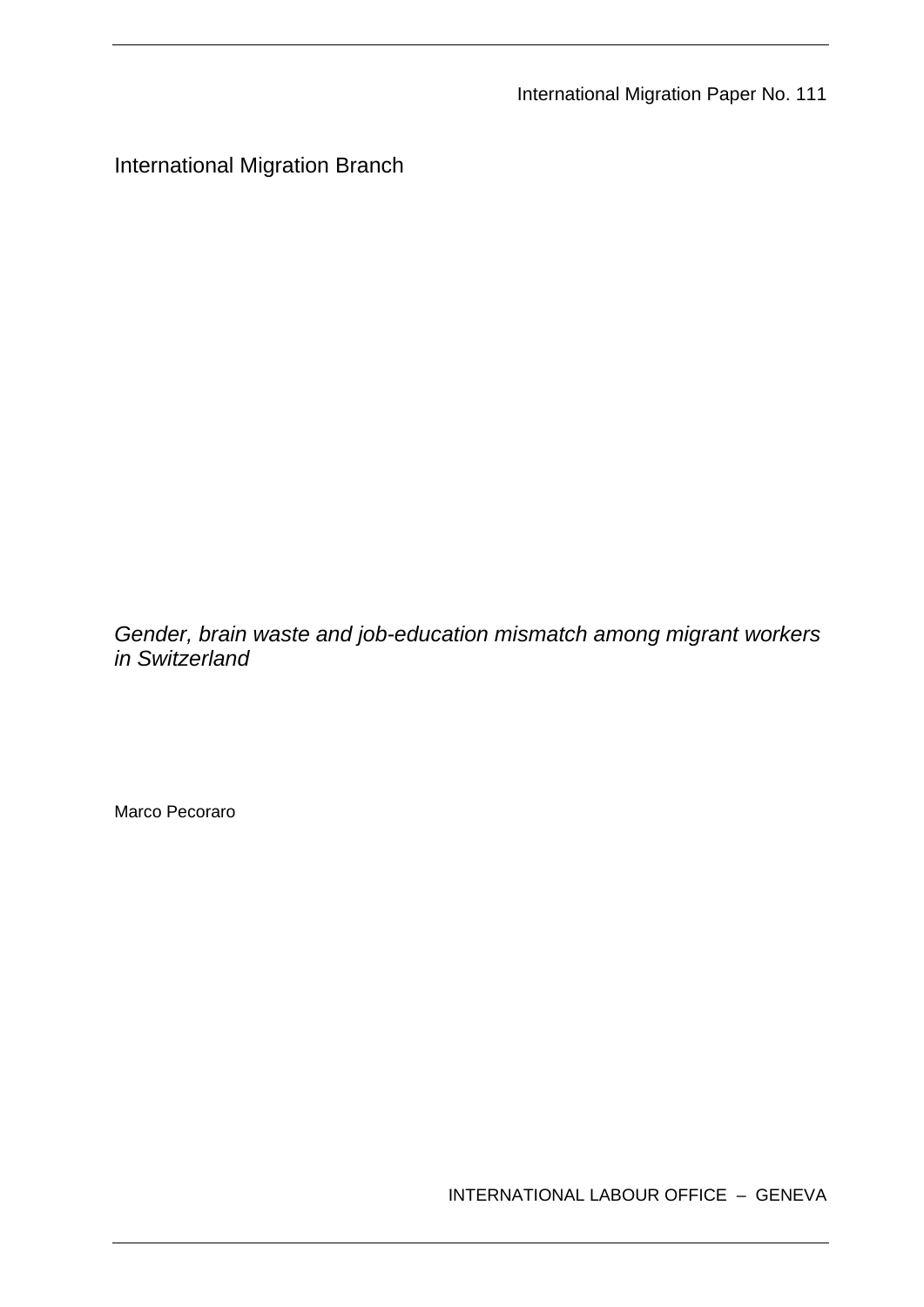Copyright © International Labour Organization 2011

Publications of the International Labour Office enjoy copyright under Protocol 2 of the Universal Copyright Convention. Nevertheless, short excerpts from them may be reproduced without authorization, on condition that the source is indicated. For rights of reproduction or translation, application should be made to the Publications Bureau (Rights and Permissions), International Labour Office, CH-1211 Geneva 22, Switzerland. The International Labour Office welcomes such applications.

Libraries, institutions and other users registered in the United Kingdom with the Copyright Licensing Agency, 90 Tottenham Court Road, London W1T 4LP [Fax: (+44) (0)20 7631 5500; email: cla@cla.co.uk], in the United States with the Copyright Clearance Center, 222 Rosewood Drive, Danvers, MA 01923 [Fax: (+1) (978) 750 4470; email: info@copyright.com] or in other countries with associated Reproduction Rights Organizations, may make photocopies in accordance with the licences issued to them for this purpose.

ISBN 978-92-2-124793-7 (print) ISBN 978-92-2-124794-4 (web .pdf).

*First published 2011*

#### ILO Cataloguing in Publication Data

Pecoraro, Marco, Swiss Forum for Migration and Population Studies, Université de Neuchâtel

Gender, brain waste and job-education mismatch among migrant workers in Switzerland / Marco Pecoraro ; International Labour Office, International Migration Branch. - Geneva: ILO, 2011 1 v. (International migration paper ; No.111)

ISBN: 9789221247937;9789221247944 (web pdf)

International Labour Office; International Migration Branch

migrant worker / women workers / labour migration / educational level / occupation / Switzerland

14.09.2

The designations employed in ILO publications, which are in conformity with United Nations practice, and the presentation of material therein do not imply the expression of any opinion whatsoever on the part of the International Labour Office concerning the legal status of any country, area or territory or of its authorities, or concerning the delimitation of its frontiers.

The responsibility for opinions expressed in signed articles, studies and other contributions rests solely with their authors, and publication does not constitute an endorsement by the International Labour Office of the opinions expressed in them.

Reference to names of firms and commercial products and processes does not imply their endorsement by the International Labour Office, and any failure to mention a particular firm, commercial product or process is not a sign of disapproval.

ILO publications can be obtained through major booksellers or ILO local offices in many countries, or direct from ILO Publications, International Labour Office, CH-1211 Geneva 22, Switzerland. Catalogues or lists of new publications are available free of charge from the above address, or by email: pubvente@ilo.org Visit our website: www.ilo.org/publns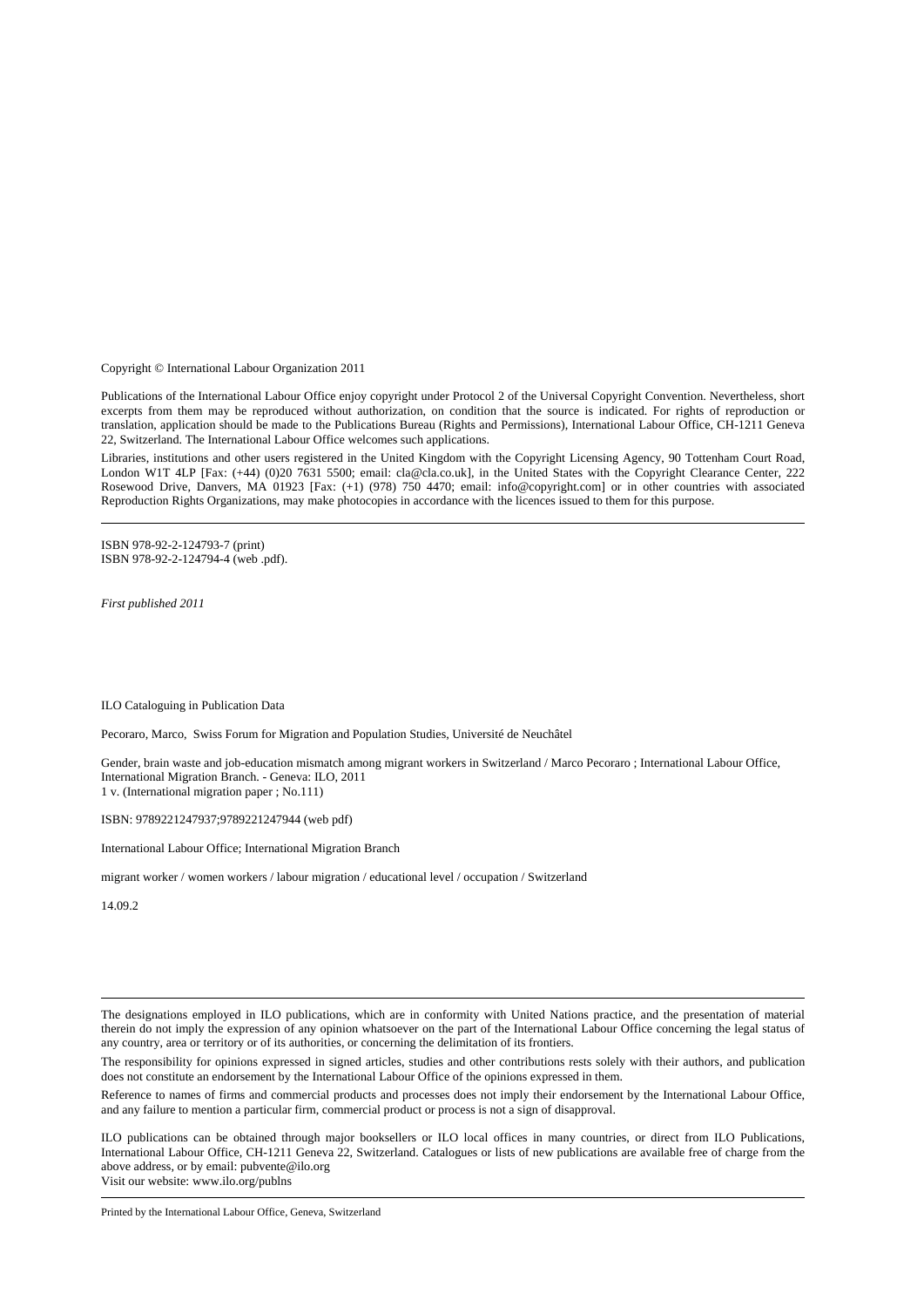# **Contents**

### Page

| iii |
|-----|
| V   |
| V   |
| 1   |
| 3   |
| 5   |
| 5   |
| 6   |
| 9   |
| 9   |
| 18  |
| 23  |
| 23  |
| 23  |
| 27  |
| 30  |
| 30  |
| 30  |
| 30  |
| 30  |
| 31  |
| 31  |
| 31  |
| 31  |
| 31  |
| 31  |
| 31  |
|     |
| 31  |
| 31  |
| 32  |
| 32  |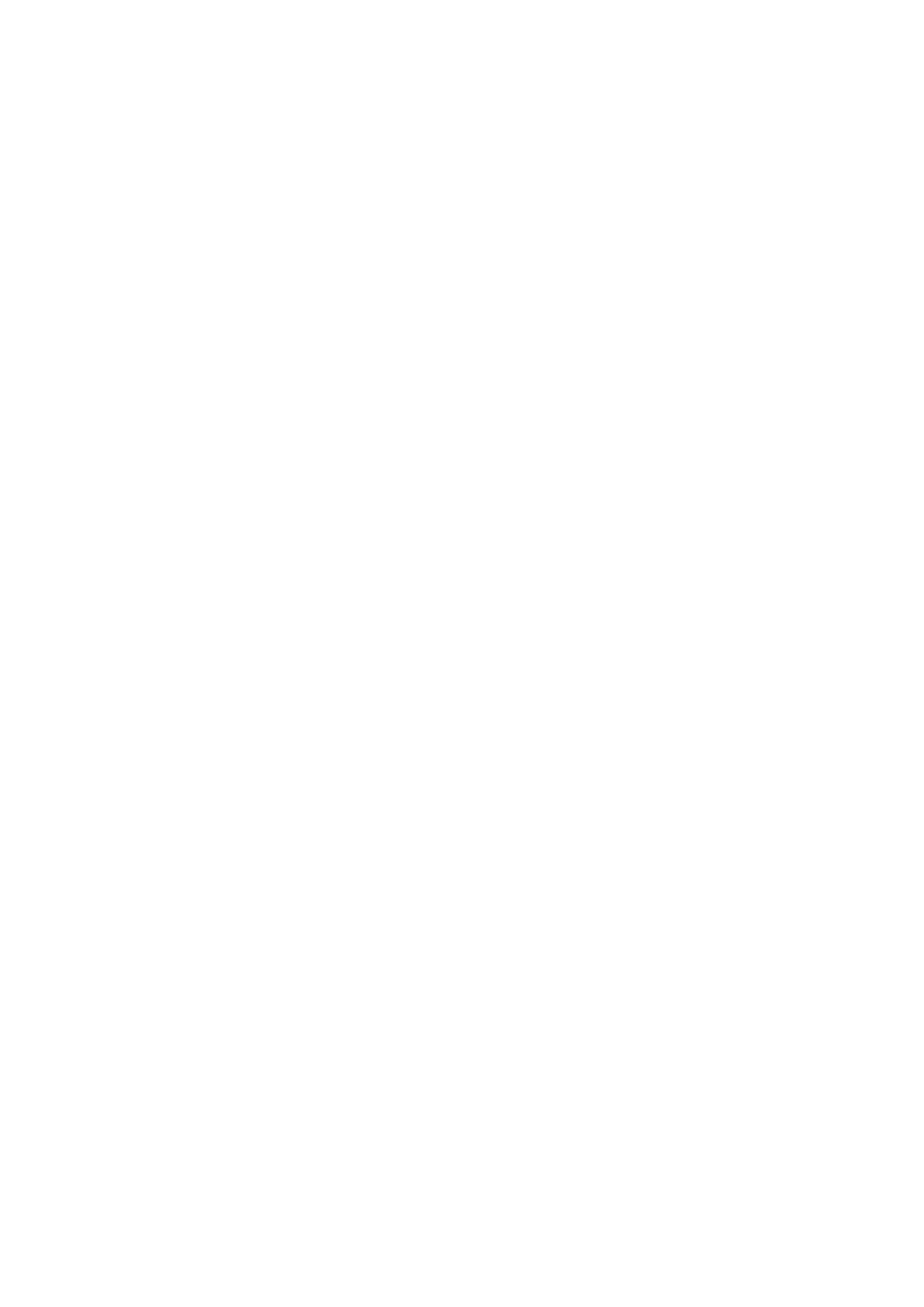## **Abstract**

This study examines the incidence and determinants of over- and underqualification among documented migrant workers in the Swiss labour market using cross-matched data from two sources of comprehensive information. At the same time, our statistical analysis aims at investigating the existence of gender differences in terms of brain waste. The main findings show firstly that the incidence of job-education mismatch is higher among firstgeneration immigrants. Secondly, the duration of residence in the host country plays an important role in the probability of being over- or underqualified. Thirdly, our results support the relatively disadvantaged situation of immigrant women with young children in finding a job commensurate with their education. The conclusion gives some policy recommendations on how to make the best possible use of foreign qualifications of documented migrant workers and avoid any form of deskilling in the host labour market.

## **Acknowledgements**

The data used in this article is from the project 'Current migration flows: Demographic behaviour and underlying growth potential', funded by the Swiss National Science Foundation (no 100013-117885). The author especially thanks Gloria Moreno-Fontes Chammartin and members of the International Migration Branch (MIGRANT) at the International Labour Organization. This paper benefited also from comments by Kenza Dimechkie and Piyasiri Wickramasekara.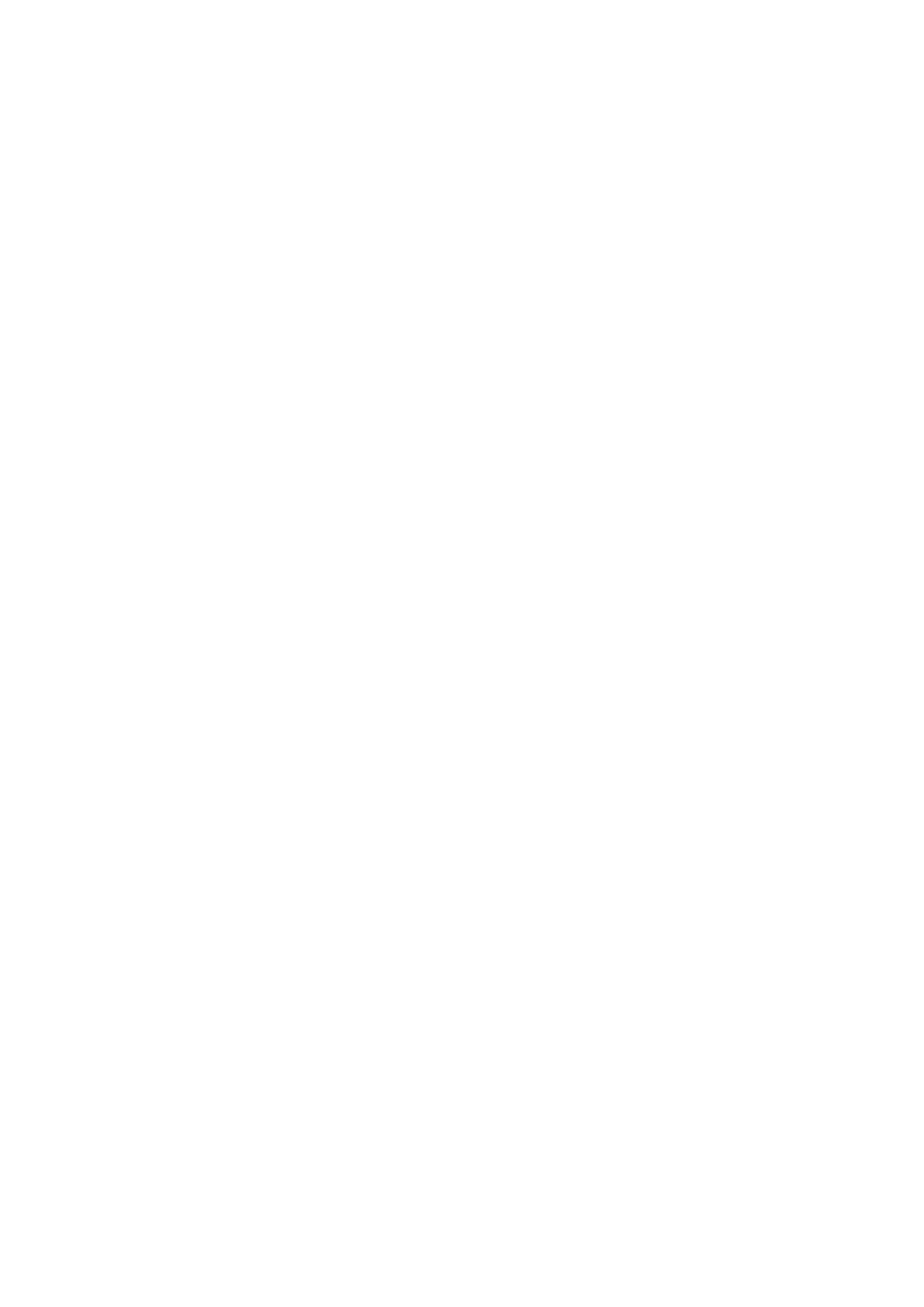## **1. Introduction**

In Switzerland, the last decades have been characterized by the growing importance of science- and technology-related activities (Pastor, 2002) while selected professional fields are experiencing a shortage of qualified labour (Huth, 2004). Besides, participation in tertiary education has risen by almost 20% between 1990 and 2000, the increase being higher for foreign graduates (about  $25\%$ ).<sup>1</sup> Even the nature of migration flows, which was mainly based on a low-educated labour force, has evolved in favour of highly qualified labour (Pecoraro, 2005).

In this context, imbalances between the demand and supply for qualified workers may be problematic, in particular if the demand turns out to be insufficient or unresponsive to changes in the supply. This issue has encouraged researchers to investigate why the matching process between vacancies and job-seekers may occur without any preliminary correspondence between the levels of education demanded and supplied, leading *in fine* to cases of over- or under qualification (i.e. job-education mismatch).<sup>2</sup> Workers are defined as overqualified when their attained level of education exceeds the required level of education to perform a job; in the case of immigrants, this is often linked to the phenomenon of *brain waste*, as their educational qualifications are being underutilized in the host labour market.<sup>3</sup> By analogy, under qualified workers have less education than it is required for their job; this may imply that they have high values of other unobserved aspects of human capital (e.g. *innate* ability and motivation) and, in a sense, are more able compared to matched workers from a same qualification category.

Recently, McGuinness (2006) provides a complete review of the empirical literature on overqualification. He emphasizes that overqualification can be a costly phenomenon affecting not only the economy as a whole but also firms and individuals. In macroeconomic terms, overqualification reduces a nation's welfare by wasting tax revenues on an educational system that produces graduates not utilizing their qualification. For firms and individuals, overqualification is associated with lower levels of productivity and earnings. Based on evidence from existing studies, the incidence of overqualification in developed countries is ranging from 7% to 57% (McGuinness, 2006). Moreover, it is generally admitted that the return to overqualification (resp. underqualification) is positive (resp. negative) but lower (in absolute value) than the return to required education (Hartog, 2000; McGuinness, 2006).

Meanwhile, recent studies indicates that the incidence of overqualification is important among some foreign/immigrant groups. Indeed, such evidence has been documented by Battu and Sloane (2004) for Britain, Dumont and Monso (2007) for the OECD countries, Lindley (2009) for the United Kingdom, Nielsen (2009) for Denmark and Chiswick and Miller (2008, 2009) for the United States. According to these studies, the share of overqualified immigrants is ranging from 21% (for male nationals from Pakistan and Bangladesh in the United Kingdom) to 51% (for male nationals from the former Soviet Union in the United States). Qualitative studies have also shown that a significant share of immigrant women in Switzerland occupy positions for which they are overqualified (Riaño and Baghdadi, 2007; Chicha and Deraedt, 2009). After controlling for

<sup>&</sup>lt;sup>1</sup>A wide range of statistics covering education in Switzerland are available at the SFSO website (http://www.bfs.admin.ch/bfs/portal/en/index/themen/15.html). 2

<sup>&</sup>lt;sup>2</sup>In the literature, there exist different synonymous terms such as over/undereducation, over/underschooling or surplus/deficit schooling.

 ${}^{3}$ In general, this phenomenon rather reflects the underutilization of immigrant skills, which is also referred to as a process of *deskilling*. As pointed out by Mattoo et al. (2008), a second aspect of brain waste pertains to the global misallocation of human capital, i.e. whether migrants' skills would have been better used in their home countries.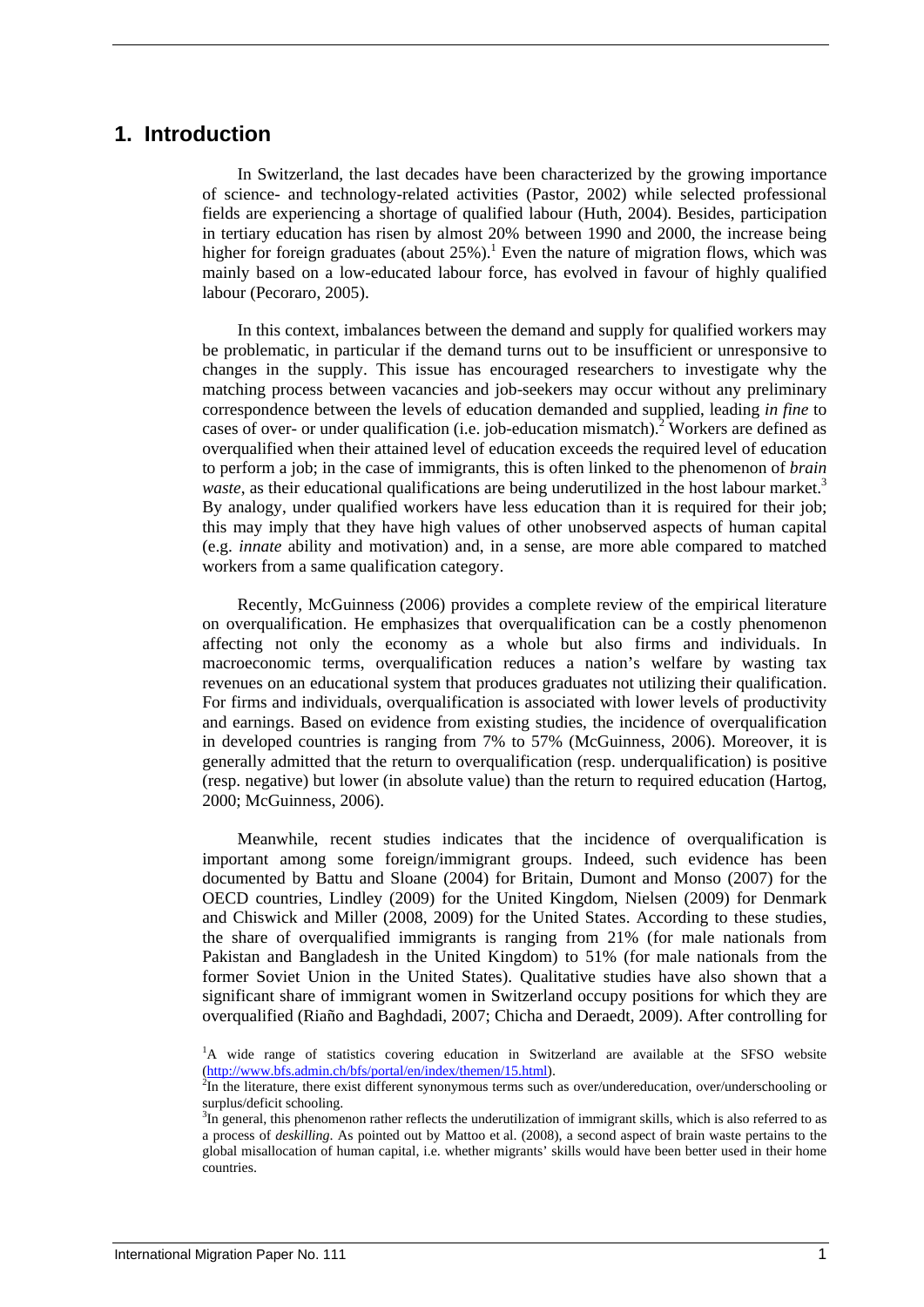various individual characteristics, it appears that human capital acquired abroad increases the risk of overqualification in the host country, meaning that it is imperfectly transferable to the labour market of the host country (see also Chiswick, 1978; Friedberg, 2000). Concerning the earning consequences of overqualification, the available evidence is mixed. While in some European countries overqualification

#### http://www.youtube.com/watch?v=r9RPJDvcdEw

is associated with a larger wage penalty for immigrants (in particular those with foreignbased qualifications), Chiswick and Miller (2008) show that the effect of adequate education on earnings is similar between U.S. natives and immigrants.

While the incidence of job-education mismatch among migrant workers is neglected in Swiss research, this study aims to systematically take them into account through original data resulting from a probabilistic match between two comprehensive sources. Including various socio-demo-economic characteristics, these data enable us to identify factors involved in the likelihood of being over- or under qualified. Given their comprehensive aspect, they offer the possibility to analyze the immigrant population according to several aspects, like the migratory status, the duration of residence in the host country or the region of origin. This study also contributes to the existing literature by examining gender differences in terms of brain waste. The next section briefly describes the data used throughout this paper. The first part of Section 3 is devoted to the measurement criteria adopted for defining job-education mismatch, while the second part presents the regression method used in the analysis. Section 4 reports the incidence of job-education mismatch and the estimation results. Section 5 recapitulates the principal results and discusses recommendations that can contribute to minimizing the incidence of overqualification among migrant workers.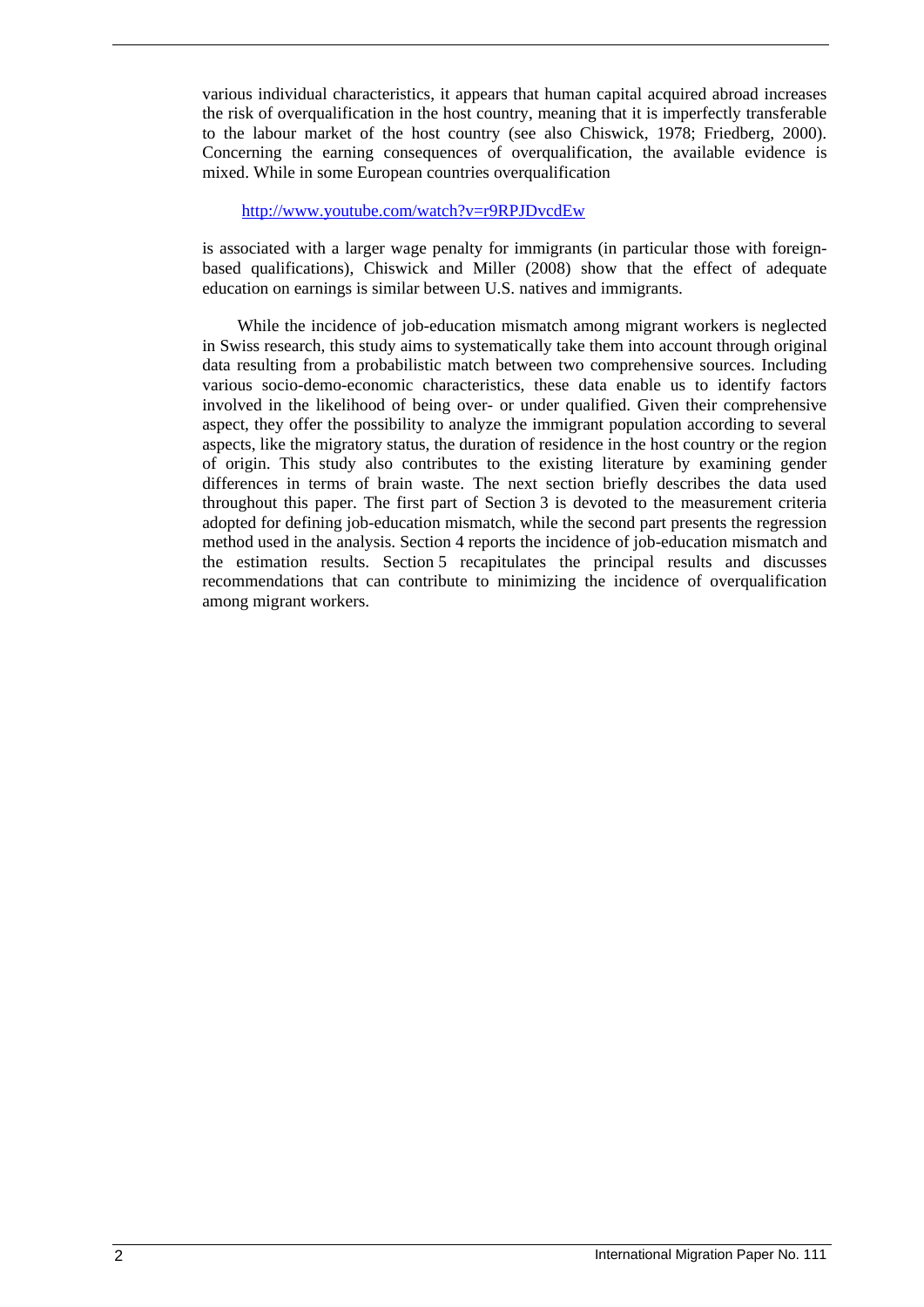## **2. Data description**

This study is based on cross-matched data from two sources of comprehensive information: the 1990 and 2000 Swiss censuses and the Central Register of Foreigners (RCE).<sup>4</sup> Personal identifying information on permanent foreign residents from both sources was linked using probabilistic linkage techniques and identification was successful in at least  $80\%$  of the cases.<sup>5</sup> The dataset generated by this procedure constitutes a representative sample of the permanent resident population in 1990 and 2000, including Swiss nationals and foreigners with a B or C permit.<sup>6</sup> It explicitly acknowledges the heterogeneity within the migrant community in Switzerland, as it includes a standard set of variables capturing characteristics from the RCE (birthplace, date of immigration and emigration) and the census (e.g. highest education level achieved, local language proficiency, type of occupation, marital status). For the empirical analysis, we select the occupied labour force belonging to the working age population above 25 years (25-65 for men,  $25-62$  for women);<sup>7</sup> we also remove the self-employed, people in the armed forces and those currently in education.<sup>8</sup> Taken together, the final sample contains 2'206'059 and 1'884'004 individuals, respectively, for 1990 and 2000.

The foreign population is divided in two groups according to the migratory status. Foreigners who arrived in Switzerland from the age of 15 are defined as the firstgeneration immigrants (who firstly came for working). Those arriving before reaching the age of 15 are then regarded as the children of first-generation immigrants, since they inevitably had access to compulsory school in the host country.<sup>9</sup> Table 8 in Appendix presents the distribution of the permanent resident population across different groups.

<sup>&</sup>lt;sup>4</sup>The RCE is an administrative source of information about permanent foreign residents in Switzerland; it is used for compiling official statistics about the foreign population. By definition, undocumented migrants do not appear in the RCE, where all the foreigners with a valid residence permit are registered.

 $5$ The software LinkPro (Wajda, 1992) has been used for the matching procedure. Linkage variables were year of census, nationality of origin, sex, date of birth (day, month and year), municipality of residence, residence in Switzerland for less than five years, civil status, residence permit and birthplace. Records were linked if there was complete agreement on year of census, nationality of origin, sex and date of birth and if probabilistic weight calculated from the other linkage variables was positive.

<sup>&</sup>lt;sup>6</sup>The B permit is an annual residence permit that has to be renewed every year. The C permit is a permanent residence permit that has to be checked every five years; it enables to do many things not possible with the B permit (such as buying real estate without restrictions, moving from one canton to another, becoming self-employed, etc.). The C permit can be obtained after 5 or 10 years of residence with the B permit. More details on the permit types can be found at the Federal Office of Migration website (http://www.bfm.admin.ch/bfm/en/home/themen/aufenthalt.html).

The retirement age for women remained at  $62$  years until 2002 and we have therefore chosen to rely on this threshold age.

 ${}^{8}$ In the empirical analysis, we neglect the effect of sample selection.

<sup>&</sup>lt;sup>9</sup>The age at immigration actually allows us to distinguish the children of first-generation immigrants having partially (arrived after the age of 5) or fully (arrived before or born in Switzerland) attended compulsory school in Switzerland; the latter are referred to as *second generation* and the former are considered as belonging to the *intermediate generation*.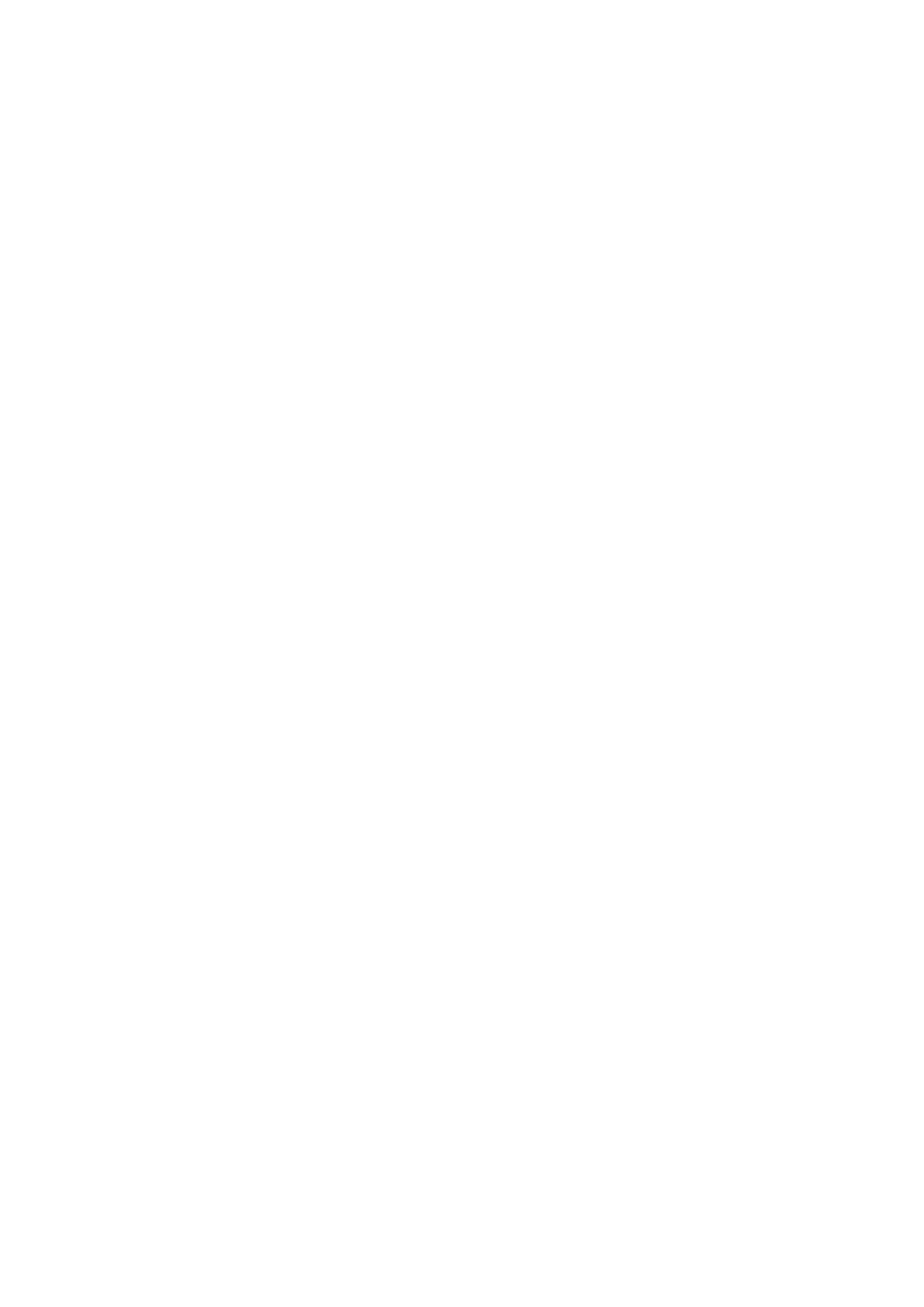## **3. Empirical methods**

### **3.1 Measuring job-education mismatch**

In the literature, three methods are generally used for measuring required education (for a complete overview, see Hartog, 2000). The first measure is obtained from the **job analysis** method; according to this *objective* method, the level of education required to perform a particular job is obtained from a systematic job evaluation. It is important to note that this information is actually unavailable for Switzerland.<sup>10</sup> Secondly, some surveys include the **worker's self-assessment** of educational requirement; this *subjective* method consists in asking workers directly how much education is required to *get* or *do* their job. Finally, required education can be defined by the **realised matches** method. There exist two main measures derived from this *objective* and *statistical* method. First, the required education is defined as a band around the mean level of education within each occupation (Verdugo and Verdugo, 1989). Workers are then overqualified (resp. under qualified) if their actual education expressed in years diverges by more than one standard deviation above (resp. below) the mean value for a given occupation. The required education can also be established from the modal rather than the mean level of education (Kiker et al., 1997). Accordingly, workers are overqualified (resp. under qualified) if their educational attainment falls above (resp. below) the modal value for a specific occupation. The modalbased measure is preferred since it is less sensitive to technological and organizational change over time, and it also enables to avoid the assumption of symmetry inherent to the standard deviation method.

In the absence of any subjective measure of educational requirements, we derive required education from the modal level of education in each occupation, separately by census year, using information on *all* workers.11 The highest level of education achieved consists of seven levels classified in an increasing hierarchical order (more details in Appendix).<sup>12</sup> Moreover, we rely on the ISCO classification disaggregated on a 4-digit level with at least 10 observations in a year; this amounts to deal with almost 500 occupations.<sup>13</sup>

The statistical measure of required education, on which most studies rely for investigating job-education mismatch amongst migrant workers (e.g. Battu and Sloane,

<sup>13</sup>Further information on the ISCO classification are available at the ILO website (http://www.ilo.org/public/english/bureau/stat/isco/index.htm).

 $10$ Despite this established fact, Pecoraro (2005) and Dumont and Monso (2007) used for Switzerland a simplified version of this measurement method based on the correspondence between the variables ISCED (International Standard Classification of Education) and ISCO (International Standard Classification of Occupations). The simplified nature of this approach stems first from the fact that the aforementioned correspondence is not country- and time-specific; the patterns of correspondence should actually differ by country and over time. Secondly, categories of occupation are aggregated in such a way that all jobs in the same group have identical educational requirements; in reality, educational requirement for a given group of occupations may vary from one job to another. As noted by Dumont and Monso (2007), defining job-education mismatch from a simplified correspondence between education and job classification runs the risk of multiples biases and is then not satisfactory.

 $11$ As noted by Chiswick and Miller (2008), the choice of the population for defining the modal level of education is not a major issue, since the statistical measure is heavily influenced by the occupational distribution of Swiss nationals that are predominantly present in nearly all occupations. 12All results reported below have also been performed using three levels of education as in Dumont and Monso (2007). This procedure generates low shares of overqualified workers in each of the subpopulations, being comparable to those derived by Dumont and Monso (2007) for natives and immigrants in Switzerland. Nevertheless, the main results of the multivariate analysis are not sensitive to a change in the aggregation level of education.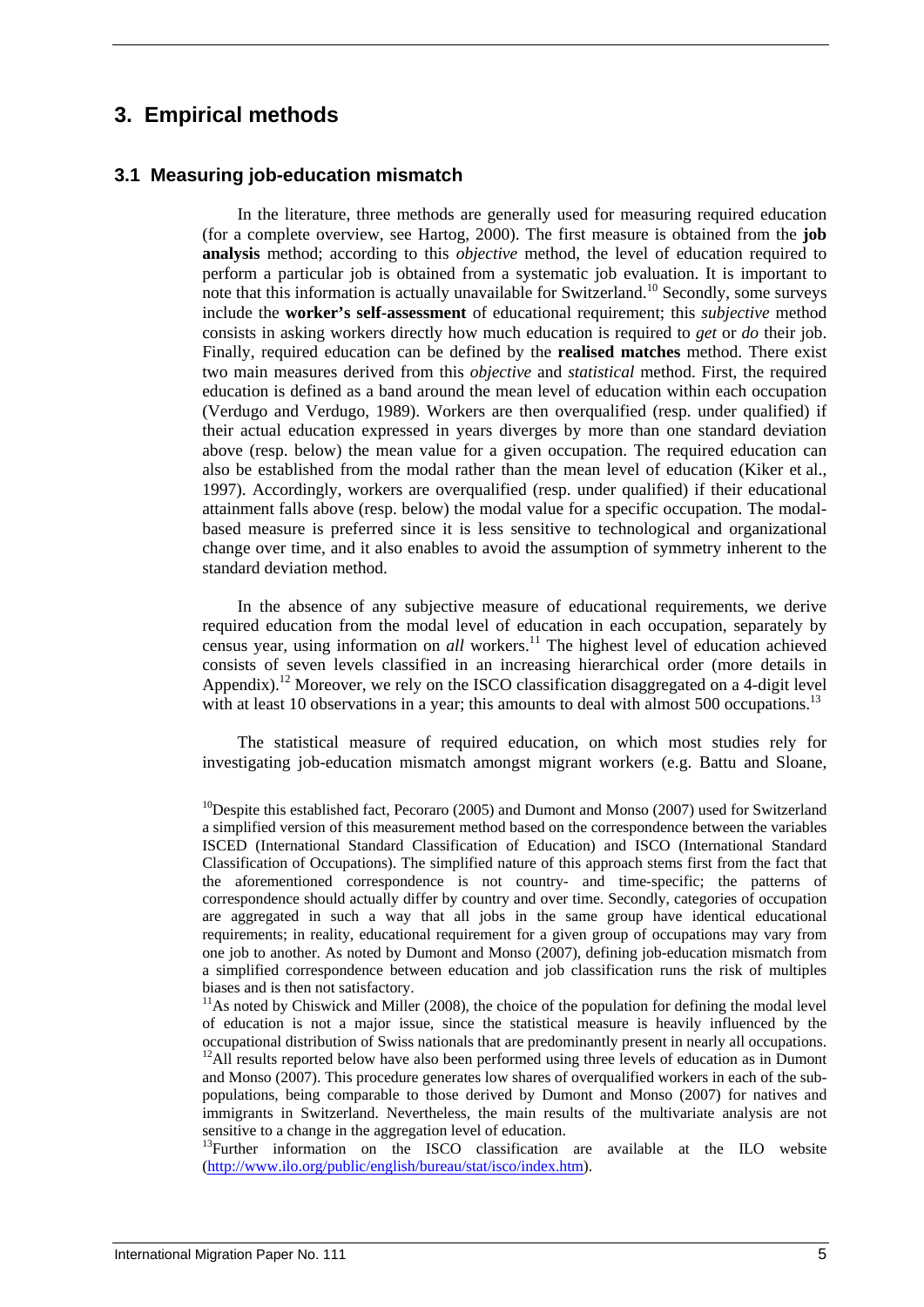2004; Nielsen, 2009; Lindley, 2009; Chiswick and Miller, 2008, 2009), has been criticized for various reasons (for a discussion, see Hartog, 2000; Borghans and Grip, 2000; Chevalier, 2003; Verhaest and Omey, 2006). A serious drawback stems from the assumption that all individuals with a given level of education are homogeneous in their skills endowment. Indeed, recent studies (e.g. Chevalier, 2003; Green and Zhu, 2010; Pecoraro, 2009) show that this hypothesis may substantially bias both the incidence and labour market effects of overqualification. As pointed out by Green and McIntosh (2007), individuals with the same level of education have different actual skill levels, so that they can be overqualified in terms of education, while their skills are actually appropriate for the jobs that they do. Because of a lack of information regarding workers' skill endowments, our dataset does not allow to verify if the statistical mismatch is *genuine* or *apparent*.

### **3.2 Explaining job-education mismatch**

Before presenting our modelling method, we first formulate some expectations about potential factors that may influence the likelihood for an immigrant to be over- or under qualified.

Gaining experience in the host country should improve language skills and the knowledge about the host country labour market, which allow migrant workers to build up a network and thus optimize the job search process. As noted by Nielsen (2009), the younger the age at immigration is, the more efficient the immigrant's adjustment is to a new environment. The fact that educational qualifications are acquired abroad should increase the risk of being overqualified if these qualifications are not as productive in the host country as they are in the origin country (due to the poor quality of acquired education or non-recognition of the foreign credentials). This disadvantage reflects the less-thanperfect international transferability of immigrants' qualifications (Chiswick, 1978; Friedberg, 2000; de Coulon et al., 2003; Battu and Sloane, 2004; Chiswick and Miller, 2008). Unfortunately, the information concerning the place where education was acquired is not available in the data at hand.

Concerning the likelihood for an immigrant woman relative to an immigrant man to be overqualified, the existence of labour market rigidities should increase gender differences in terms of brain waste. For instance, a situation where the family's choice location only depends on the husband's job search strategy may limit the wife's opportunities in smaller labour markets given that her job search process is constrained by her husband's prior decisions. Accordingly, married women should experience higher risks of overqualification (Frank, 1978). Another form of labour market rigidity that may hinder women with respect to the full utilization of their educational qualifications is related to the unfavourable institutional arrangements concerning child care and maternity leave (Atukeren and Wirz, 2005). Finally, many researchers argued that immigrants' disadvantage in finding a job commensurate with their formal qualifications results from labour market discrimination (Battu and Sloane, 2004; Dumont and Monso, 2007); this is particularly the case with respect to immigrant women (Chicha and Deraedt, 2009). In Battu and Sloane's empirical model, for instance, controlling for foreign-based qualifications increases the likelihood of overqualification among ethnic minorities in Britain; however, only controlling for this effect does not mean that discrimination leads to situations of overqualification among those latter. In order to better understand the logic of this assertion, it is necessary to refer to the literature on wage differentials by race or gender (for a discussion, see chapter 10 in Borjas, 2004). This differential can be decomposed into two components. The first component is explained by differences in individual characteristics; the second component, however, can not be explained by these characteristics. Two categories of factors are thus likely to form the unexplained component. First, it is possible that two groups of individuals (e.g. men and women) differ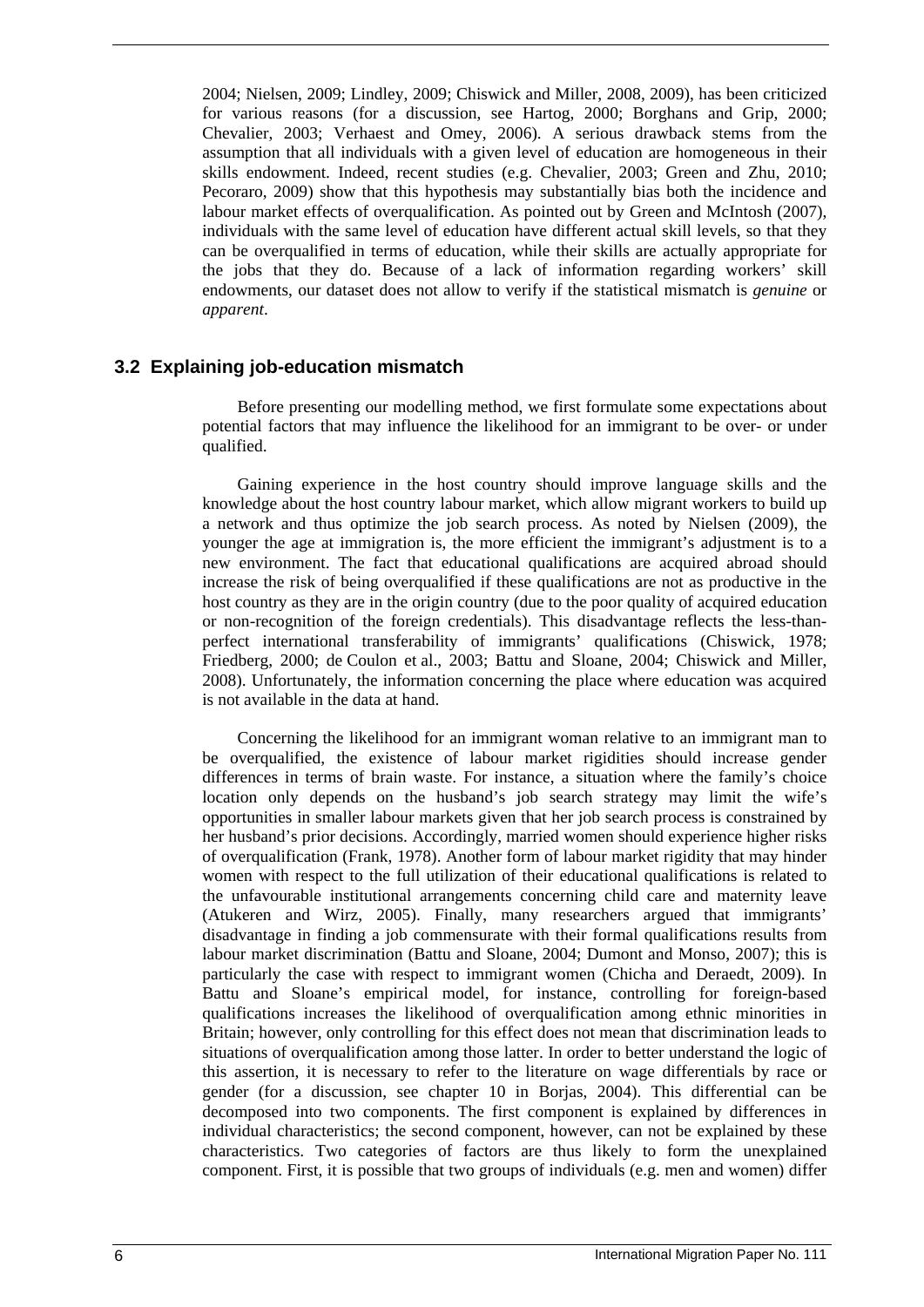systematically with regard to certain aspects of human capital that are difficult to measure with available indicators (e.g. innate ability and motivation). Secondly, discrimination may cause a difference in the wage return for the same level of human capital. It is then difficult to quantify the relative importance of each of these two categories of factors, in particular the extent of discrimination. Moreover, a growing number of studies have shown that the wage effects associated with job-education mismatch largely disappears after controlling for unobserved ability (Bauer, 2002; Chevalier, 2003; Frenette, 2004), implying that overqualified (resp. underqualified) workers are in reality less (resp. more) able than correctly matched workers. Hereafter, we can not test for discrimination given that our dataset does not allow us to control for unobserved heterogeneity across individuals.

We follow Chiswick and Miller (2008) by using a multinomial logit regression model in order to identify the determinants of job-education mismatch. It enables to express the probability of being over- or under qualified according to different individual characteristics, the alternative being adequately educated. We assume that job-education mismatch for individual *i* is determined by the following model:  $M_i^* = X_i \beta + e_i$ , with  $i = 1, 2, \ldots, N$ <sup>14</sup> Given that the latent model is not observed, we define the polytomic variable  $M_i$  as the realization of three possible states:

$$
M_i = j = \begin{cases} 1 & \text{if } M_i^* < 0 \text{ (underqualification)} \\ 2 & \text{if } M_i^* = 0 \text{ (adequate education)} \\ 3 & \text{in } M_i^* > 0 \text{ (overqualification)} \end{cases}
$$

The probabilities for individual *i* to be in situation *j* are:

$$
\mathbb{P}(M_i = j \mid X_i) = \frac{\exp (X_i \beta_i)}{\sum_{h=1,2,3} \exp (X_i \beta_h)}
$$

The vector  $X_i$  includes a set of controls such as individual resources (age, age squared, years since migration, years since migration squared, main language spoken), household situation (marital status, number of children below 6 in the household), area of residence, region of residence, census year, residence permit and region of origin (with Italians being the reference group). Separate models are estimated for men and women, belonging to the first-generation immigrants. As pointed out by Nielsen (2009), the relationship being estimated is not necessarily causal but serves to identify important correlations in the data.

<sup>&</sup>lt;sup>14</sup>The latent variable  $M_i^*$  depends linearly on the vector of personal characteristics  $X_i$  with K components and the error term  $e_i$ . The vector  $\beta$  contains  $K$  unknown parameters to estimate. The disturbance term  $e_i$  that represents the unobservable component of job-education mismatch is by assumption normally distributed and independent of *Xi*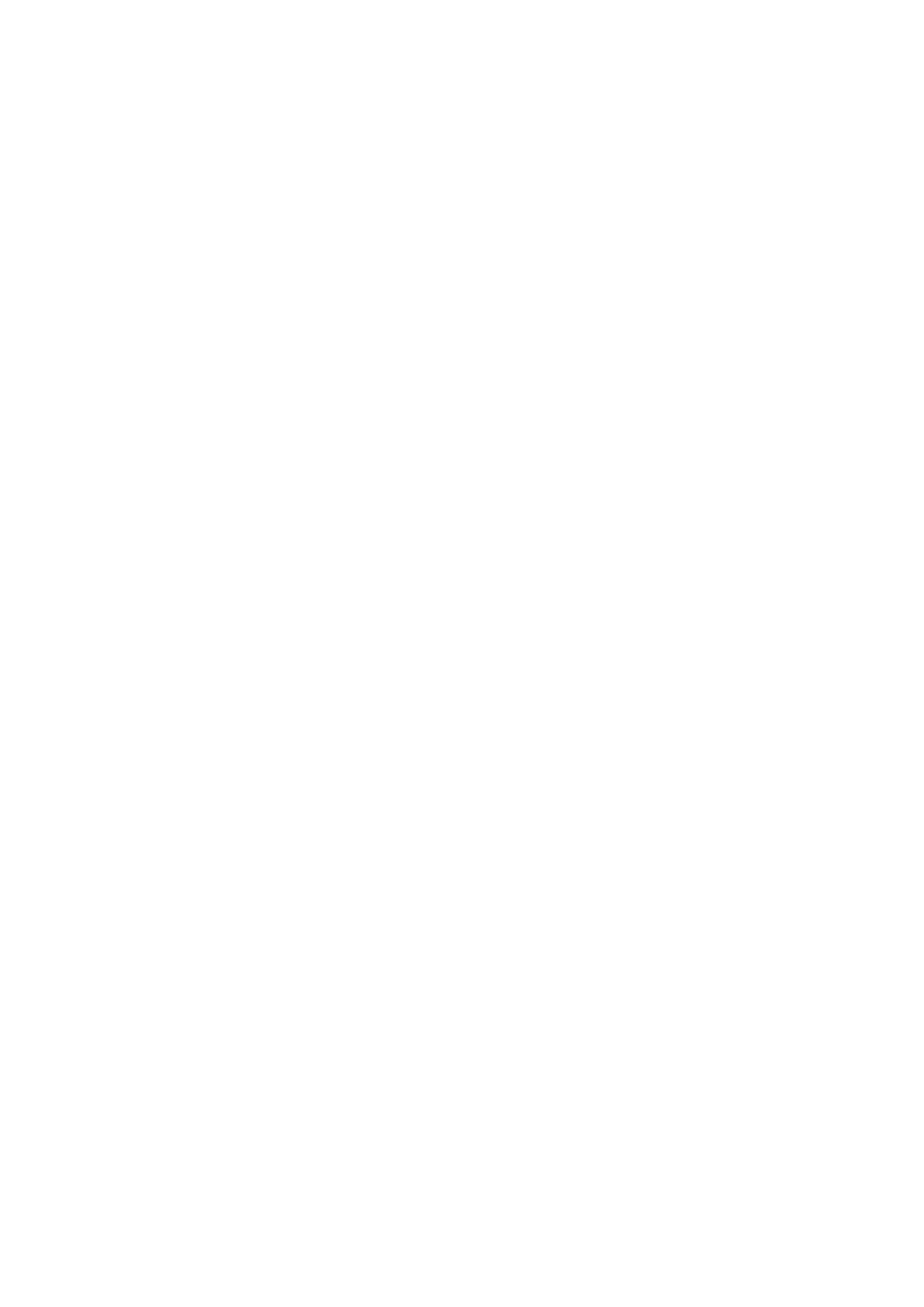## **4. Results**

### **4.1 Descriptive statistics**

Before discussing the tables reported in this Sub-section, we briefly comment the general pattern of Tables 9 to 14 in Appendix. These tables show, for 1990 and 2000, the distribution of educational attainment across gender by nationality (Table 9) generation (Table 10) and other characteristics of immigrants (Tables 11 to 14). For nearly all groups under consideration, the share of tertiary-level educated workers augmented during the 1990s. For the first-generation immigrant men and women, it increased respectively by three quarters (30% in 2000 as opposed to 17% ten years ago) and by almost 200% (26% in 2000 as opposed to 10% ten years ago). In 1990, most first-generation immigrant men and women from North America and Oceania completed a tertiary-level education, whereas less than half of those from other origins achieved such a qualification (the proportions ranged from 2% to 46%). During this year, we also note that a majority of first-generation immigrant men from Other EU15/EFTA countries or Eastern Europe (labelled Other Europe) hold a tertiary-level education, while women from the same origin have mostly an upper secondary level education. In 2000, however, first-generation immigrants of many origins show higher shares of third-level educated workers than ten years before, whatever the gender. Most of these observations are in line with Pecoraro and Fibbi (2010). In parallel, it is also interesting to notice that at least 45% and 35% of firstgeneration immigrants only completed the compulsory school in 1990 and 2000, respectively. Moreover, for all sexes, comparable proportions are found among earlier cohorts of immigrants while they reach more than 50% among those coming from Italy, Spain, Portugal, Ex-Yugoslavia (only in 1990) and Turkey. This *bipolarity* in terms of educational attainment certainly results from the fact that migration policies promoted immigration of low-skilled labour (till the end of *The Glorious Thirty*) and subsequently immigration of high-skilled labour (since the implementation of the *three/two circles model*<sup>15</sup>) coupled with immigration for other reasons than work (e.g. marriage migration or family reunification).

Table 1 represents the shares of over- and under qualified among permanent resident workers, by census year and gender.<sup>16</sup> The upper part of this table shows the proportions derived for Swiss nationals. The majority of Swiss male (resp. female) workers are adequately educated and their share reaches 62% (resp. 65%) in 1990, decreasing to 58% (resp. 61%) ten years later. Among Swiss men, at least 1/4 is overqualified and this proportion has remained stable since 1990. Swiss women exhibit a lower incidence of overqualification, which could be related to the fact that they are generally less educated than their male counterparts (see Table 9 in Appendix); attaining 18% in 1990, this share only increased from 3 percentage points in ten years. While 18% of Swiss women remain

Dumont and Monso (2007) given that we consider more levels of education than they do. But, as mentioned in footnote 12, the main results of the multivariate analysis do not change depending on whether we use seven or three levels of education for the calculation of the mode index.

<sup>&</sup>lt;sup>15</sup>During the 1990s, the Swiss government introduced a range of restrictive policies with respect to the admission of immigrants from outside the EU/EFTA area, which was termed the *three circles model* in 1991 and then reformulated as the *two circles model* in 1998. According to these policies, which anticipate on free mobility with the EU countries, Swiss employers are advised to fill their needs with migrants from the latter countries; moreover, they can prospect worldwide for skilled workers. However, these hiring strategies are conceivable only if any Swiss worker cannot be recruited to fill the vacant job (with some exceptions regarding intra-firm transfer and family regrouping). Note that the priority given to Swiss workers does not prevail anymore towards citizens of the EU-15/EFTA since 1st June 2004.<br><sup>16</sup>Note that the shares exposed in Tables 1 and 2 are significantly higher than those computed by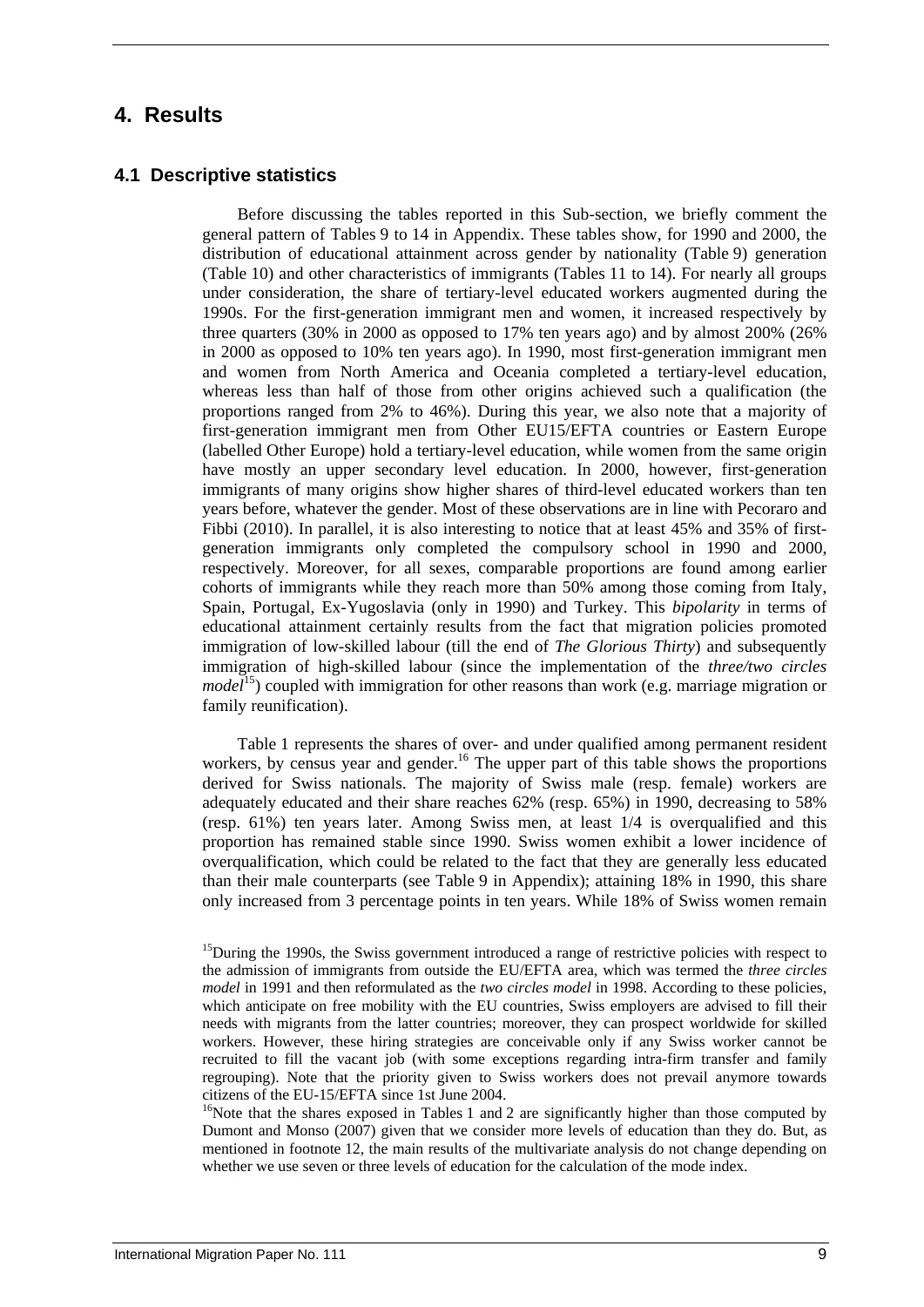under qualified during the period under observation, this situation affects 10% and 14% of Swiss men in 1990 and 2000 respectively.

Note that the proportions derived for Swiss nationals in 2000 are very similar to those obtained by Pecoraro (2009), who used the 1999 wave of the Swiss Household Panel and also relied on the mode index. Incorporating both the modal measure and the worker's selfassessment of required skills into an alternative measure of job-education mismatch, Pecoraro (2009) shows however that the statistical approach clearly overestimates the incidence of mismatch: among overqualified workers, for example, only 30% are in a situation of *genuine* overqualification. Accordingly, it is essential to interpret the descriptive results cautiously.

Among foreign nationals, the bulk of workers are correctly matched in 1990 (shares ranging from 54% to 61%). Ten years later, however, the contrary is true: more than 50% are mismatched in terms of educational requirements. If we focus our attention on the extent of overqualification in 1990, we notice that foreign workers present lower proportions compared to their Swiss counterparts (23% versus 28% for men; 17% versus 18% for women). In 2000, this trend is reversed: foreigners are more subject to situations of overqualification, the difference being the highest among women (31% for foreign workers versus 21% for Swiss workers). These figures support the idea according to which foreign workers in Switzerland became more and more educated during the 1990s (see Table 9 in Appendix), while the labour market experienced a serious economic downturn. Indeed, firms may respond to negative demand shocks by assigning workers to tasks that require less skill than the tasks they normally carry out (Devereux, 2000). Alternatively, the rise in the shares of overqualified foreigners could be a consequence of European Union enlargement reducing the average ability level of more recent immigration cohorts (Lindley, 2009). On the other hand, it is worth noting that underqualification is more prevalent among foreigners, whatever the year considered; in the case of men, the proportions of under qualified workers are at least two times higher for foreign nationals than for Swiss nationals (23% versus 10% in 1990; 31% versus 14% in 2000).

|                    |      | 1990  | 2000 |       |
|--------------------|------|-------|------|-------|
|                    | Men  | Women |      | Women |
| Swiss nationals    |      |       |      |       |
| Adequately matched | 62.2 | 64.5  | 57.7 | 61.3  |
| Overqualified      | 28.3 | 18.0  | 28.5 | 21.0  |
| Underqualified     | 9.5  | 17.5  | 13.7 | 17.8  |
| Foreign nationals  |      |       |      |       |
| Adequately matched | 53.7 | 61.4  | 38.9 | 44.3  |
| Overqualified      | 23.4 | 16.5  | 30.5 | 30.5  |
| Under qualified    | 22.9 | 22.1  | 30.7 | 25.3  |

**Table 1: Incidence of job-education mismatch by nationality (column percentage), permanent resident population** 

Source : 1990 & 2000 Swiss censuses, Central register of foreigners (RCE)

Note : Swiss nationals also include naturalized foreigners.

Concerning differences by gender among foreign nationals, the jobs occupied by women appear to be in general less mismatched with their educational attainment in comparison with those occupied by men. Indeed, the proportions of foreign workers whose education is adequate to perform their job are higher among women than among men, for all years under consideration (61% versus 54% in 1990; 44% versus 39% in 2000). Moreover, the share of overqualified foreigners in 2000 is similar for both sexes, while ten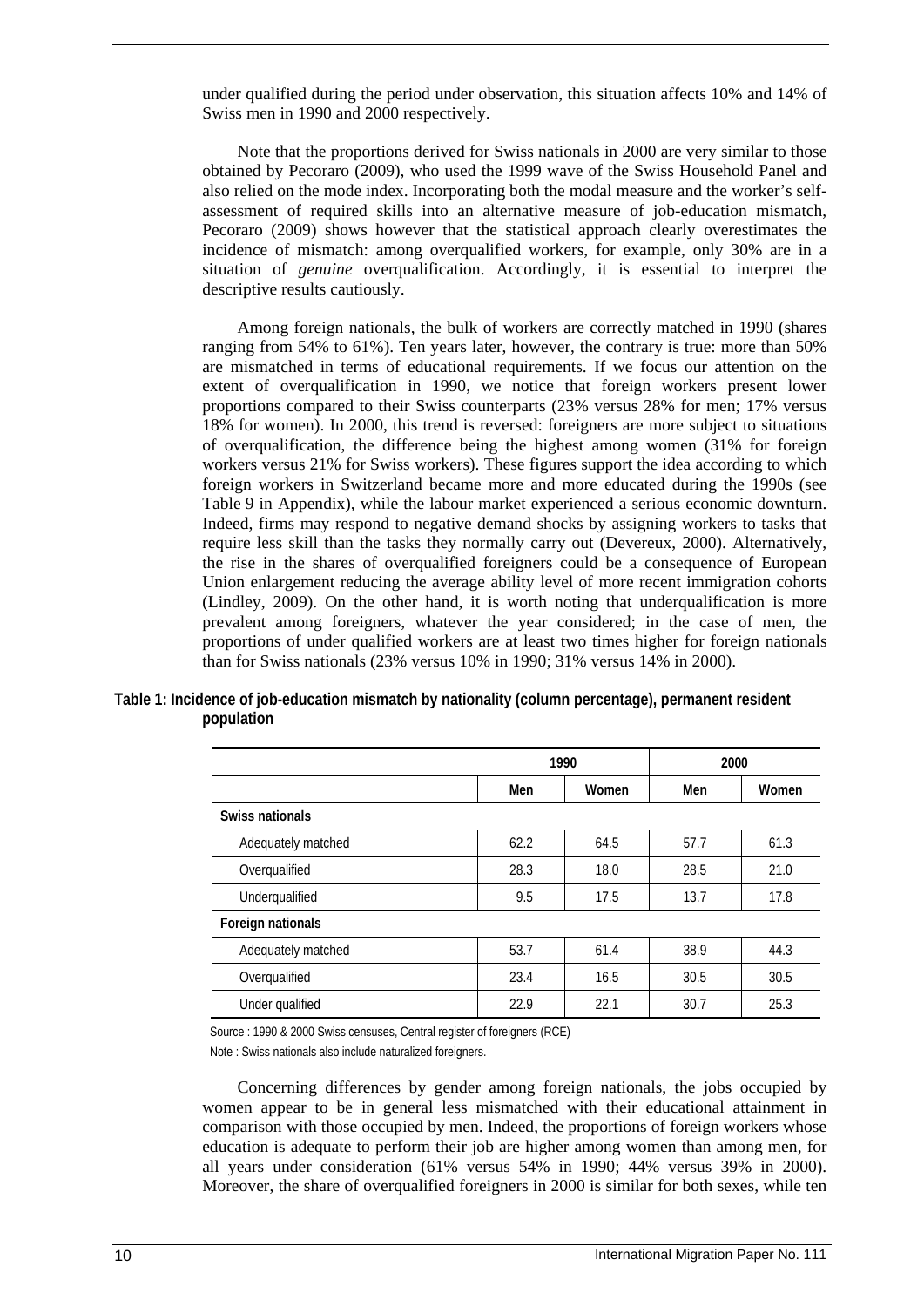years earlier the incidence of overqualification was greater for men than for women (difference of 7 percentage points). The reverse applies to under qualified male and female foreigners: their shares are almost equal in 1990, whereas they clearly differ in 2000, the men being more prone to work in a job for which they are under qualified than women.

Table 2 reproduces the same information displayed in Table 1, but only for foreign permanent workers subdivided by generation. At first sight, it appears that foreigners from the second and intermediate generations are distributed across matching categories in a similar way as shown in Table 1 for Swiss nationals. So, they are predominantly well matched for all years under examination.<sup>17</sup> It is important to note that the shares of overqualified foreigners from the aforementioned generations remained almost unchanged between 1990 and 2000, whereas their educational attainment has improved since 1990 (see Table 10 in Appendix). Moreover, the incidence of underqualification among them is neither higher than it is for the first-generation immigrants nor lower than it is for Swiss nationals. Among the same group of foreigners, the shares of overqualified (resp. under qualified) workers are smaller (resp. higher) for women; this pattern is actually consistent with the fact that foreign women (whatever the generation) are underrepresented at the tertiary level than their male counterparts (see Table 10 in Appendix).

Most observations made about permanent foreign workers (cf.Table 1) can be applied in the context of first-generation immigrants, since the latter constitute the bulk of the foreign population. Nevertheless, it is worth outlining the main trends. First, the shares of migrant workers being adequately educated have fallen by about 20 percentage points since 1990. Secondly, the proportions of overqualified workers rose over the same period, with a higher increase among women (i.e. more than doubling). This pattern is in line with significant improvements in educational attainment among new immigrants to Switzerland (see Tables 13 and 14 in Appendix). Thirdly, while a low share of first-generation immigrant women are overqualified in 1990, this share exceeds all other comparable shares ten years later.

|                         |      | 1990  | 2000 |       |
|-------------------------|------|-------|------|-------|
| Generation              | Men  | Women | Men  | Women |
| First                   |      |       |      |       |
| Adequately matched      | 52.7 | 60.9  | 33.8 | 39.7  |
| Overqualified           | 23.3 | 16.4  | 32.0 | 33.5  |
| Underqualified          | 24.1 | 22.7  | 34.2 | 26.7  |
| Intermediate and Second |      |       |      |       |
| Adequately matched      | 63.4 | 65.7  | 58.8 | 62.1  |
| Overqualified           | 24.5 | 17.2  | 24.3 | 18.5  |
| Underqualified          | 12.1 | 17.1  | 17.0 | 19.4  |

### **Table 2: Incidence of job-education mismatch by generation (column percentage), permanent foreign resident population**

Source : 1990 & 2000 Swiss censuses, Central register of foreigners (RCE)

Tables 3 and 4 show the distribution of first-generation immigrants across matching categories by census year and gender, according to some individual characteristics. First of all, it appears that job-education mismatch strongly varies according to the duration of residence (also capturing the cohort of arrival) in the host country. The most recent

 $17$ This is in particular the case for those from the second generation who completed their entire education in the host country (shares ranging from 60% to 68%).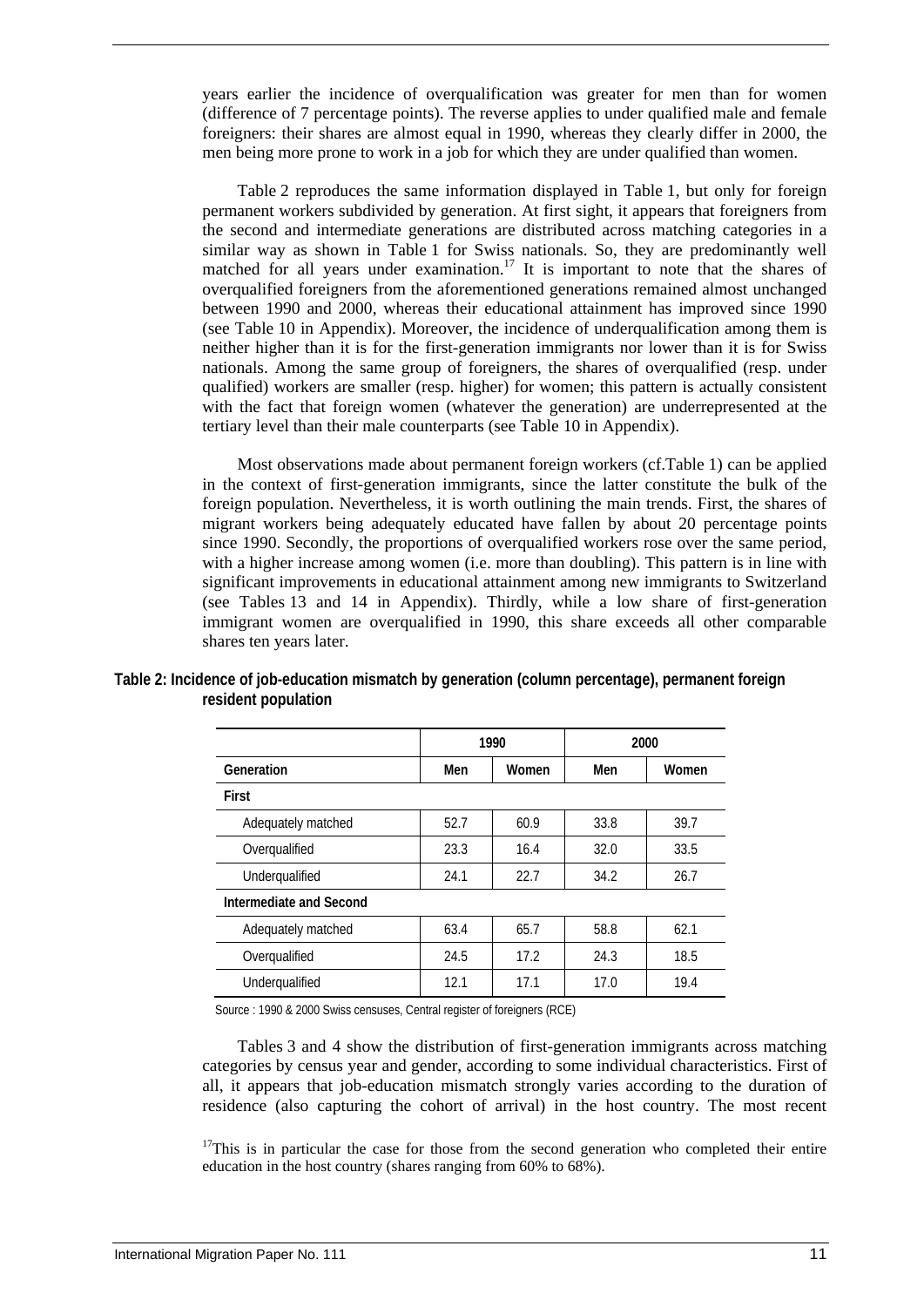migrants (living in Switzerland for less than five years) have the highest shares of overqualification (whatever the gender). With the improvement in educational attainment during the 1990s, the proportion of overqualified men (resp. women) among those arrived recently rose from 29% (resp. 21%) in 1990 to 53% (resp. 49%) in 2000. As these migrants are beginning a new career in Switzerland, it is likely that they still do not know the local language nor the functioning of the Swiss labour market. Indeed, the incidence of overqualification is declining with time spent in the host country or, in other words, among earlier cohorts of migrants. The same reasoning applies to the proportion of workers whose education is adequate for their job: in 2000, for example, this proportion amounts to less than 35% among the recent migrants and it increases up to more than 40% after 30 years of residence in Switzerland. Furthermore, there is among men an inverted U-shaped relationship between underqualification and years since migration in Switzerland; for women, however, this relationship is simply positive (the proportion of under qualified women increasing at a decreasing rate in 1990).

Strangely, the proportion of those being adequately educated among migrant women is slightly higher if the latter do not speak the local language as the main language, whatever the year under consideration. For men, such a spurious association is, however, not observed: 37% are correctly educated if the main language spoken is local (versus 32% if the main language spoken is foreign). Besides, the shares of overqualified workers are larger among first-generation immigrants when they mainly speak the local language; as a matter of fact, this reflects the positive correlation between the local language proficiency and the level of education (see Tables 11 to 14 in Appendix). Therefore, it is not surprising that the first-generation immigrants whose main language spoken is their native language are more likely to be under qualified.

The residence permit is another way to capture the duration of residence in Switzerland. Indeed, a foreigner can obtain a C permit after 5 or 10 years of residence with a B permit, meaning that the bulk of migrants with the latter permit are recently arrived in Switzerland. Accordingly, we find the highest proportions of correctly matched workers among the holders of a C permit for all sexes and years. In general, recently arrived migrants (with a B permit) are more educated than those belonging to earlier cohorts (with a C permit) that are generally low-educated (cf. Tables 11 to 14 in Appendix). Therefore, holders of a B permit are more likely to be overqualified while holders of a C permit present high shares of under qualified workers. This pattern is even more pronounced in 2000, given that the modal level of education among B permit holders is a university degree. Most observations previously made about gender differences are still valid, irrespective of the type of residence permit held.

The region of origin is another factor that has an important role in determining the type of job-education match. Thus, the first-generation immigrants coming from regions that were providing mainly low-educated labour (e.g. Italy, Spain, Portugal, Ex-Yugoslavia or Turkey) end up in jobs requiring more education than their attained level. The firstgeneration immigrants from Germany, France and other countries of the European Union (EU15/EFTA), that are generally more educated, expose high proportions of overqualified workers. This logic also applies to other nationals from outside the EU15/EFTA countries, since many of them are essentially highly educated (see Tables 11 to 14 in Appendix). Interestingly, the extent of overqualification is predominant among first-generation immigrants from developed countries (e.g. Other UE15/EFTA, North America, Oceania/Others) and especially among those from Eastern Europe.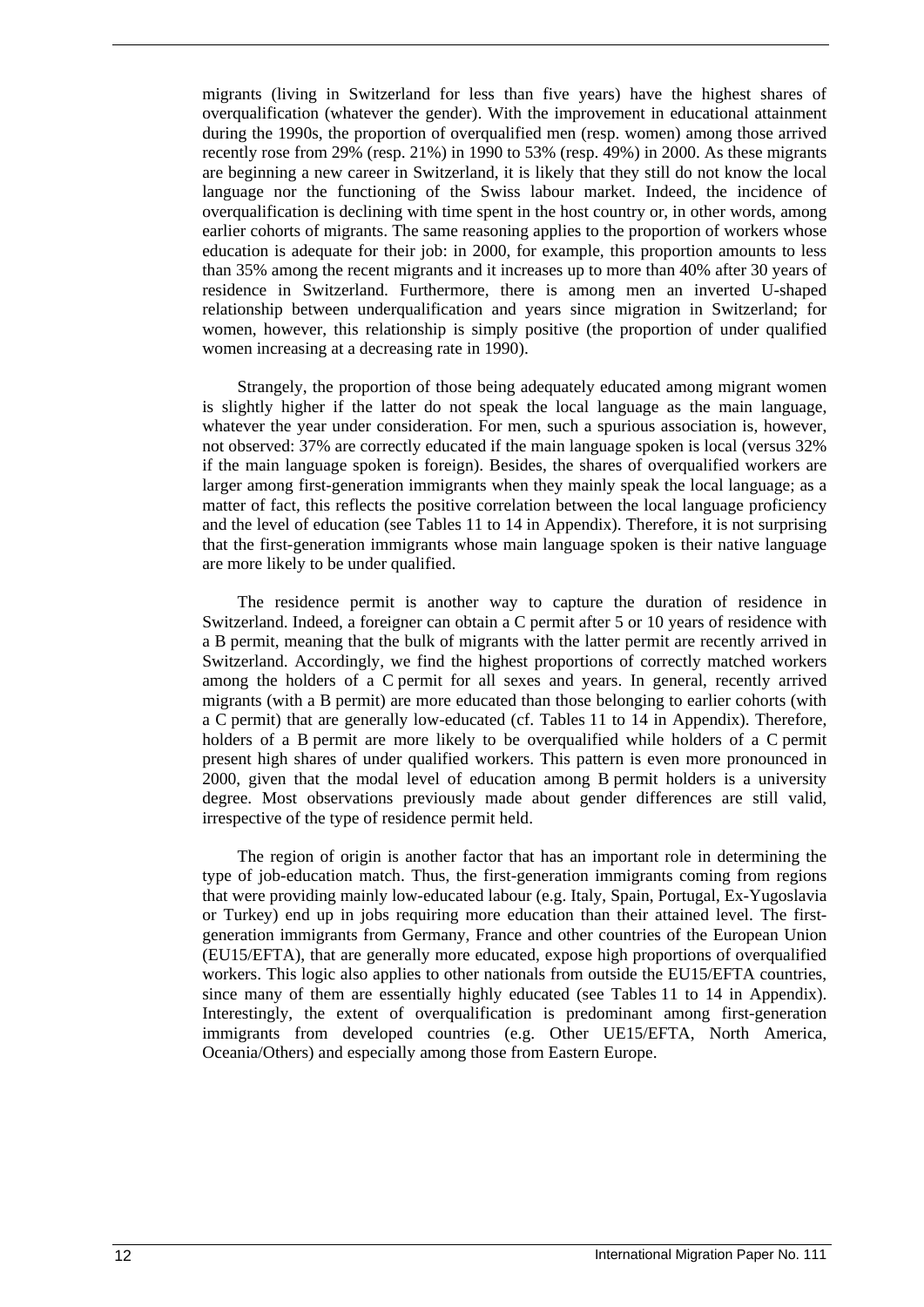|                       | Men  |      |      |      | Women |      |  |
|-----------------------|------|------|------|------|-------|------|--|
|                       | UQ.  | AM   | OQ.  | UQ   | AM    | OQ   |  |
| Years since migration |      |      |      |      |       |      |  |
| $0 - 4$               | 22.9 | 48.6 | 28.6 | 18.4 | 60.7  | 20.8 |  |
| $5-9$                 | 24.7 | 50.5 | 24.8 | 22.0 | 59.3  | 18.7 |  |
| $10 - 14$             | 24.1 | 51.3 | 24.6 | 23.3 | 59.9  | 16.7 |  |
| 15-19                 | 26.3 | 54.1 | 19.6 | 24.6 | 61.9  | 13.5 |  |
| $20 - 24$             | 24.2 | 55.6 | 20.2 | 24.4 | 61.9  | 13.7 |  |
| 25-29                 | 25.1 | 57.2 | 17.7 | 25.5 | 62.1  | 12.4 |  |
| $30 +$                | 20.5 | 60.0 | 19.5 | 25.6 | 61.4  | 13.1 |  |
| Main language spoken  |      |      |      |      |       |      |  |
| Foreign               | 27.4 | 52.8 | 19.8 | 24.2 | 61.9  | 13.9 |  |
| Local                 | 15.9 | 52.4 | 31.7 | 18.7 | 58.2  | 23.2 |  |
| Residence permit      |      |      |      |      |       |      |  |
| C permit              | 25.2 | 54.4 | 20.5 | 24.1 | 61.4  | 14.5 |  |
| <b>B</b> permit       | 21.4 | 48.5 | 30.1 | 17.9 | 59.2  | 23.0 |  |
| Region of origin      |      |      |      |      |       |      |  |
| Germany               | 6.0  | 54.2 | 39.9 | 10.9 | 60.3  | 28.8 |  |
| France                | 12.6 | 48.2 | 39.3 | 18.9 | 50.5  | 30.6 |  |
| Italy                 | 30.7 | 55.3 | 14.0 | 26.3 | 65.4  | 8.3  |  |
| Austria               | 7.2  | 58.7 | 34.1 | 17.6 | 57.3  | 25.1 |  |
| Spain                 | 33.7 | 55.0 | 11.3 | 24.7 | 66.9  | 8.4  |  |
| Portugal              | 38.5 | 51.9 | 9.6  | 28.8 | 63.6  | 7.6  |  |
| Other EU15/EFTA       | 11.6 | 38.2 | 50.3 | 15.6 | 52.5  | 31.8 |  |
| Ex-Yugoslavia         | 20.7 | 57.6 | 21.7 | 21.9 | 61.0  | 17.2 |  |
| Turkey                | 27.5 | 54.5 | 18.0 | 29.3 | 60.9  | 9.8  |  |
| Other Europe          | 7.4  | 36.4 | 56.2 | 8.6  | 33.4  | 58.1 |  |
| North Africa          | 16.8 | 41.3 | 41.9 | 23.6 | 50.0  | 26.4 |  |
| Sub-Saharan Africa    | 16.7 | 38.7 | 44.6 | 22.9 | 48.6  | 28.5 |  |
| North America         | 9.0  | 29.7 | 61.3 | 8.3  | 36.6  | 55.1 |  |
| Latin America         | 19.3 | 39.8 | 41.0 | 21.5 | 48.2  | 30.3 |  |
| Asia/Ex-USSR          | 20.6 | 39.8 | 39.6 | 23.5 | 50.8  | 25.7 |  |
| Oceania/Others        | 9.2  | 39.6 | 51.2 | 9.2  | 50.5  | 40.4 |  |

### **Table 3: Incidence of job-education mismatch by individual characteristics (row percentage), firstgeneration immigrants with a B or C permit in 1990**

Source : 1990 Swiss census, Central register of foreigners (RCE)

Note : UQ = under qualified; AM = adequately matched; OQ = overqualified.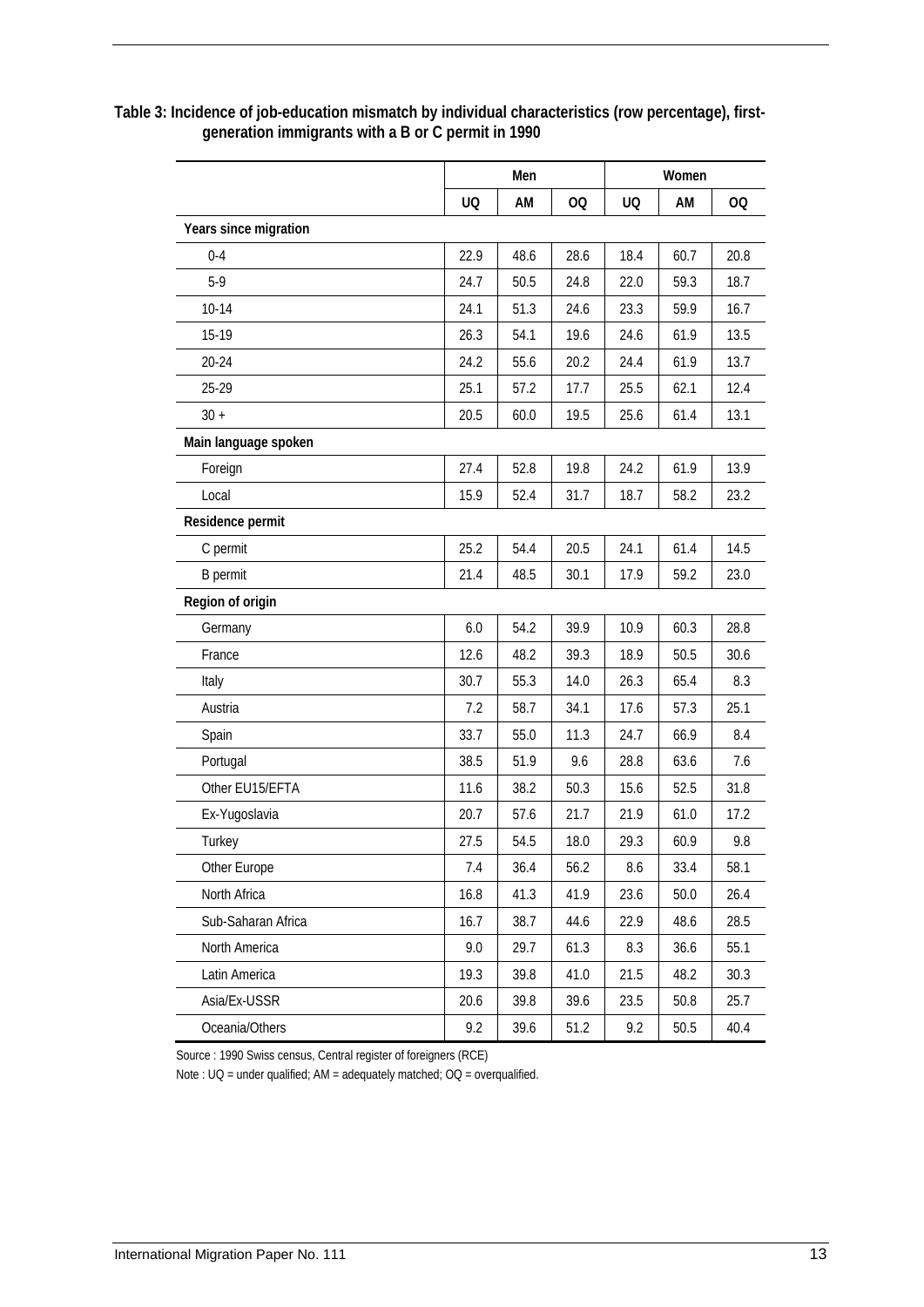|                       | Men       |      |      |      |      |      |
|-----------------------|-----------|------|------|------|------|------|
|                       | UQ        | AM   | OQ   | UQ   | AM   | OQ   |
| Years since migration |           |      |      |      |      |      |
| $0 - 4$               | 17.9      | 29.3 | 52.8 | 15.2 | 35.4 | 49.4 |
| $5-9$                 | 33.7      | 32.6 | 33.7 | 23.6 | 40.5 | 35.9 |
| $10 - 14$             | 39.3      | 32.4 | 28.4 | 28.9 | 39.6 | 31.5 |
| 15-19                 | 41.1      | 33.2 | 25.7 | 31.9 | 40.1 | 28.0 |
| 20-24                 | 40.6      | 35.7 | 23.7 | 34.2 | 40.3 | 25.5 |
| 25-29                 | 44.6      | 36.9 | 18.5 | 38.8 | 42.0 | 19.3 |
| $30 +$                | 39.6      | 43.3 | 17.1 | 39.3 | 44.9 | 15.8 |
| Main language spoken  |           |      |      |      |      |      |
| Foreign               | 41.4      | 31.6 | 27.0 | 30.8 | 40.4 | 28.8 |
| Local                 | 23.6      | 37.0 | 39.4 | 21.0 | 38.8 | 40.2 |
| Residence permit      |           |      |      |      |      |      |
| C permit              | 39.2      | 35.6 | 25.2 | 31.1 | 41.5 | 27.5 |
| <b>B</b> permit       | 21.6      | 29.3 | 49.1 | 17.5 | 36.0 | 46.5 |
| Region of origin      |           |      |      |      |      |      |
| Germany               | 7.3       | 42.5 | 50.2 | 11.5 | 44.2 | 44.3 |
| France                | 12.4      | 37.8 | 49.8 | 16.1 | 27.4 | 56.5 |
| Italy                 | 50.6      | 34.1 | 15.3 | 42.2 | 43.4 | 14.4 |
| Austria               | 10.5      | 53.0 | 36.5 | 16.8 | 42.7 | 40.5 |
| Spain                 | 54.8      | 33.3 | 11.9 | 38.2 | 47.5 | 14.4 |
| Portugal              | 63.3      | 27.7 | 9.1  | 39.5 | 49.7 | 10.8 |
| Other EU15/EFTA       | 12.2      | 26.2 | 61.7 | 15.9 | 29.3 | 54.8 |
| Ex-Yugoslavia         | 36.1      | 34.2 | 29.7 | 27.5 | 40.2 | 32.3 |
| Turkey                | 53.0      | 28.1 | 18.9 | 48.6 | 36.9 | 14.6 |
| Other Europe          | 6.9       | 29.6 | 63.5 | 7.3  | 25.2 | 67.5 |
| North Africa          | 27.4      | 26.4 | 46.2 | 28.3 | 35.5 | 36.3 |
| Sub-Saharan Africa    | 30.7      | 26.3 | 43.0 | 30.1 | 38.3 | 31.6 |
| North America         | $\rm 8.0$ | 25.6 | 66.4 | 7.2  | 23.9 | 69.0 |
| Latin America         | 29.7      | 25.0 | 45.3 | 23.5 | 35.4 | 41.1 |
| Asia/Ex-USSR          | 36.1      | 24.6 | 39.2 | 23.8 | 28.8 | 47.4 |
| Oceania/Others        | 16.2      | 28.0 | 55.8 | 16.3 | 28.5 | 55.2 |

### **Table 4: Incidence of job-education mismatch by individual characteristics (row percentage), firstgeneration immigrants with a B or C permit in 2000**

Source : 2000 Swiss census, Central register of foreigners (RCE)

Note : UQ = under qualified; AM = adequately matched; OQ = overqualified.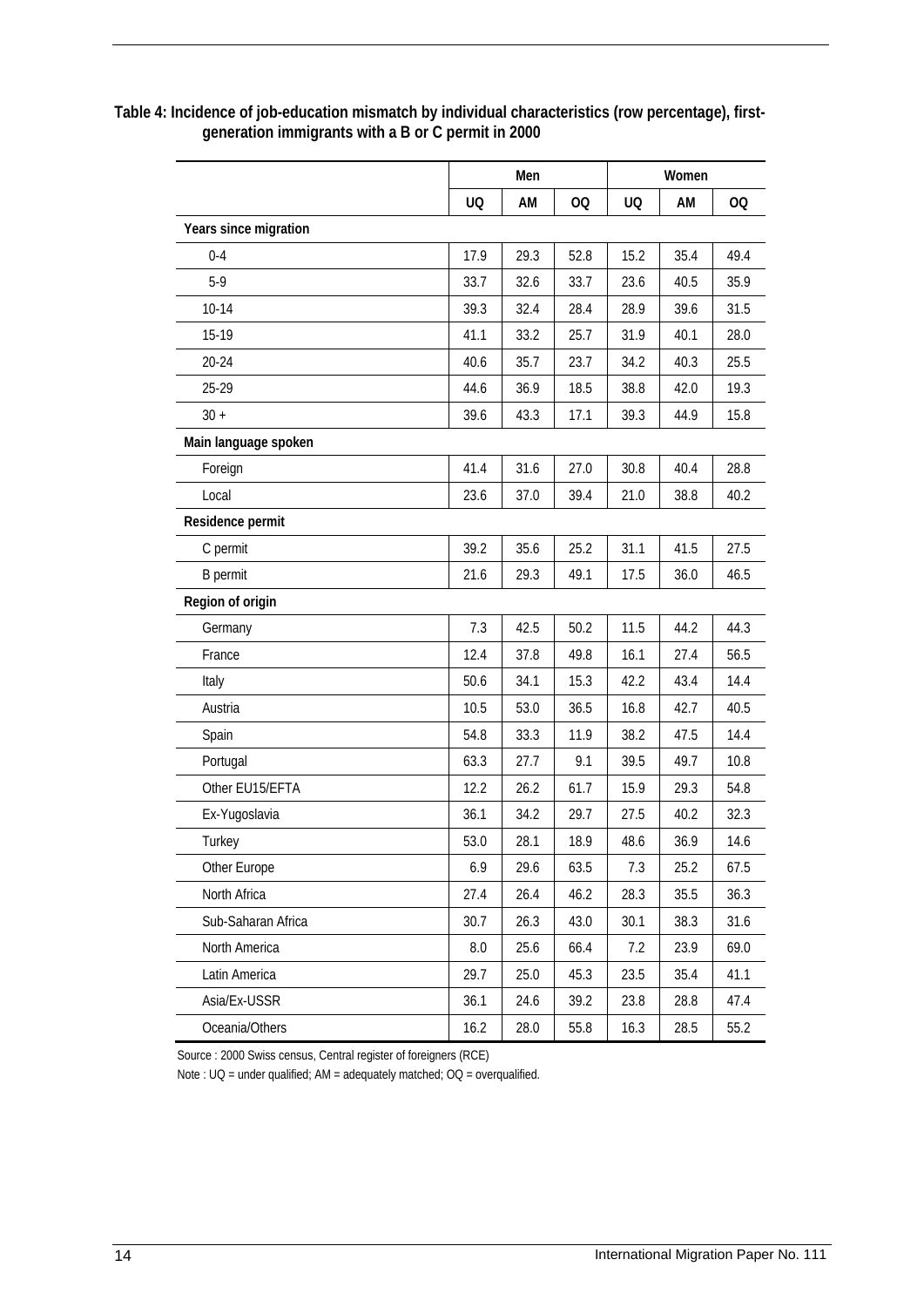Gender differences in overqualification are also noticeable across regions of origin. In 1990, women generally exhibit lower shares of overqualified workers than men do for all regions of origin (excepted Eastern Europe). In 2000, this statement is no more valid: we find higher shares of overqualified workers for women originating from various regions of origin such as France, Eastern Europe and North America. These figures are in line with the fact that, since the 1990s, the feminization of labour migration to Switzerland has been accompanied by an improvement in the educational attainment of the labour force.

Finally, Tables 5 and 6 illustrate the incidence of job-education mismatch among first-generation immigrants by occupational group (based on the 2-digit ISCO code) for 1990 and 2000 respectively.18 At first sight, the distribution of both men and women across matching categories strongly varies from one occupational group to another. In 1990, we find high shares of overqualified workers in groups such as *legislators and senior officials* (ISCO 11), *general managers* (ISCO 13) and *physical, mathematical and engineering science professionals* (ISCO 21), these shares being smaller among women (excepted in group ISCO 13); for men, we note that working as *corporate manager* (ISCO 12) or *teaching associate* (ISCO 33) also leads to a situation of overqualification in at least half the cases. In 2000, more occupational groups are characterized by high shares of overqualified workers and this pattern is rather similar for both men and women: *corporate manager* (ISCO 12), *general managers* (ISCO 13), *physical, mathematical and engineering science professionals* (ISCO 21), *Life science and health associate professionals* (ISCO 32), *teaching associate professionals* (ISCO 33), *Other associate professionals* (ISCO 34). These high proportions of overqualified workers may originate from various factors. As noted by Nielsen (2009), all groups belonging to the first occupational class *legislators, senior officials and managers* (ISCO 10, 11, 12 and 13) are so heterogeneous in terms of educational requirements that it seems arbitrary to define which levels of education are appropriate for these jobs. Moreover, as it is often posited in some OECD publications (for example, see Dumont and Monso, 2007), occupations included in the three first classes (ISCO 10 to 34) are categorized as skilled; accordingly, these jobs should require more qualifications than others. Given that the realised matches method neglect skill acquisition through experience and on-the-job training (Verhaest and Omey, 2006), this method leads to a systematic overestimate of the incidence of overqualification in jobs with high skill requirements.

Concerning occupations included in the other classes (ISCO 40 to 93), it is worth mentioning that gender differences in terms of overqualification are the largest when working as *office clerks* (ISCO 41) or *drivers and mobile-plant operators* (ISCO 83) in 2000, the shares for women being respectively 20 and 12 percentage points higher than those for men. On the other hand, the proportions of overqualified workers are smaller among women than among men when employed as *models, salespersons and demonstrators* (ISCO 52), with differences being about 20 and 10 percentage points in 1990 and 2000 respectively.

 $18$ See Table 15 in Appendix for details on the distribution of first-generation immigrants across different occupational groups by census year and gender.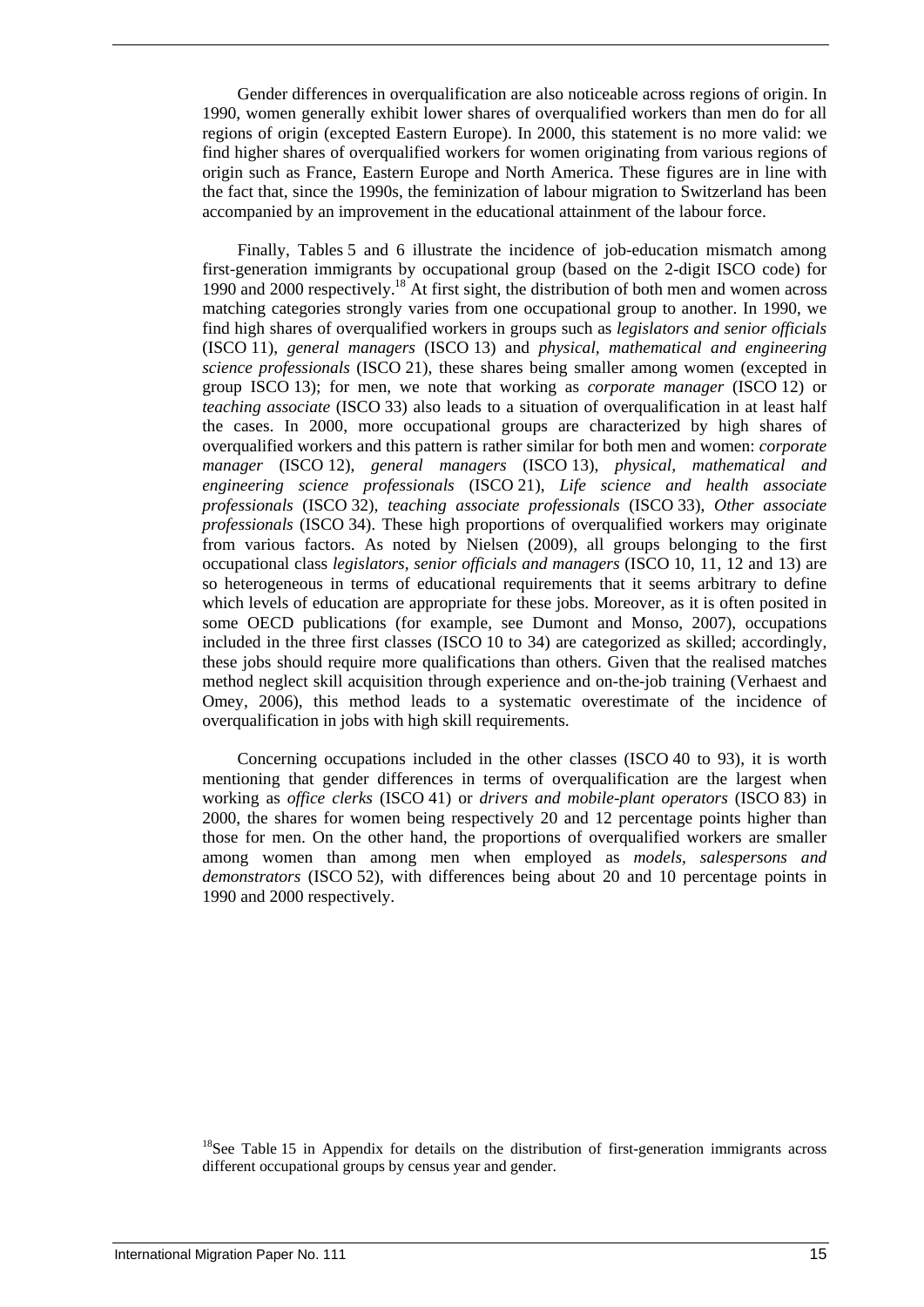### **Table 5: Incidence of job-education mismatch by occupation (row percentage), first-generation immigrants with a B or C permit in 1990**

|                                                                       | Men  |      | Women |           |      |      |
|-----------------------------------------------------------------------|------|------|-------|-----------|------|------|
| 2-digit ISCO code                                                     | UQ.  | AM   | 00    | <b>UQ</b> | AM   | 0Q   |
| Legislators, senior officials and managers                            |      |      |       |           |      |      |
| 11. Legislators and senior officials                                  | 11.9 | 19.0 | 69.0  | 13.0      | 27.3 | 59.7 |
| 12. Corporate managers                                                | 19.4 | 27.5 | 53.1  | 25.5      | 31.8 | 42.7 |
| 13. General managers                                                  | 4.4  | 28.9 | 66.7  | 9.2       | 20.0 | 70.8 |
| Professionals                                                         |      |      |       |           |      |      |
| 21. Physical, mathematical and engineering science<br>professionals   | 9.7  | 38.2 | 52.0  | 10.8      | 36.3 | 52.9 |
| 22. Life science and health professionals                             | 4.4  | 95.6 | 0.0   | 9.7       | 90.3 | 0.0  |
| 23. Teaching professionals                                            | 31.6 | 67.6 | 0.8   | 43.9      | 53.1 | 3.0  |
| 24. Other professionals                                               | 20.3 | 50.4 | 29.3  | 25.2      | 47.4 | 27.4 |
| Technicians and associate professionals                               |      |      |       |           |      |      |
| 31. Physical and engineering science associate<br>professionals       | 19.8 | 42.5 | 37.7  | 42.0      | 35.1 | 22.9 |
| 32. Life science and health associate professionals                   | 8.8  | 68.4 | 22.8  | 7.1       | 71.7 | 21.2 |
| 33. Teaching associate professionals                                  | 21.1 | 28.5 | 50.4  | 27.0      | 38.2 | 34.8 |
| 34. Other associate professionals                                     | 17.9 | 38.8 | 43.3  | 19.7      | 43.8 | 36.6 |
| <b>Clerks</b>                                                         |      |      |       |           |      |      |
| 41. Office clerks                                                     | 19.2 | 52.4 | 28.4  | 19.9      | 54.5 | 25.6 |
| 42. Customer service clerks                                           | 53.7 | 26.5 | 19.8  | 57.8      | 28.9 | 13.3 |
| Service workers and shop and market sales workers                     |      |      |       |           |      |      |
| 51. Personal and protective services workers                          | 29.0 | 45.9 | 25.2  | 35.2      | 49.9 | 14.9 |
| 52. Models, salespersons and demonstrators                            | 29.6 | 40.1 | 30.3  | 57.4      | 33.4 | 9.2  |
| Skilled agricultural and fishery workers                              |      |      |       |           |      |      |
| 61. Market-oriented skilled agricultural and fishery<br>workers       | 61.2 | 32.3 | 6.5   | 61.6      | 32.4 | 6.0  |
| Craft and related trades workers                                      |      |      |       |           |      |      |
| 71. Extraction and building trades workers                            | 44.6 | 47.3 | 8.0   | 58.7      | 33.0 | 8.3  |
| 72. Metal, machinery and related trades workers                       | 32.0 | 56.8 | 11.2  | 61.9      | 31.5 | 6.6  |
| 73. Precision, handicraft, printing and related trades<br>workers     | 30.8 | 59.4 | 9.8   | 65.1      | 27.4 | 7.5  |
| 74. Other craft and related trades workers                            | 32.9 | 58.3 | 8.8   | 30.4      | 54.4 | 15.2 |
| Plant and machine operators and assemblers                            |      |      |       |           |      |      |
| 81. Stationary-plant and related operators                            | 32.7 | 47.7 | 19.6  | 57.1      | 40.0 | 2.9  |
| 82. Machine operators and assemblers                                  | 25.3 | 53.5 | 21.3  | 20.4      | 67.4 | 12.2 |
| 83. Drivers and mobile-plant operators                                | 16.2 | 59.8 | 24.1  | 16.7      | 52.8 | 30.6 |
| <b>Elementary Occupations</b>                                         |      |      |       |           |      |      |
| 91. Sales and services elementary occupations                         | 8.9  | 63.7 | 27.4  | 11.6      | 78.2 | 10.3 |
| 92. Agricultural, fishery and related labourers                       | 6.6  | 80.9 | 12.5  | 4.1       | 90.5 | 5.3  |
| 93. Labourers in mining, construction, manufacturing<br>and transport | 8.9  | 67.5 | 23.6  | 10.5      | 74.6 | 14.9 |

Source : 1990 Swiss census, Central register of foreigners (RCE)

Note : UQ = under qualified; AM = adequately matched; OQ = overqualified. Only 2-digit occupations with at least 10 observations were considered.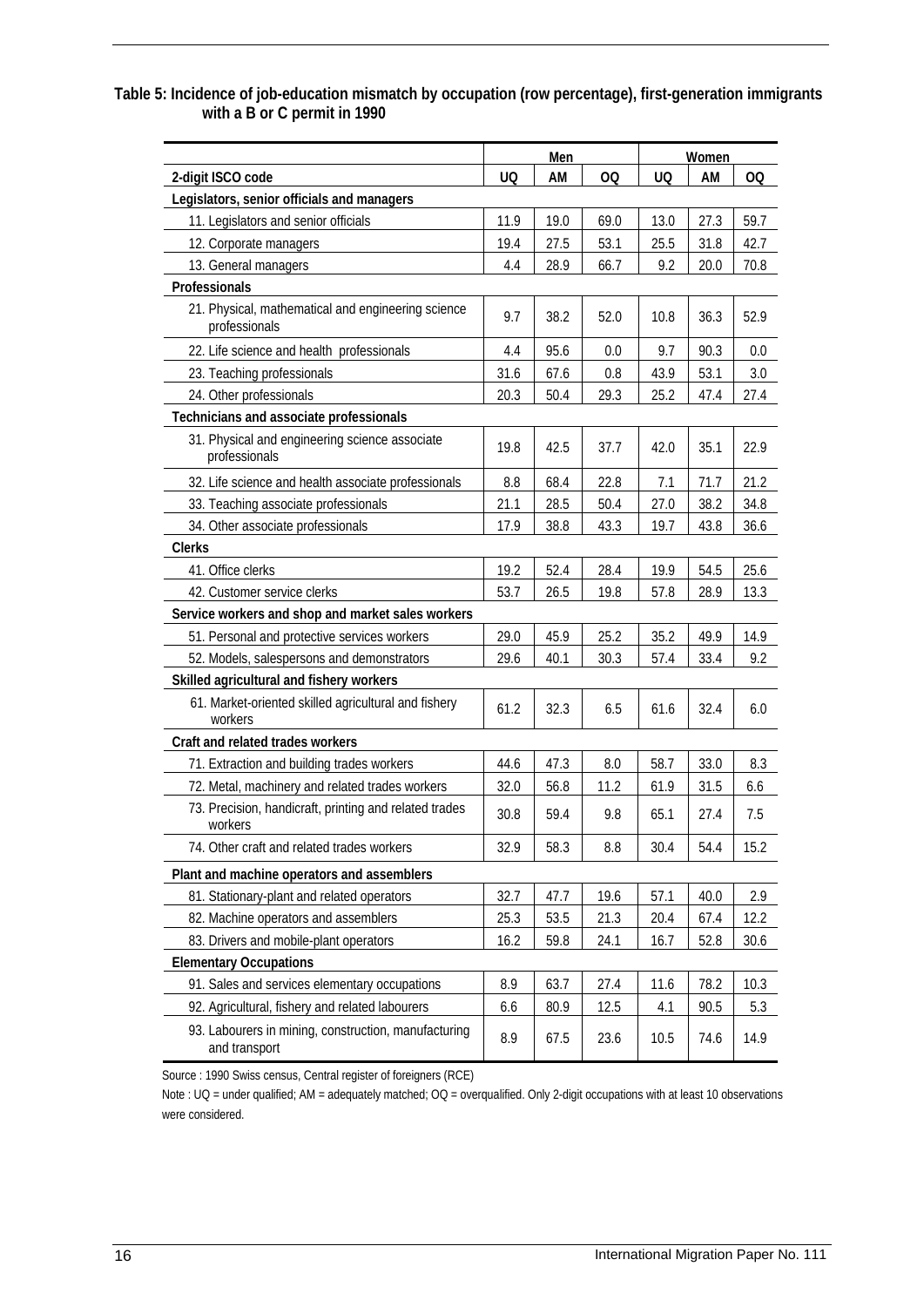### **Table 6: Incidence of job-education mismatch by occupation (row percentage), first-generation immigrants with a B or C permit in 2000**

|                                                                     | Men  |           | Women     |      |      |           |
|---------------------------------------------------------------------|------|-----------|-----------|------|------|-----------|
| 2-digit ISCO code                                                   | UQ.  | <b>AM</b> | <b>OQ</b> | UQ.  | AM   | <b>OQ</b> |
| Legislators, senior officials and managers                          |      |           |           |      |      |           |
| 10. Not elsewhere classified                                        | 12.3 | 11.3      | 76.4      | 13.1 | 14.7 | 72.1      |
| 11. Legislators and senior officials                                | 20.0 | 66.3      | 13.8      | 43.2 | 43.2 | 13.7      |
| 12. Corporate managers                                              | 17.1 | 23.5      | 59.4      | 18.0 | 21.8 | 60.1      |
| 13. General managers                                                | 12.2 | 16.7      | 71.1      | 16.6 | 18.3 | 65.1      |
| Professionals                                                       |      |           |           |      |      |           |
| 21. Physical, mathematical and engineering science<br>professionals | 7.2  | 25.8      | 67.1      | 6.1  | 25.9 | 68.0      |
| 22. Life science and health professionals                           | 5.5  | 94.5      | 0.0       | 5.4  | 94.6 | 0.0       |
| 23. Teaching professionals                                          | 19.4 | 80.6      | 0.0       | 30.4 | 69.6 | 0.0       |
| 24. Other professionals                                             | 19.1 | 39.2      | 41.7      | 18.3 | 41.1 | 40.6      |
| Technicians and associate professionals                             |      |           |           |      |      |           |
| 30. Not elsewhere classified                                        | 37.2 | 62.8      | 0.0       | 22.6 | 77.4 | 0.0       |
| 31. Physical and engineering science associate<br>professionals     | 23.3 | 29.2      | 47.5      | 30.4 | 19.6 | 50.0      |
| 32. Life science and health associate professionals                 | 14.7 | 25.8      | 59.5      | 15.3 | 25.4 | 59.3      |
| 33. Teaching associate professionals                                | 15.3 | 16.0      | 68.7      | 11.8 | 27.1 | 61.1      |
| 34. Other associate professionals                                   | 16.9 | 19.2      | 63.9      | 13.2 | 21.8 | 65.0      |
| <b>Clerks</b>                                                       |      |           |           |      |      |           |
| 40. Not elsewhere classified                                        | 24.4 | 21.1      | 54.4      | 12.5 | 25.0 | 62.5      |
| 41. Office clerks                                                   | 54.3 | 22.4      | 23.3      | 25.9 | 31.1 | 43.0      |
| 42. Customer service clerks                                         | 54.0 | 18.9      | 27.1      | 53.7 | 18.3 | 28.0      |
| Service workers and shop and market sales workers                   |      |           |           |      |      |           |
| 51. Personal and protective services workers                        | 31.8 | 39.3      | 28.9      | 23.5 | 46.5 | 30.0      |
| 52. Models, salespersons and demonstrators                          | 40.2 | 27.2      | 32.6      | 52.3 | 24.9 | 22.8      |
| Skilled agricultural and fishery workers                            |      |           |           |      |      |           |
| 61. Market-oriented skilled agricultural and fishery<br>workers     | 72.0 | 15.8      | 12.2      | 66.6 | 18.3 | 15.1      |
| Craft and related trades workers                                    |      |           |           |      |      |           |
| 70. Not elsewhere classified                                        | 53.7 | 34.1      | 12.2      | 92.9 | 7.1  | 0.0       |
| 71. Extraction and building trades workers                          | 56.3 | 31.5      | 12.2      | 66.7 | 13.5 | 19.8      |
| 72. Metal, machinery and related trades workers                     | 36.8 | 44.8      | 18.5      | 66.3 | 20.1 | 13.7      |
| 73. Precision, handicraft, printing and related trades<br>workers   | 39.8 | 39.8      | 20.4      | 63.0 | 17.3 | 19.7      |
| 74. Other craft and related trades workers                          | 50.9 | 37.1      | 12.0      | 52.0 | 33.1 | 14.8      |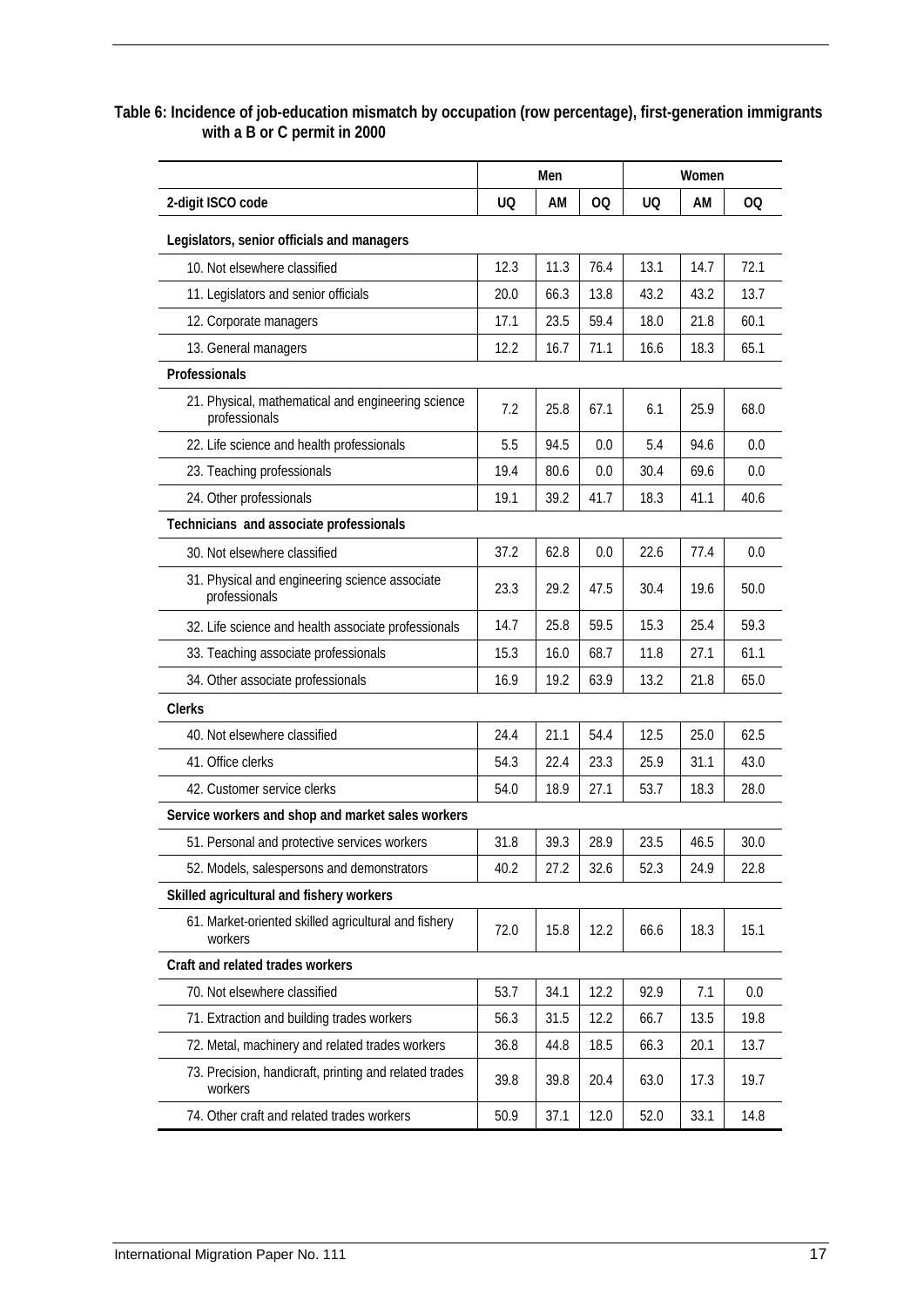|                                                                       | Men  |      | Women |      |      |      |
|-----------------------------------------------------------------------|------|------|-------|------|------|------|
| 2-digit ISCO code                                                     | UQ.  | АM   | 00    | UQ.  | AM   | 00   |
| Plant and machine operators and assemblers                            |      |      |       |      |      |      |
| 80. Not elsewhere classified                                          | 12.2 | 57.2 | 30.6  | 15.3 | 57.8 | 26.9 |
| 81. Stationary-plant and related operators                            | 39.3 | 38.1 | 22.6  | 47.2 | 32.5 | 20.3 |
| 82. Machine operators and assemblers                                  | 44.9 | 36.4 | 18.6  | 38.7 | 46.9 | 14.3 |
| 83. Drivers and mobile-plant operators                                | 56.4 | 27.8 | 15.8  | 53.2 | 18.9 | 27.9 |
| <b>Elementary Occupations</b>                                         |      |      |       |      |      |      |
| 91. Sales and services elementary occupations                         | 43.4 | 38.6 | 18.0  | 25.8 | 60.6 | 13.6 |
| 92. Agricultural, fishery and related labourers                       | 15.8 | 70.6 | 13.6  | 13.3 | 77.5 | 9.2  |
| 93. Labourers in mining, construction, manufacturing<br>and transport | 22.7 | 56.7 | 20.5  | 17.0 | 58.5 | 24.5 |

Source : 2000 Swiss census, Central register of foreigners (RCE)

Note : UQ = under qualified; AM = adequately matched; OQ = overqualified.

Only 2-digit occupations with at least 10 observations were considered.

### **4.2 Explaining job-education mismatch**

Based on pooled 1990 and 2000 census data, the results of the multinomial logit analysis are given in Table 7 with marginal effects on the probability to be over- or under qualified,<sup>19</sup> reported for the first-generation immigrants of each sex. Gender differences in the estimated marginal effects have been assessed through re-estimating a model on the entire sample with a full set of gender interactions terms; significant differences (at the 5% level) are presented in bold alongside the marginal effect for women.

The number of years spent in Switzerland (labelled YSM) reflects the assimilation process in the host country. The impact of this variable on the likelihood of being overqualified is significantly negative, implying a detrimental effect to those who arrived recently. This effect provides little evidence to the less-than-perfect international transferability of immigrant human capital, as we are not able to identify the level of education and labour experience acquired abroad. On the other hand, earlier cohorts of first-generation immigrants who decided to stay in Switzerland are more likely to be under qualified. This pattern is consistent with the hypothesis of favourable selectivity in migration (Chiswick and Miller, 2009). When comparing the effect of YSM by gender, women show a slightly flatter profile than men which indicates faster adjustment for the latter. For instance, living for 10 years in Switzerland reduces the likelihood of overqualification from six and three percentage points respectively for men and women.

Proficiency in the host country language is another way to examine the assimilation of first-generation immigrants. Speaking the local language as the main language increases the likelihood of being overqualified (while the converse applies to the likelihood of being under qualified). Contrary to assimilation hypothesis, this strange result is however in line with the findings of Battu and Sloane (2004) and Lindley (2009) who studied jobeducation mismatch among ethnic minorities in Britain and the UK respectively.<sup>20</sup>

 $19$ The coefficients in a multinomial logit model can not be directly interpreted as those in a linear regression model and, consequently, their marginal effects were calculated. The marginal effects show the change in the probability of interest (in percentage points) caused by the change of one unit in each of the explanatory variables evaluated at mean values of all variables.<br><sup>20</sup>It is possible that unobservable factors may simultaneously influence both language proficiency

and job matching status, and thus generate such a spurious association.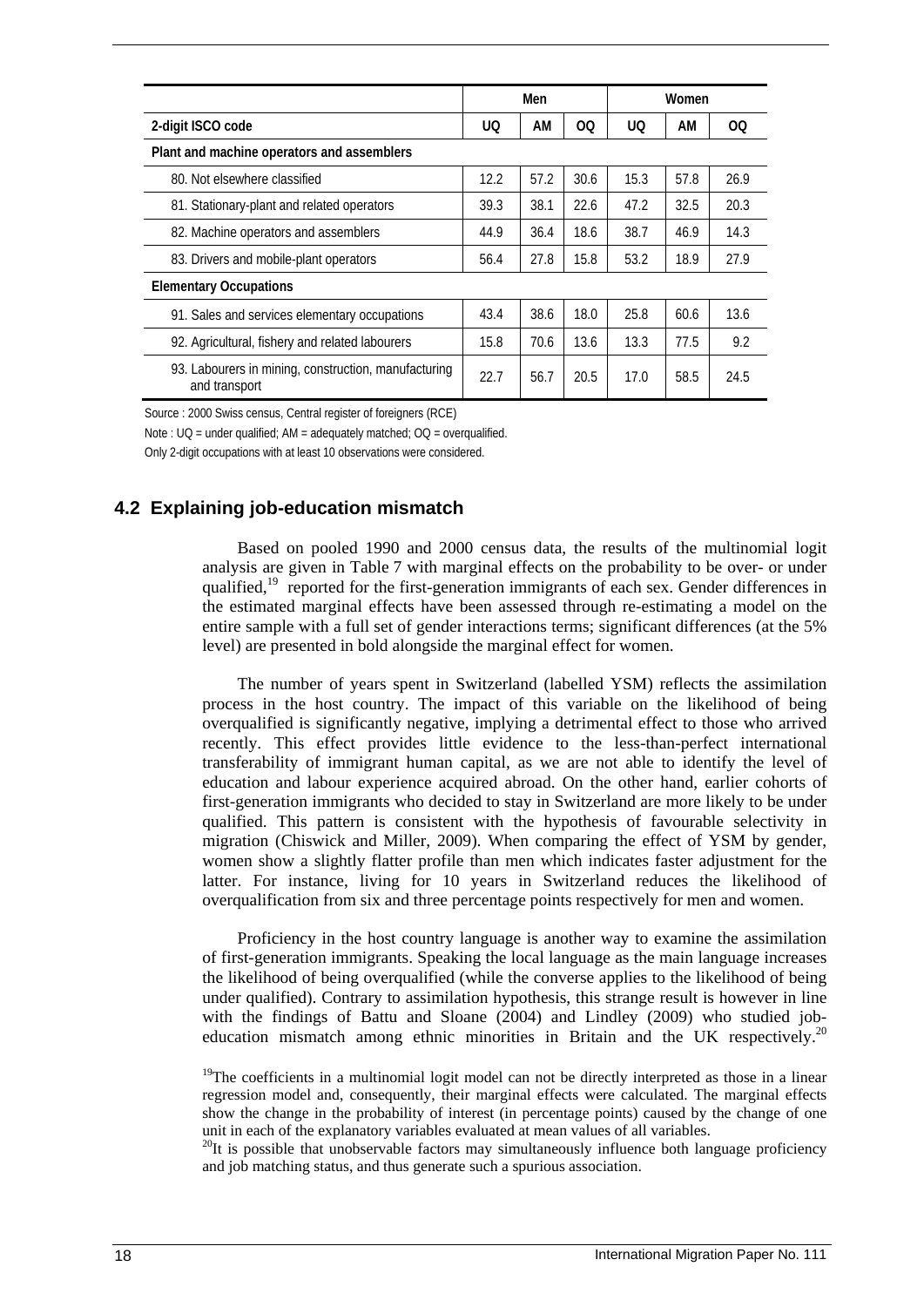Interestingly, holding a B permit has a comparable impact: it augments the risk of being overqualified. In other words, C permit holders are favourably selected with respect to B permit holders, which is consistent with the previous result based on the duration of residence.

There is mixed evidence that overqualification is a consequence of labour market rigidities in terms of family commitments. Whatever the gender, having a working spouse (which might spatially constrain the other partner's employment opportunities) is associated with a lower probability of being overqualified; the related marginal effect is actually stronger for women than for men. Interestingly, being married but without spouse (i.e. having probably left the spouse in the country of origin) has a comparable impact for men and women (as the marginal effect for women is not significantly different from that for men): they are between 4 and 5 percentage points less likely to be overqualified, compared to non-married immigrants. The only factor that indicates statistically significant higher risk of overqualification due to family commitments is the number of children below the age of 6 living in the household; this result supports the relatively disadvantaged situation of women with young children in the Swiss labour market (Atukeren and Wirz, 2005).

For men, almost all foreign nationals are more likely to be overqualified than the Italian workers (i.e. the reference group). This result is not astonishing since Italian migrants who constitute one of the main communities arrived in Switzerland after the Second World War are predominantly low-educated (see Tables 13 and 14 in Appendix). As already noted in Table 4, the likelihood of being overqualified is larger among firstgeneration immigrants from developed countries (e.g. Other EU15/EFTA, North America, Oceania/Others) or Eastern Europe (labelled Other Europe) compared to Italians, the Eastern Europeans being among the most likely to be overqualified. On the other hand, Spaniards and Portuguese are the less likely to be overqualified. Regarding underqualification, the results reveal the opposite: compared to Italians, the likelihood of being under qualified is lower among first-generation immigrants from developed countries and Eastern Europe but higher among those from Spain and Portugal. All these observations are also valid for women.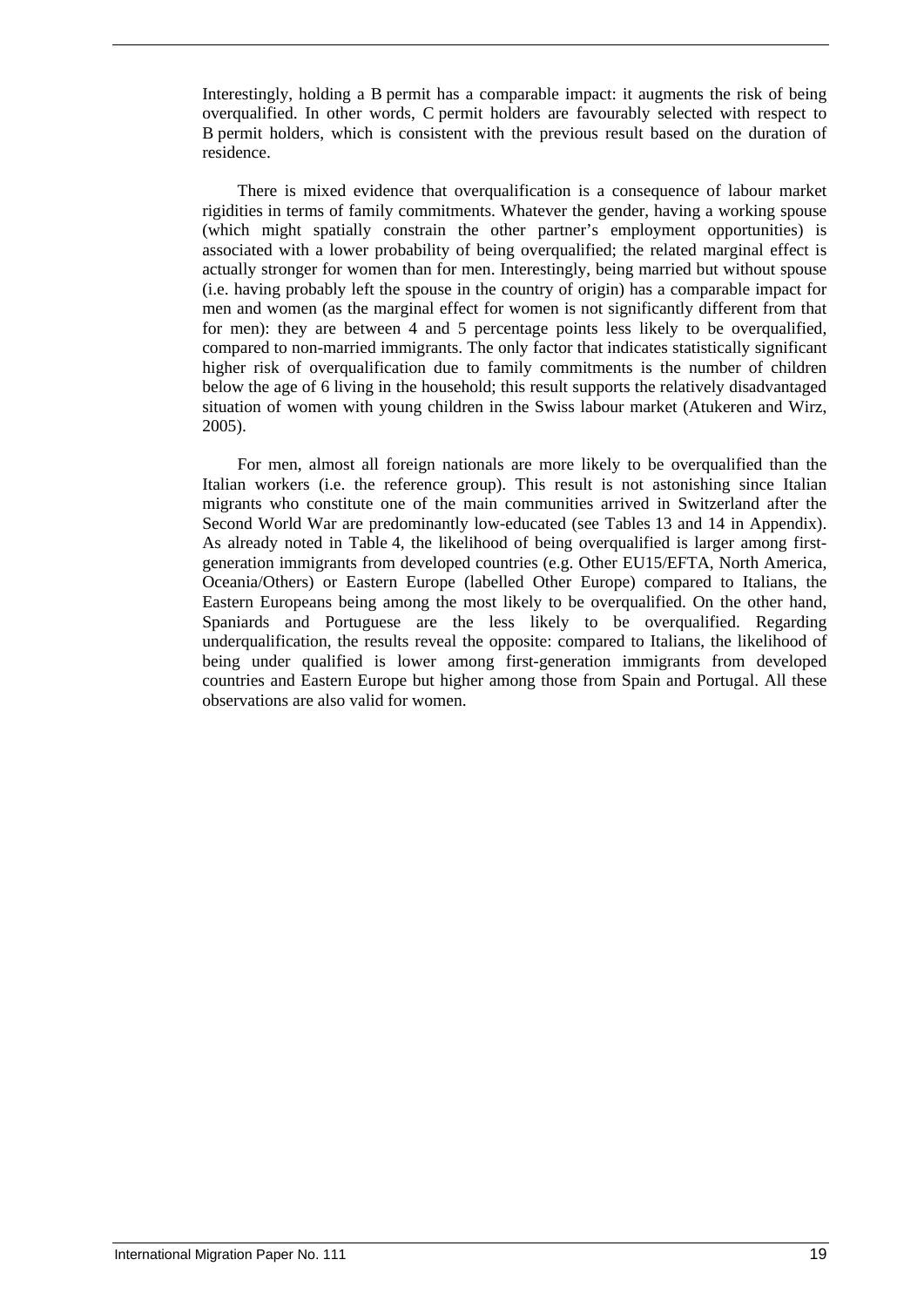|                              |             | Men         |             | Women       |  |  |
|------------------------------|-------------|-------------|-------------|-------------|--|--|
|                              | <b>UQ</b>   | OQ          | UQ          | OQ          |  |  |
| Years since migration        |             |             |             |             |  |  |
| <b>YSM</b>                   | $0.004***$  | $-0.006***$ | $0.005***$  | $-0.003***$ |  |  |
|                              | (0.000)     | (0.000)     | (0.000)     | (0.000)     |  |  |
| YSM <sup>2</sup>             | $-0.000***$ | $-0.000$    | $-0.000*$   | $-0.000*$   |  |  |
|                              | (0.000)     | (0.000)     | (0.000)     | (0.000)     |  |  |
| Main language spoken         |             |             |             |             |  |  |
| Foreign                      | Ref.        | Ref.        | Ref.        | Ref.        |  |  |
| Local                        | $-0.029***$ | $0.033***$  | $-0.006$    | $0.015***$  |  |  |
|                              | (0.002)     | (0.002)     | (0.003)     | (0.002)     |  |  |
| <b>Marital status</b>        |             |             |             |             |  |  |
| Non-married                  | Ref.        | Ref.        | Ref.        | Ref.        |  |  |
| Married                      |             |             |             |             |  |  |
| > Employed spouse            | $0.039***$  | $-0.021***$ | $0.019***$  | $-0.044***$ |  |  |
|                              | (0.002)     | (0.002)     | (0.002)     | (0.002)     |  |  |
| > Un- or non-employed spouse | $0.037***$  | $-0.002$    | $0.031***$  | $-0.054***$ |  |  |
|                              | (0.003)     | (0.002)     | (0.005)     | (0.004)     |  |  |
| > Without spouse             | $0.052***$  | $-0.051***$ | $0.021***$  | $-0.037***$ |  |  |
|                              | (0.003)     | (0.003)     | (0.005)     | (0.003)     |  |  |
| Children < 6 in household    |             |             |             |             |  |  |
| Number                       | $-0.005***$ | $0.009***$  | $-0.010***$ | $0.012***$  |  |  |
|                              | (0.001)     | (0.001)     | (0.002)     | (0.002)     |  |  |
| Area of residence            |             |             |             |             |  |  |
| Urban                        | Ref.        | Ref.        | Ref.        | Ref.        |  |  |
| Rural                        | $0.011***$  | $-0.036***$ | $-0.001$    | $-0.019***$ |  |  |
|                              | (0.002)     | (0.002)     | (0.003)     | (0.002)     |  |  |
| Residence permit             |             |             |             |             |  |  |
| C permit                     | Ref.        | Ref.        | Ref.        | Ref.        |  |  |
| <b>B</b> permit              | $-0.018***$ | $0.040***$  | $-0.024***$ | $0.021***$  |  |  |
|                              | (0.002)     | (0.002)     | (0.003)     | (0.003)     |  |  |
| Census year                  |             |             |             |             |  |  |
| 1990                         | Ref.        | Ref.        | Ref.        | Ref.        |  |  |
| 2000                         | $0.145***$  | $0.046***$  | $0.067***$  | $0.120***$  |  |  |
|                              | (0.002)     | (0.001)     | (0.002)     | (0.002)     |  |  |

### **Table 7: Multinomial logit: determinants of job-education mismatch among first-generation immigrants (marginal effects evaluated at sample means)**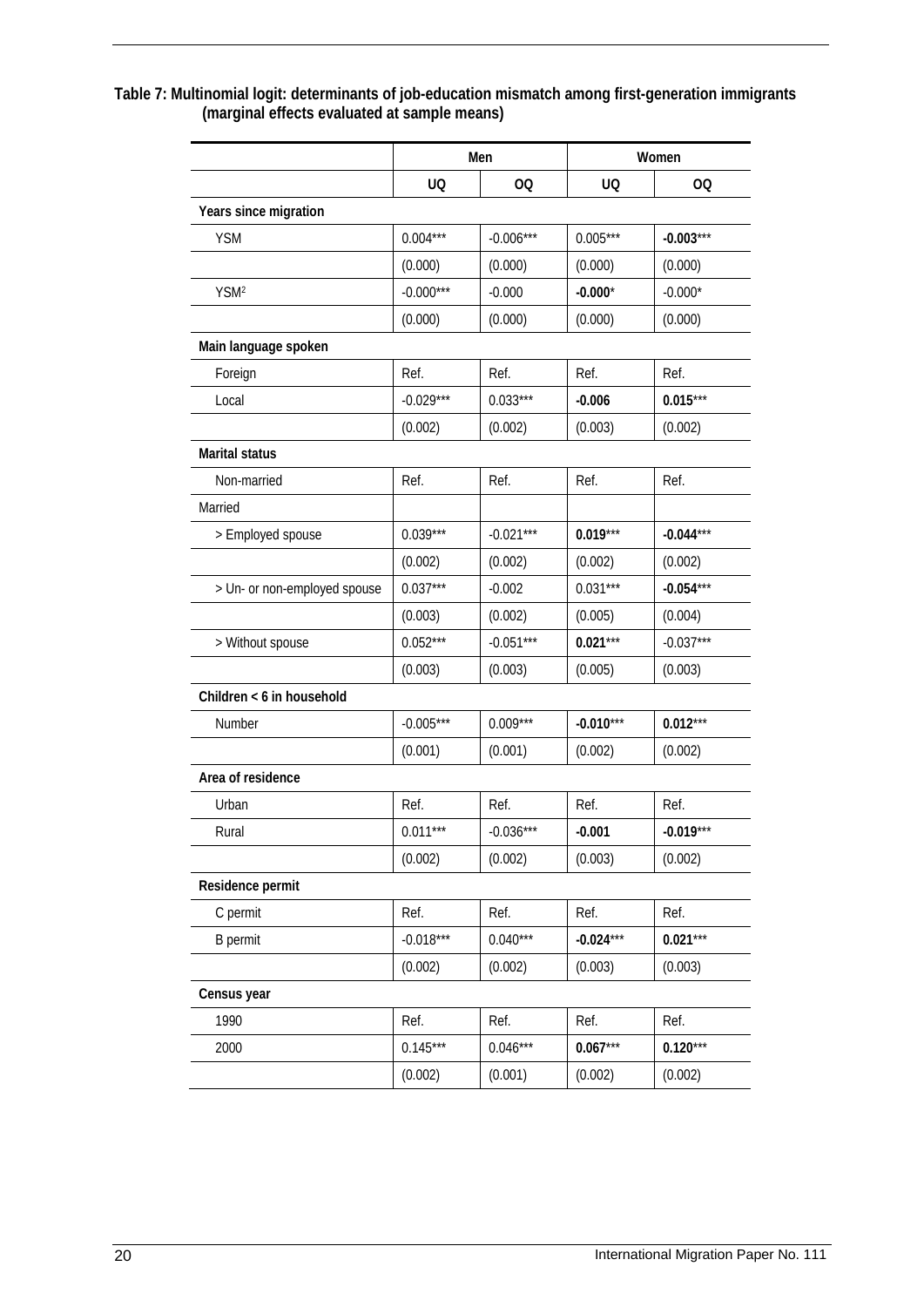|                             | Men         |             |             | Women       |
|-----------------------------|-------------|-------------|-------------|-------------|
|                             | UQ          | 0Q          | <b>UQ</b>   | 00          |
| Region of origin            |             |             |             |             |
| Germany                     | $-0.250***$ | $0.267***$  | $-0.165***$ | $0.231***$  |
|                             | (0.001)     | (0.004)     | (0.003)     | (0.006)     |
| France                      | $-0.188***$ | $0.232***$  | $-0.110***$ | $0.284***$  |
|                             | (0.002)     | (0.005)     | (0.004)     | (0.007)     |
| Italy                       | Ref.        | Ref.        | Ref.        | Ref.        |
| Austria                     | $-0.214***$ | $0.227***$  | $-0.121***$ | $0.243***$  |
|                             | (0.002)     | (0.005)     | (0.004)     | (0.008)     |
| Spain                       | $0.034***$  | $-0.062***$ | $-0.003$    | $-0.027***$ |
|                             | (0.003)     | (0.003)     | (0.003)     | (0.004)     |
| Portugal                    | $0.111***$  | $-0.126***$ | $0.073***$  | $-0.093***$ |
|                             | (0.003)     | (0.003)     | (0.004)     | (0.003)     |
| Other EU15/EFTA             | $-0.197***$ | $0.372***$  | $-0.123***$ | $0.310***$  |
|                             | (0.002)     | (0.004)     | (0.003)     | (0.006)     |
| Ex-Yugoslavia               | $-0.079***$ | $0.080***$  | $-0.025***$ | $0.116***$  |
|                             | (0.002)     | (0.003)     | (0.003)     | (0.004)     |
| Turkey                      | $-0.006$    | $0.035***$  | $0.078***$  | $-0.006$    |
|                             | (0.003)     | (0.005)     | (0.006)     | (0.006)     |
| Other Europe                | $-0.216***$ | $0.422***$  | $-0.186***$ | $0.512***$  |
|                             | (0.002)     | (0.006)     | (0.003)     | (0.007)     |
| North Africa                | $-0.116***$ | $0.249***$  | $-0.003$    | $0.130***$  |
|                             | (0.004)     | (0.007)     | (0.013)     | (0.015)     |
| Sub-Saharan Africa          | $-0.099***$ | $0.235***$  | 0.004       | $0.113***$  |
|                             | (0.005)     | (0.009)     | (0.011)     | (0.012)     |
| North America               | $-0.207***$ | $0.404***$  | $-0.177***$ | $0.451***$  |
|                             | (0.003)     | (0.007)     | (0.005)     | (0.010)     |
| Latin America               | $-0.101***$ | $0.243***$  | $-0.042***$ | $0.193***$  |
|                             | (0.005)     | (0.008)     | (0.006)     | (0.008)     |
| Asia/Ex-USSR                | $-0.072***$ | $0.224***$  | $-0.029***$ | $0.230***$  |
|                             | (0.003)     | (0.005)     | (0.005)     | (0.007)     |
| Oceania/Others              | $-0.174***$ | $0.310***$  | $-0.117***$ | $0.321***$  |
|                             | (0.008)     | (0.017)     | (0.017)     | (0.028)     |
| Pseudo $R^2$                | 0.107       |             | 0.0965      |             |
| Percent correctly predicted | 53.55       |             | 56.02       |             |
| Observations                | 425734      |             | 227641      |             |

Source : 1990 & 2000 Swiss censuses, Central register of foreigners (RCE)

Notes : UQ = under qualified; OQ = overqualified; base category = adequately matched.

\*\*\* p<0.01, \*\* p<0.05, \* p<0.10, standard errors in parentheses.

**Bold**: marginal effect for women is significantly different from that for men.

Unreported controls: age, age squared, six dummies for region of residence.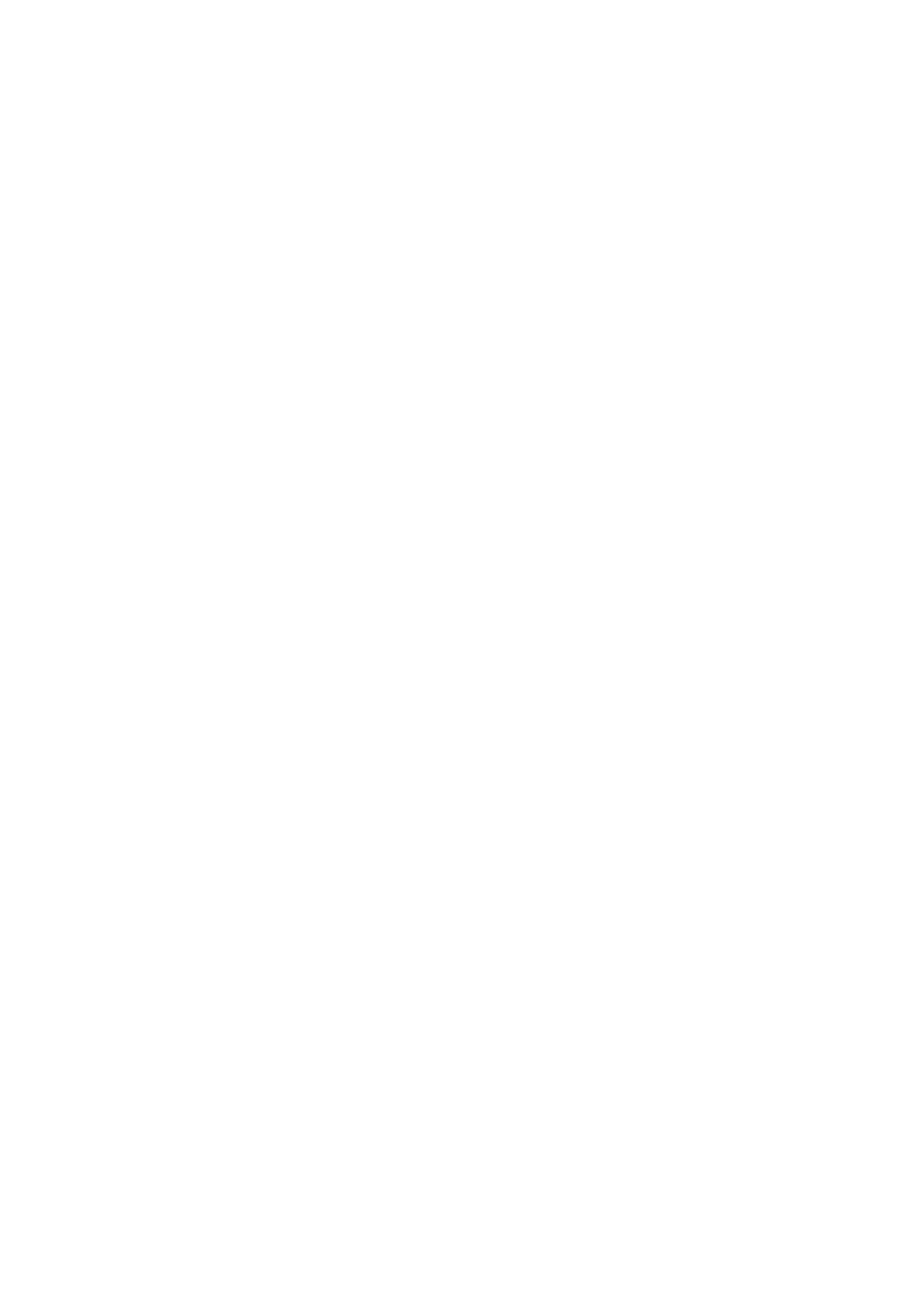## **5. Conclusion**

### **5.1 Summary of the results**

This study has provided one of the first empirical analysis on the incidence and determinants of job-education mismatch among first-generation immigrants in the Swiss labour market using cross-matched data from two sources of comprehensive information. It has investigated the existence of gender differences in terms of brain waste. Measuring job-education mismatch through the realised matches method, we have shown that Swiss nationals are predominantly well matched whatever the year considered. This pattern is similar for foreigners from the second and intermediate generations, who had completed at least compulsory school in Switzerland. Among first-generation immigrants, however, the shares of those overqualified increased throughout the 1990s, with the largest increase occurring for women. This trend follows from the significant rise in educational attainment among immigrants to Switzerland during a period of economic downturn.

Consistent with the descriptive statistics, the multinomial logit analysis have shown that the likelihood of being overqualified is negatively related to the duration of residence, meaning that more recent cohorts of immigrants are more likely to be overqualified than earlier ones. However, this adjustment process tends to be slower for women relative to men. On the other hand, having dependent children under the age of 6, holding a B permit or coming from developed countries augment the risk of being overqualified. Moreover, our results support the relatively disadvantaged situation of immigrant women with young children in finding a job commensurate with their education. Regarding underqualification, our results reveal the opposite effects than those found for overqualification. In particular, the likelihood of being under qualified increases with the number of years spent in Switzerland or, equivalently, decreases among recent cohorts of immigrants. This pattern is consistent with Chiswick and Miller's findings that support the hypothesis of favourable selectivity in migration.

### **5.2 Policy recommendations**

Even if we have not analysed the labour market consequences of over- and underqualification, $21$  our results suggest some policy recommendations in order to improve the job-education matching process for the first-generation immigrants, especially with respect to highly educated women. This is particularly important in the Swiss context where the immigration policy has been almost solely addressed through the management of migration flows without much attempt at developing comprehensive integration policies  $(Gross, 2006).^{22}$ 

As a matter of fact, we should first and foremost examine how to make human capital transferable for immigrants in the host country labour market. One possibility consists in assessing officially foreign qualifications, either before or after immigration. As noted by Nielsen (2009), an official evaluation can help employers identify the true content of immigrant qualifications. Such an evaluation that is carried out before immigration may

<sup>&</sup>lt;sup>21</sup>Indeed, the Swiss censuses or the RCE do not include information on various measures of labour market outcomes such as earnings and job satisfaction that might be affected by job-education mismatch.

 $^{22}$ Even if integration has been recognised as a federal task since the late 1990s, the aims and principles of integration have been incorporated for the first time into the *Foreign Nationals Act* of January 2008. The legal framework enables the cantons to promote integration (through, for example, language training and education).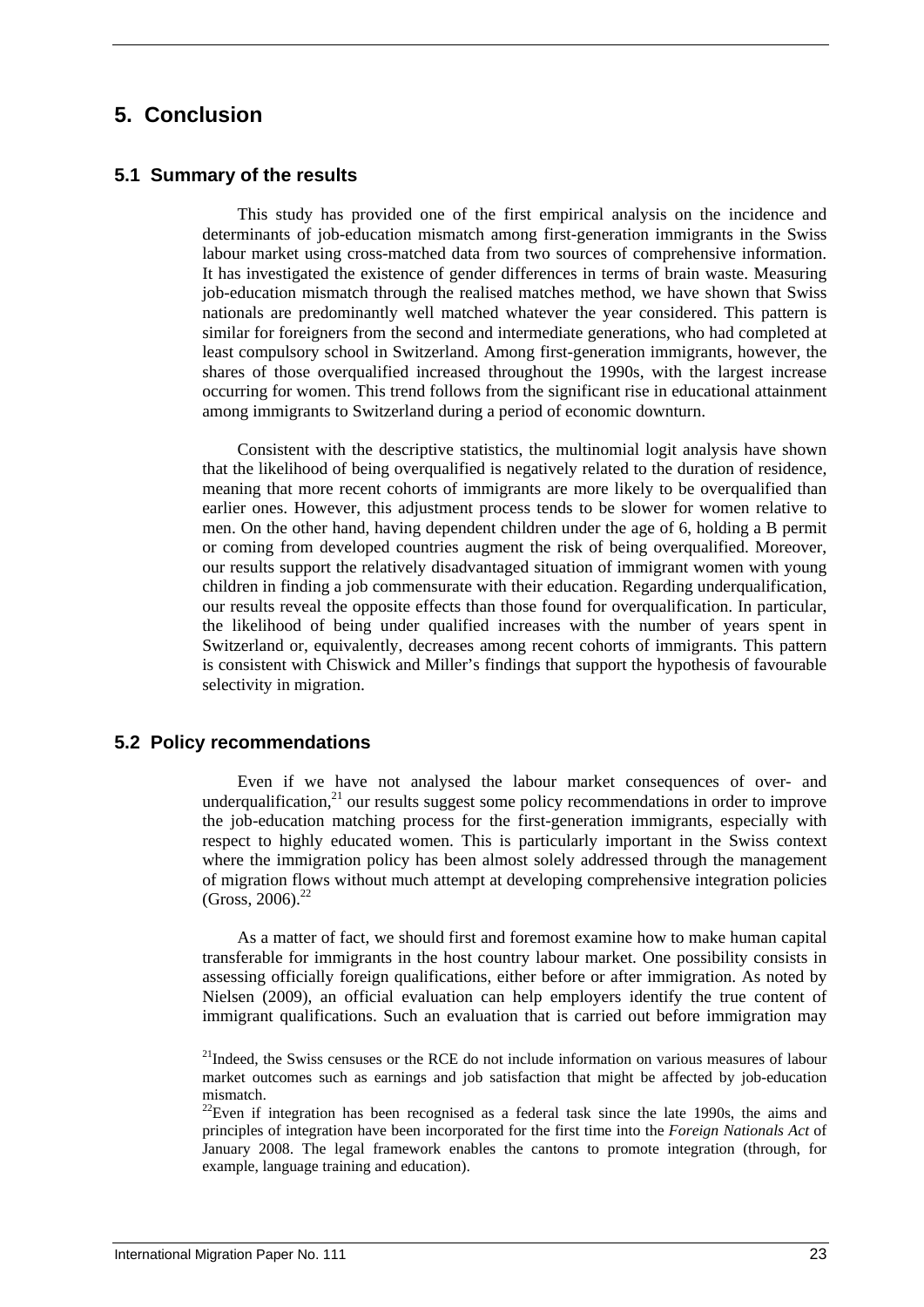however lead to a more selective migration process if entry is refused to persons whose foreign qualifications are negatively assessed (as in Australia, New Zealand and Canada). Accordingly, a negative evaluation would rule out cases where recently arrived migrants get a first job for which they are overqualified but then move to a better job with additional time spent in the host country. In case there is a significant share of overqualified immigrants already living in the host country, the recognition (i.e. ex-post evaluation) of foreign qualifications provides a means to enhance the portability of immigrant human capital and, therefore, to reduce the extent of brain waste. In Switzerland, such an instrument exists and currently applies to diplomas from non-EU/EFTA countries in a unilateral way.<sup>23</sup> According to numerous studies (for a review, see Chicha and Deraedt, 2009), the procedure of recognition is often seen as an obstacle course given its complexity and lack of clarity. Indeed, it involves too many actors (instead of being centralized in one responsible body) and criteria for a successful evaluation are sometimes restrictive (e.g. in terms of required documents for application). As a consequence, this procedure deters immigrants from applying for recognition, which is likely to make overqualification last for them. Even if, over the last years, the Swiss authorities increased the number of countries for which they grant mutual recognition (through bilateral agreements with the European Union), there is still need for extending international cooperation in that field.

In case of non-recognition, another possibility that may improve the transferability of immigrant human capital is to offer additional training. Such measure could serve to upgrade foreign qualifications that are less productive than those acquired in the host country, thus ensuring a better matching process between immigrants and jobs. Moreover, despite our empirical findings, intensive national language training should be compulsory in order to enable immigrants to enter the host labour market as quickly as possible. All these measures involve costly investments that firms and/or public authorities may fund. In Switzerland, the Federal Office of Migration encourages programmes offered by the cantons by providing them with financial assistance. Firms, however, will be reluctant to invest in transferable human capital because they risk losing their investment by training workers that might seek employment opportunities in other countries.

Apart from promoting the portability of immigrant credentials, any policy that aims at reducing the incidence of brain waste should also remove institutional barrier to equitable access to job opportunities for immigrant women with young children. In Switzerland, women often have to cope with an insufficient offer of child care services that are, moreover, not affordable (Banfi et al., 2009). The public authorities could tackle these issues by providing more child care facilities; alternatively, firms should adapt their organization structures in order to enable women to conciliate professional and family responsibilities. As pointed out by Atukeren and Wirz (2005), motivating women and providing incentives to firms so that new mothers remain integrated into the labour market will improve the utilization of women's investment in education and, therefore, bring benefit to the society as a whole.

To sum up, improving the transferability of immigrant human capital in the host country labour market should be a top priority. For achieving this goal, policy makers could implement a more selective admission system based on the relevance of foreignacquired qualifications or/and the needs of the economy in the host country. With respect to overqualified immigrants already living the host country, they should ensure the recognition of their education whatever the origin of its acquisition. In case of nonrecognition, they could support newly arrived immigrants to pursue further training and undertake language courses in order to enhance their foreign-acquired qualifications in the

 $^{23}$ According to the agreement on the free movement of persons between Switzerland and the EU (in force since 1st June 2002), mutual recognition is granted to state diplomas from EU/EFTA countries.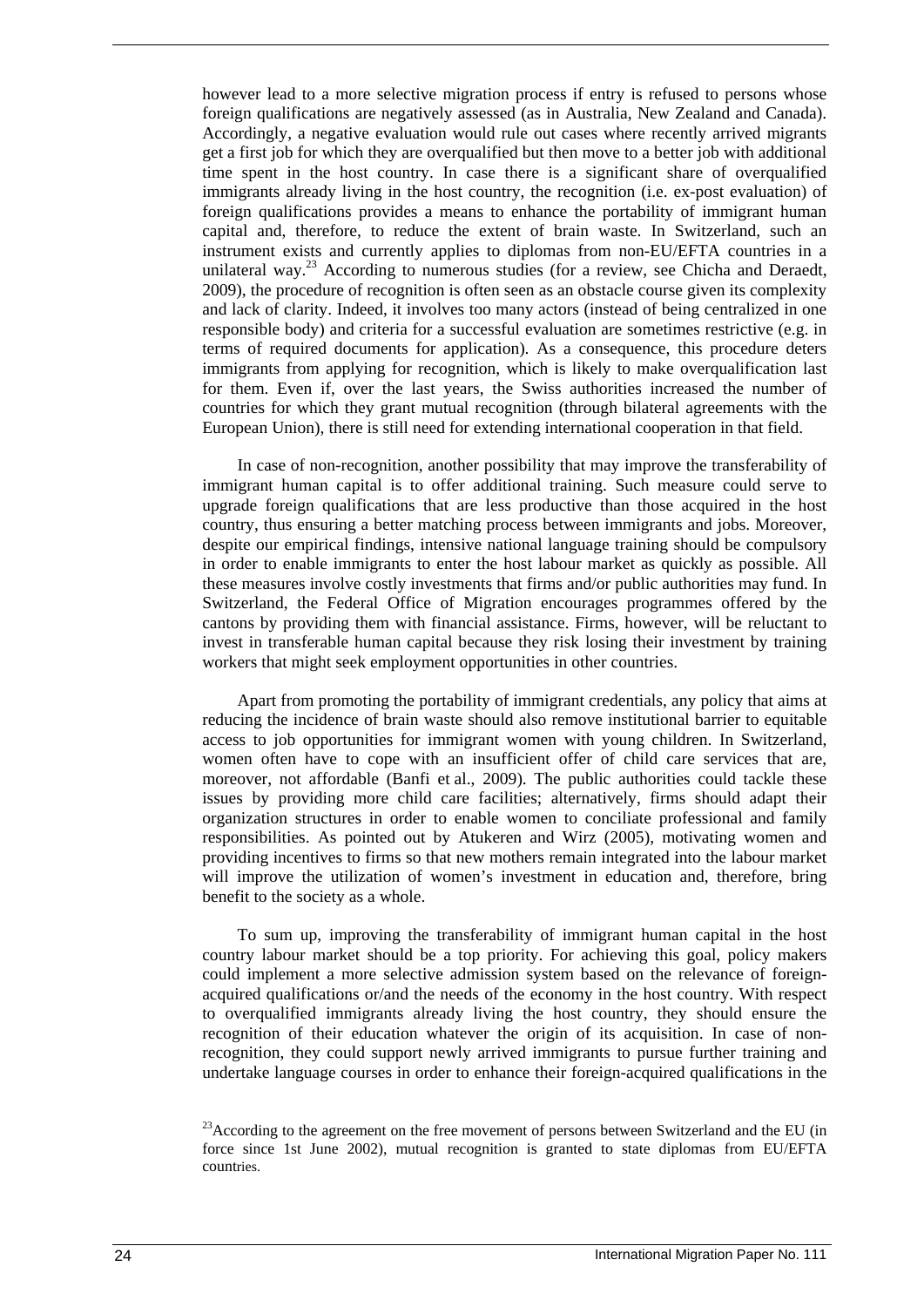host labour market. Policies intended to give equal opportunity to immigrant women after giving birth are also essential in mitigating any negative effects of brain waste. As the number of skilled immigrants has been increasing substantially and is expected to rise further, implementing any of these measures is of crucial importance to prevent them from present and future forms of deskilling.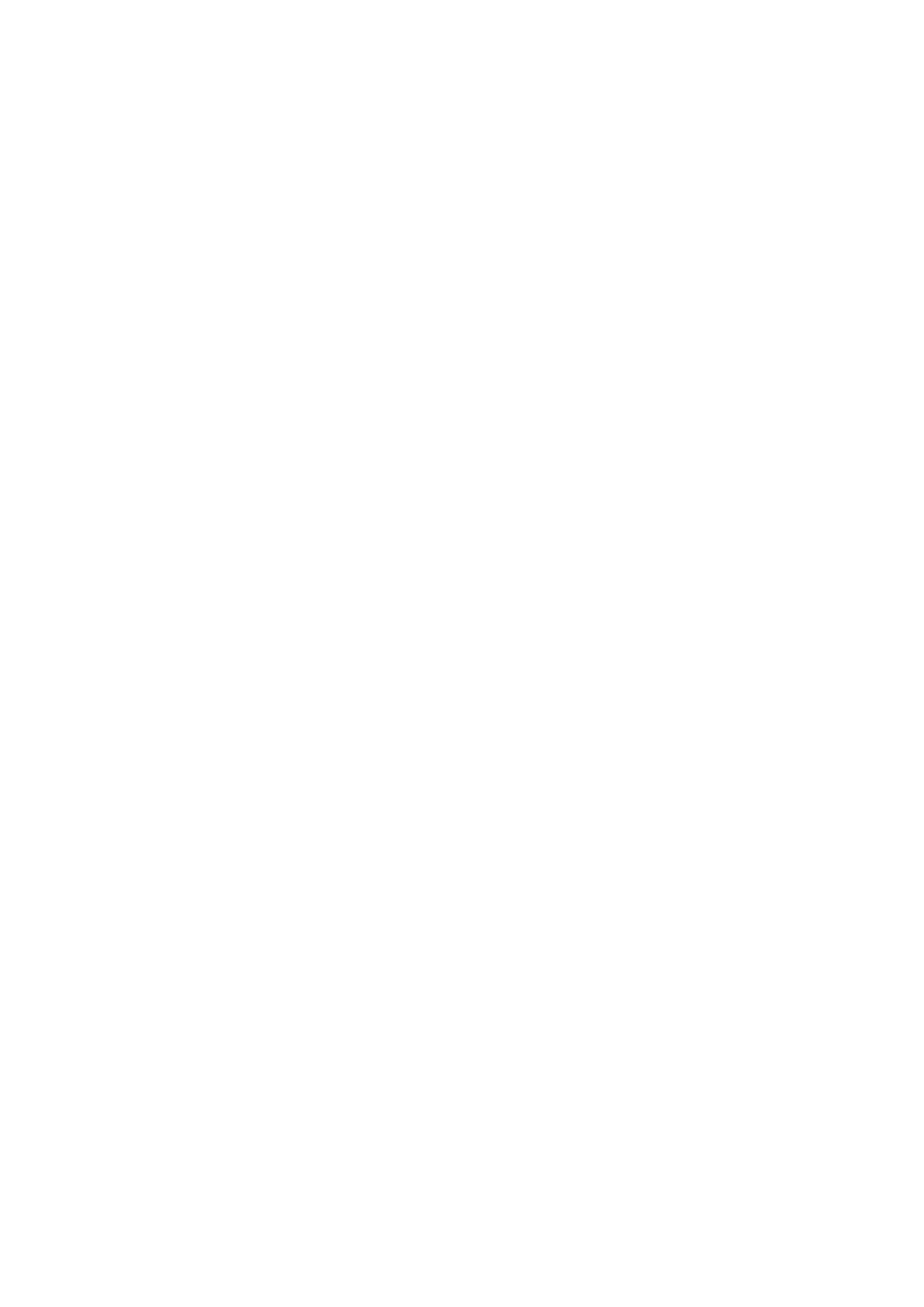### **References**

- Atukeren, E. and Wirz, A. (2005). *An analysis of perceived overqualification in the Swiss labor market*. Economics Bulletin, 9(2):1–10.
- Banfi, S., Farsi, M., and Filippini, M. (2009). *An empirical analysis of child care demand in Switzerland*. Annals of Public and Cooperative Economics, 80(1):37–66.
- Battu, H. and Sloane, P. J. (2004). *Over-education and ethnic minorities in Britain*. Manchester School, 72(4):535–559.
- Bauer, T. K. (2002). *Educational mismatch and wages: a panel analysis*. Economics of Education Review, 21(3):221–229.
- Borghans, L. and Grip, A. d. (2000). The debate in economics about skill utilization. In Borghans, L. and Grip, A. d., editors, *The Overeducated Worker?* The Economics of Underutilization of Skills, pages 3–23. Edward Elgar, Cheltenham.
- Borjas, G. J. (2004). *Labor Economics*. Third edition.
- Chevalier, A. (2003). *Measuring over-education*. Economica, 70(279):509–531.
- Chicha, M. T. and Deraedt, E. (2009). *Genre, migration et déqualification: des trajectoires contrastées - Etude de cas de travailleuses migrantes à Genève*. Cahiers des migrations internationales 97, Organisation international du Travail (OIT), Genève.
- Chiswick, B. R. (1978). *The effect of americanization on the earnings of foreign-born men*. Journal of Political Economy, 86(5):897–921.
- Chiswick, B. R. and Miller, P. W. (2008). *Why is the payoff to schooling smaller for immigrants?* Labour Economics, 15(6):1317–1340.
- Chiswick, B. R. and Miller, P. W. (2009). *The international transferability of immigrants' human capital*. Economics of Education Review, 28(2):162–169.
- Coulon De, A., Falter, J.-M., Flückiger, Y., and Ramirez, J. (2003). *Analyse des différences de salaires entre population suisse et étrangère*. In Wicker, H.-R., Fibbi, R., and Haug, W., editors, Les migrations et la Suisse, pages 263–288. Seismo, Zurich.
- Devereux, P. J. (2000). *Task assignment over the business cycle*. Journal of Labor Economics, 18(1):98–124.
- Dumont, J.-C. and Monso, O. (2007). *Matching educational background and employment: A challenge for immigrants in host countries*. SourceOECD Transition Economies, pages 156–196.
- Frank, R. H. (1978). *Why women earn less: The theory and estimation of differential overqualification*. American Economic Review, 68(3):360–73.
- Frenette, M. (2004). *The overqualified Canadian graduate: the role of the academic program in the incidence, persistence, and economic returns to overqualification*. Economics of Education Review, 23(1):29–45.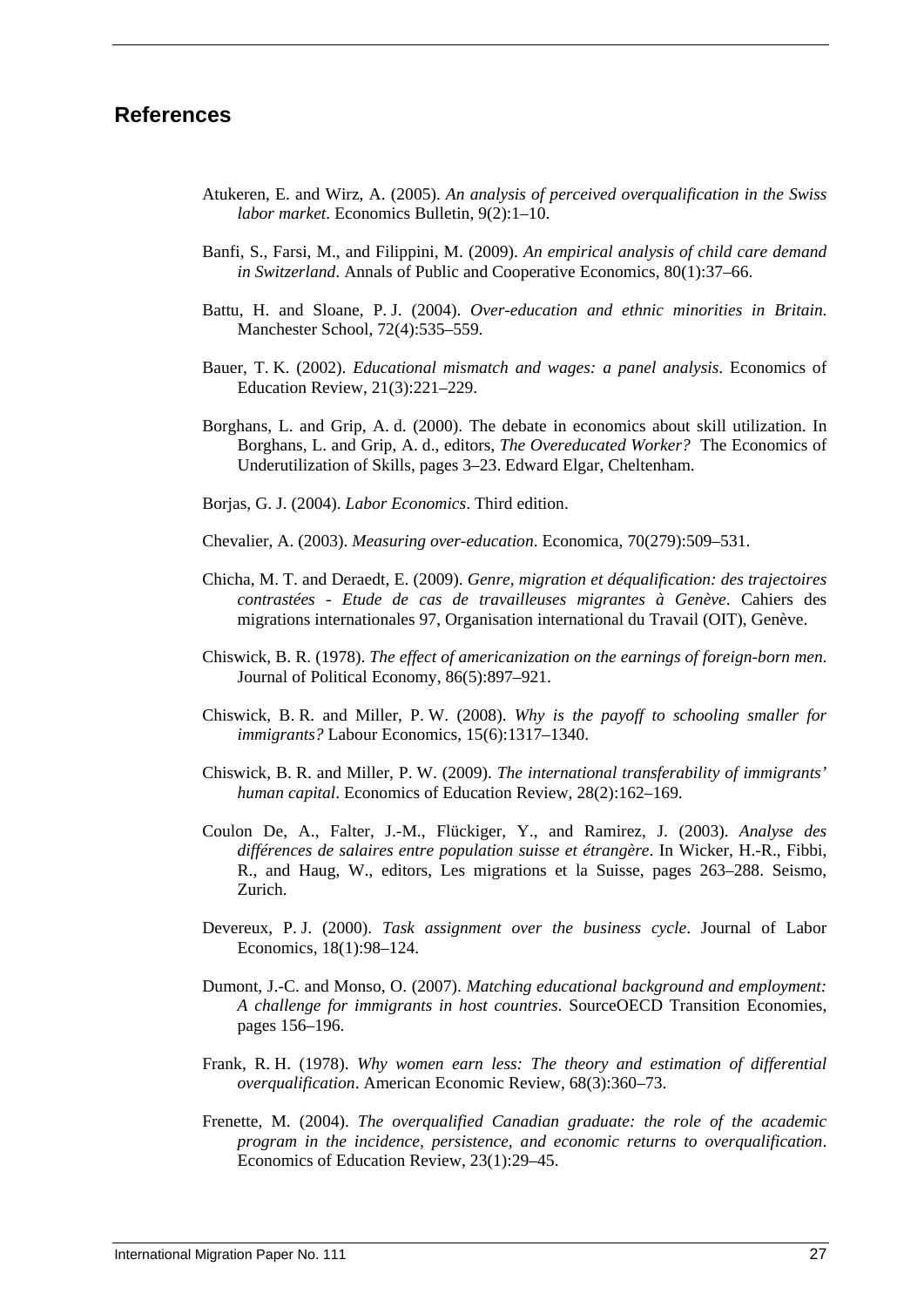- Friedberg, R. M. (2000). *You can't take it with you? immigrant assimilation and the portability of human capital*. Journal of Labor Economics, 18(2):221–251.
- Green, F. and McIntosh, S. (2007). *Is there a genuine under-utilization of skills amongst the over-qualified?* Applied Economics, 39(4):427–439.
- Green, F. and Zhu, Y. (2010). *Overqualification, job dissatisfaction, and increasing dispersion in the returns to graduate education.* Oxford Economic Papers, 62(4):740- 763.
- Gross, D. M. (2006). *Immigration policy and foreign population in Switzerland.* Policy Research Working Paper Series 3853, The World Bank.
- Hartog, J. (2000). *Over-education and earnings: where are we, where should we go?*  Economics of Education Review, 19(2):131–147.
- Huth, P. (2004). *Marché du travail en Suisse salaires élevés et faible réglementation*. Economic Briefing 37, Credit Suisse, Economic & Policy Consulting.
- Kiker, B. F., Santos, M. C., and de Oliveira, M. M. (1997). *Overeducation and undereducation: Evidence for Portugal*. Economics of Education Review, 16(2):111– 125.
- Lindley, J. (2009). *The over-education of UK immigrants and minority ethnic groups: Evidence from the labour force survey*. Economics of Education Review, 28(1):80– 89.
- Mattoo, A., Neagu, I. C., and Özden, C. (2008). *Brain waste? Educated immigrants in the us labor market*. Journal of Development Economics, 87(2):255–269.
- McGuinness, S. (2006). *Overeducation in the labour market*. Journal of Economic Surveys, 20(3):387–418.
- Nielsen, C. (2009). *Immigrant over-education: evidence from Denmark*. Journal of Population Economics, 24(2):499-520.
- Pastor, E. (2002). *Science et technologie en Suisse, bilan de la dernière décennie 1990- 2000/2001*. Office fédéral de la statistique (OFS), Neuchâtel.
- Pecoraro, M. (2005). *Les migrants hautement qualifiés*. In Haug, W. and Wanner, P., editors, *Migrants et marché du travail:* Compétences et insertion professionnelle des personnes d'origine étrangère en Suisse, number 6, pages 71–110. Neuchâtel.
- Pecoraro, M. (2009). *Overeducation and skill requirements: Applying an alternative measure of job-education mismatch*. Mimeo, Department of Economics, Université catholique de Louvain.
- Pecoraro, M. and Fibbi, R. (2010). *Highly skilled migrants in the Swiss labour market. With a special focuson migrants from developments countries*. In Tejada, G. and Bolay, J.-C., editors, Scientific diasporas as development partners. Skilled migrants from Colombia, India and South Africa in Switzerland: empirical evidence and policy responses*.* Chapter 4, pages 179-195. Peter Lang.
- Riaño, Y. and Baghdadi, N. (2007). *Understanding the labour market participation of skilled immigrant women in Switzerland: The interplay of class, ethnicity, and gender*. Journal of International Migration and Integration, 8(2):163–183.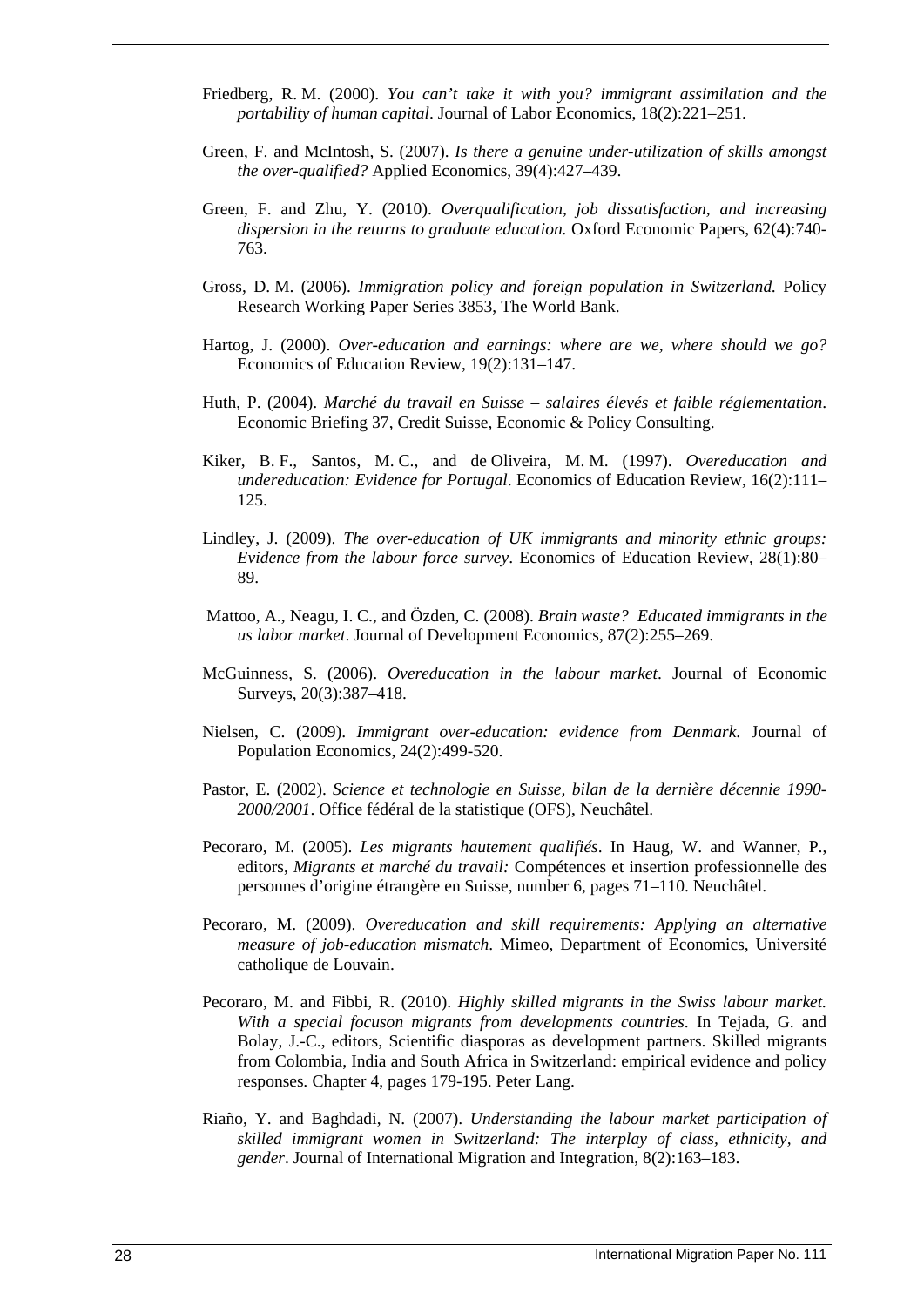- Verdugo, R. R. and Verdugo, N. T. (1989). *The impact of surplus schooling on earnings: Some additional findings.* The Journal of Human Resources, 24(4):629–643.
- Verhaest, D. and Omey, E. (2006). *Measuring the incidence of over- and undereducation*. Quality and Quantity, 40(5):783–803.

Wajda, A. (1992). *LinkPro user's manual, version 1*. Winnipeg, Manitoba.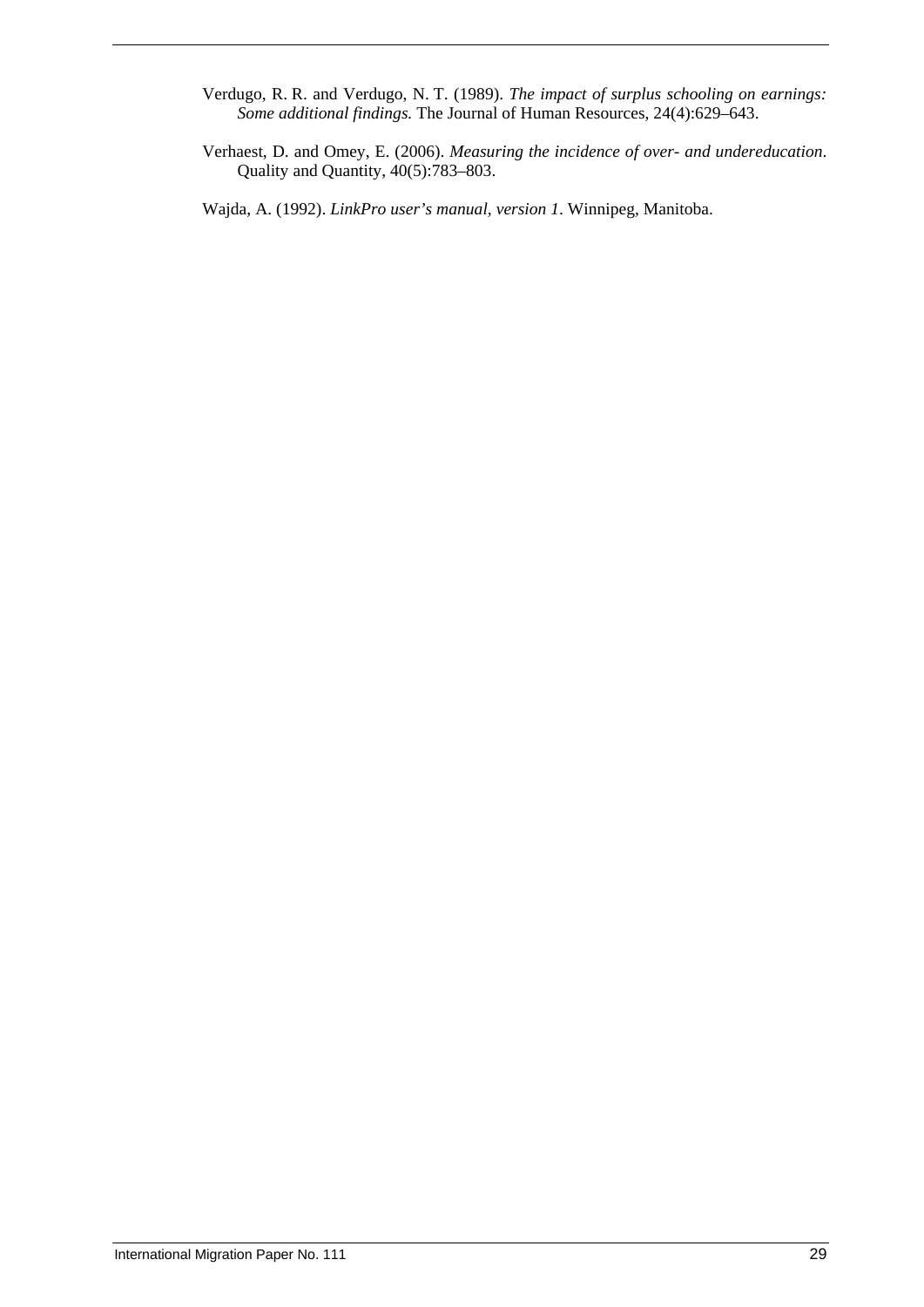## **Appendix**

## **Aggregate level of education in the Swiss censuses**

| 0. No education           |                                                                       |
|---------------------------|-----------------------------------------------------------------------|
| I. Compulsory School      |                                                                       |
| II. Upper secondary level |                                                                       |
|                           | 1. Vocational education (Apprenticeship, Full-time vocational school) |
|                           | 2. Maturity                                                           |
| III. Tertiary level       |                                                                       |
|                           | 1. Vocational high education                                          |
|                           | 2. Technical or vocational school                                     |
|                           | 3. University                                                         |

## **Composition of the final sample**

**Table 8: Distribution of the final sample by nationality and generation (column percentage), permanent resident population** 

|                       | 1990      |         | 2000      |         |  |  |  |  |
|-----------------------|-----------|---------|-----------|---------|--|--|--|--|
|                       | Men       | Women   | Men       | Women   |  |  |  |  |
| Swiss nationals       | 78.2      | 82.8    | 81.2      | 85.1    |  |  |  |  |
| Foreign nationals     |           |         |           |         |  |  |  |  |
| First                 | 19.6      | 15.3    | 15.0      | 11.9    |  |  |  |  |
| Intermediate          | 0.8       | 0.7     | 0.9       | 0.7     |  |  |  |  |
| Second                | 1.3       | 1.1     | 2.9       | 2.3     |  |  |  |  |
| <b>Effectif total</b> | 1.342.889 | 863.170 | 1.082.442 | 801.562 |  |  |  |  |

Source : 1990 & 2000 Swiss censuses, Central register of foreigners (RCE) Note : Swiss nationals also include naturalized foreigners.

## **Country or region of origin groups**

### *EU15/EFTA*

- Germany
- France
- Italy
- Austria
- Spain
- Portugal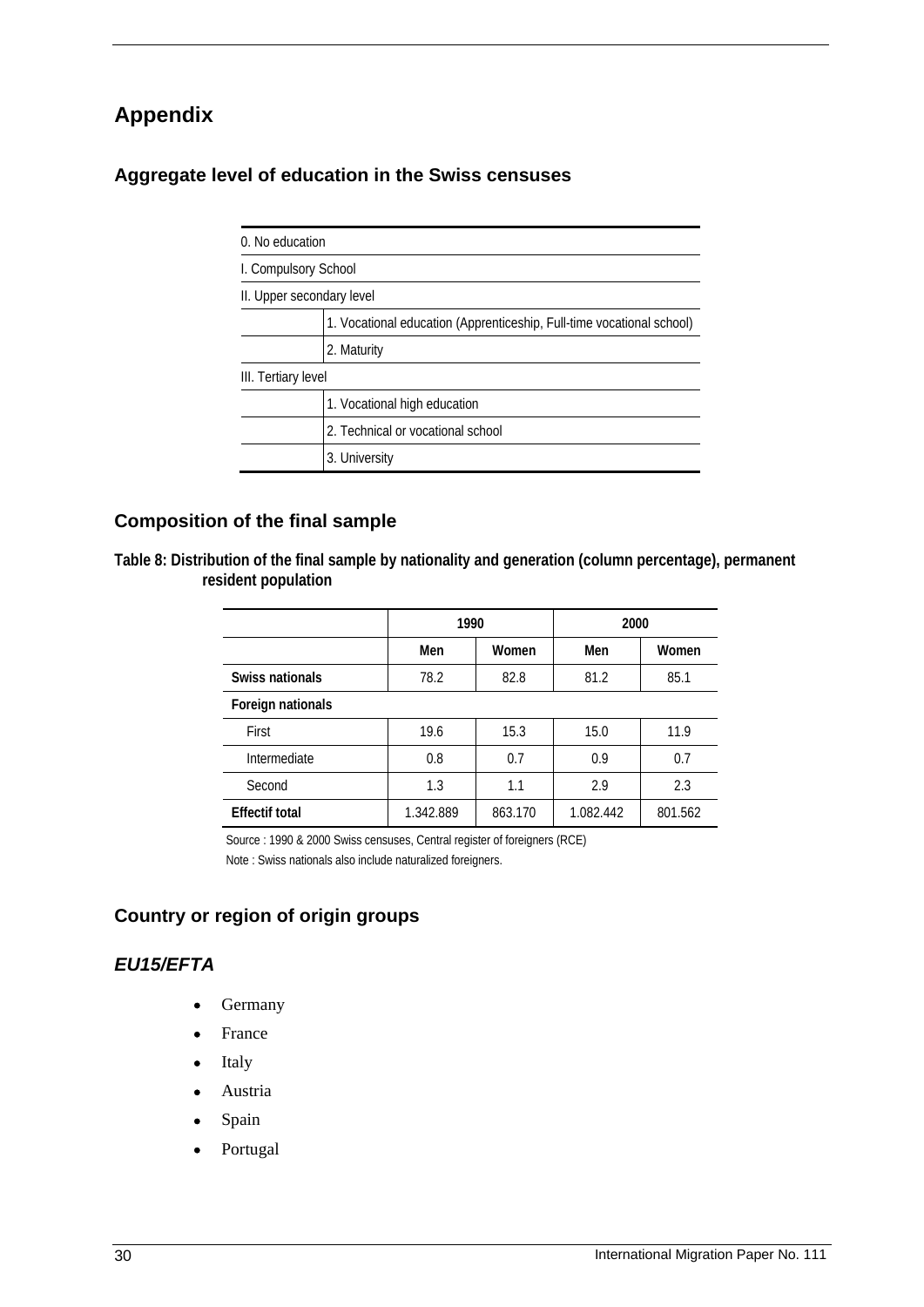### *Other EU15/EFTA*

• Belgium, Denmark, Finland, Greece, United Kingdom, Ireland, Luxembourg, Netherlands, Sweden, Iceland, Liechtenstein, Norway.

### *Ex-Yugoslavia*

• Slovenia, Croatia, Bosnia-Herzegovina, Federal Republic of Yugoslavia (Serbia and Montenegro since 2003), Macedonia.

### *Turkey*

### *Other Europe*

• Malta, Poland, Hungary, Cyprus, Slovakia, Czech Republic, Bulgaria, Romania, Albania, Andorra, Monaco, San Marino, Vatican City.

### *North Africa*

• Algeria, Libya, Morocco, Tunisia, Egypt, Western Sahara.

### *Sub-Saharan Africa*

• Sudan, Benin, Ivory Coast, Gambia, Ghana, Guinea-Bissau, Guinea, Cape Verde, Liberia, Mali, Mauritania, Niger, Nigeria, Burkina Faso, Senegal, Sierra Leone, Togo, Ethiopia, Djibouti, Burundi, Kenya, Comoros, Madagascar, Malawi, Mauritius, Mozambique, Zimbabwe, Rwanda, Zambia, Seychelles, Somalia, Tanzania, Uganda, Eritrea, Equatorial Guinea, Angola, Gabon, Cameroon, Congo-Brazzaville, Congo-Kinshasa, Sao Tome and Principe, Chad, Central African Republic, Botswana, Lesotho, South Africa, Namibia, Swaziland.

### *North America*

• Canada, United States of America.

### *Latin America*

• Argentina, Bolivia, Brazil, Chile, Ecuador, Guyana, Colombia, Paraguay, Peru, Suriname, Uruguay, Venezuela, Costa Rica, El Salvador, Guatemala, Belize, Honduras, Mexico, Nicaragua, Panama, Bahamas, Barbados, Dominican Republic, Haiti, Jamaica, Cuba, Trinidad and Tobago, Dominica, Grenada, Antigua and Barbuda, Saint Lucia, Saint Vincent and the Grenadines, Saint Kitts and Nevis.

### *Asia*

• China, Japan, Taiwan, Mongolia, North Korea, South Korea, Afghanistan, Bhutan, Sri Lanka, India, Iran, Maldives, Nepal, Pakistan, Bangladesh, Brunei, Myanmar, Indonesia, Cambodia, Laos, Malaysia, Philippines, Singapore, Thailand, Vietnam, Bahrain, Iraq, Israel, Yemen, Jordan, Qatar, Kuwait, Lebanon, Oman, United Arab Emirates, Saudi Arabia, Syria, Palestine.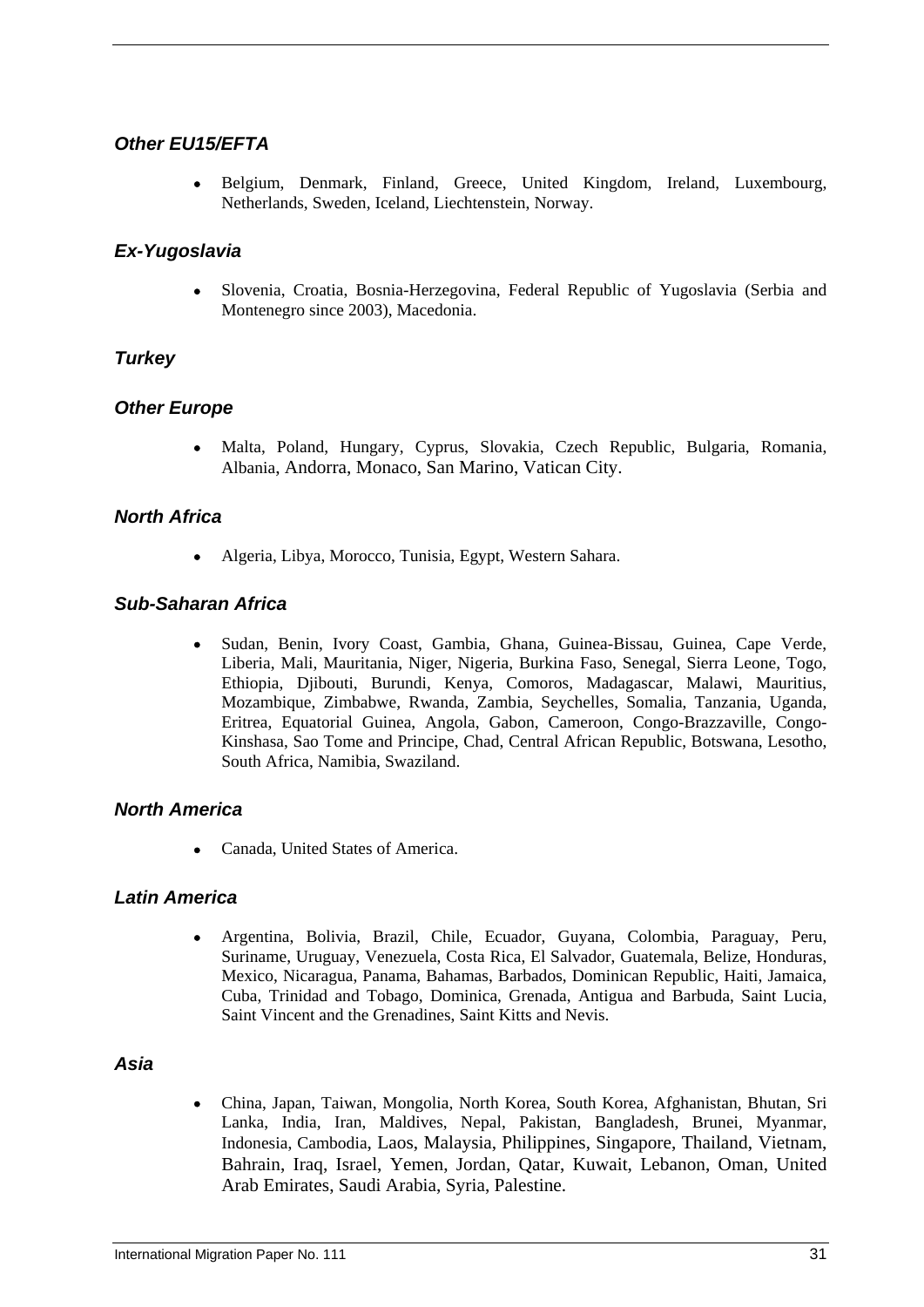## *Ex-USSR*

• Estonia, Latvia, Lithuania, Moldova, Russia, Ukraine, Belarus, Kazakhstan, Kyrgyzstan, Tajikistan, Turkmenistan, Uzbekistan, Armenia, Azerbaijan, Georgia.

### *Oceania/Others*

• Australia, New Zealand, Fiji, Nauru, Vanuatu, Papua New Guinea, Tonga, Samoa, Solomon Islands, Tuvalu, Kiribati, Marshall Islands, Micronesia, Palau, unknown State.

### **Additional descriptive statistics**

**Table 9: Educational attainment by nationality (column percentage), permanent resident population** 

|                                | 1990 |       | 2000 |       |
|--------------------------------|------|-------|------|-------|
|                                | Men  | Women | Men  | Women |
| Swiss nationals                |      |       |      |       |
| No education                   | 0.4  | 0.5   | 0.6  | 0.9   |
| Compulsory School              | 13.1 | 23.7  | 7.8  | 15.9  |
| Vocational education           | 58.2 | 56.9  | 51.6 | 53.0  |
| Maturity                       | 3.0  | 7.9   | 4.9  | 12.4  |
| Vocational high education      | 11.0 | 4.8   | 15.5 | 6.9   |
| Technical or vocational school | 5.5  | 1.5   | 8.5  | 3.7   |
| University                     | 8.8  | 4.6   | 11.2 | 7.1   |
| Foreign nationals              |      |       |      |       |
| No education                   | 4.2  | 6.4   | 5.3  | 6.2   |
| <b>Compulsory School</b>       | 42.4 | 54.1  | 30.7 | 35.3  |
| Vocational education           | 34.0 | 26.2  | 28.8 | 24.6  |
| Maturity                       | 2.4  | 4.0   | 6.9  | 10.7  |
| Vocational high education      | 5.9  | 3.9   | 6.9  | 5.6   |
| Technical or vocational school | 2.6  | 1.0   | 5.7  | 5.0   |
| University                     | 8.4  | 4.5   | 15.7 | 12.6  |

Source : 1990 & 2000 Swiss censuses, Central register of foreigners (RCE)

Note : Swiss nationals also include naturalized foreigners.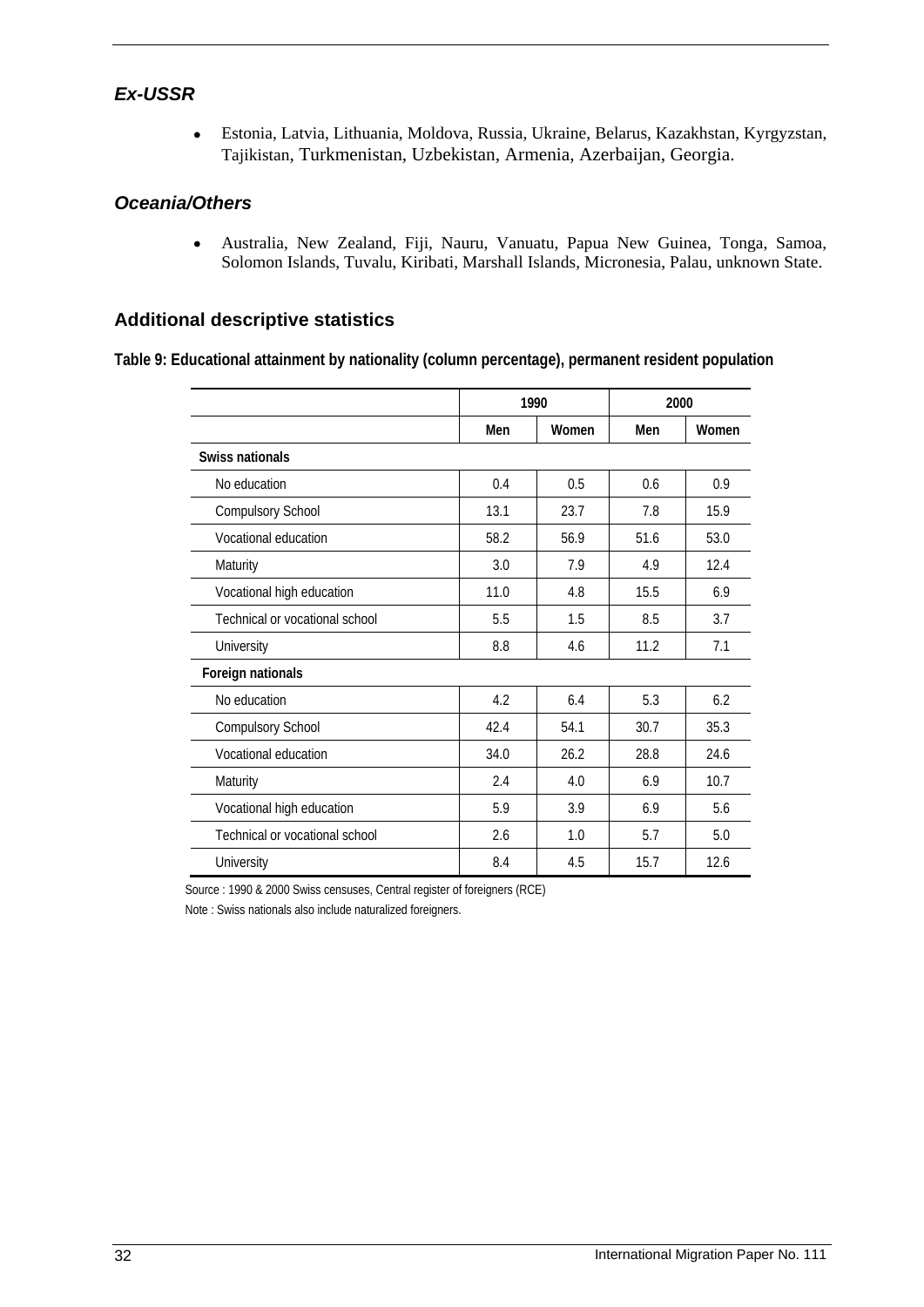|                                |      | 1990  |      | 2000  |
|--------------------------------|------|-------|------|-------|
| Generation                     | Men  | Women | Men  | Women |
| First                          |      |       |      |       |
| No education                   | 4.6  | 7.0   | 6.4  | 7.5   |
| <b>Compulsory School</b>       | 45.0 | 57.1  | 35.0 | 39.0  |
| Vocational education           | 31.1 | 22.3  | 21.5 | 15.9  |
| Maturity                       | 2.4  | 4.1   | 7.4  | 11.6  |
| Vocational high education      | 5.7  | 3.9   | 5.7  | 5.5   |
| Technical or vocational school | 2.5  | 1.0   | 5.9  | 5.6   |
| University                     | 8.8  | 4.7   | 18.2 | 14.9  |
| Intermediate                   |      |       |      |       |
| No education                   | 1.6  | 2.6   | 2.0  | 3.2   |
| <b>Compulsory School</b>       | 25.3 | 42.5  | 22.6 | 33.9  |
| Vocational education           | 56.2 | 46.2  | 52.1 | 46.3  |
| Maturity                       | 2.4  | 2.9   | 4.8  | 6.3   |
| Vocational high education      | 7.0  | 2.6   | 8.2  | 3.9   |
| Technical or vocational school | 2.8  | 0.7   | 3.8  | 2.2   |
| University                     | 4.7  | 2.5   | 6.5  | 4.2   |
| Second                         |      |       |      |       |
| No education                   | 0.7  | 0.7   | 0.9  | 0.9   |
| <b>Compulsory School</b>       | 14.5 | 21.7  | 11.0 | 16.4  |
| Vocational education           | 64.1 | 66.5  | 58.6 | 62.5  |
| Maturity                       | 2.4  | 4.0   | 4.9  | 7.8   |
| Vocational high education      | 9.2  | 3.7   | 12.9 | 6.3   |
| Technical or vocational school | 4.1  | 0.9   | 5.8  | 2.5   |
| University                     | 5.0  | 2.5   | 5.9  | 3.6   |

### **Table 10: Educational attainment by generation (column percentage), permanent foreign resident population**

Source : 1990 & 2000 Swiss censuses, Central register of foreigners (RCE)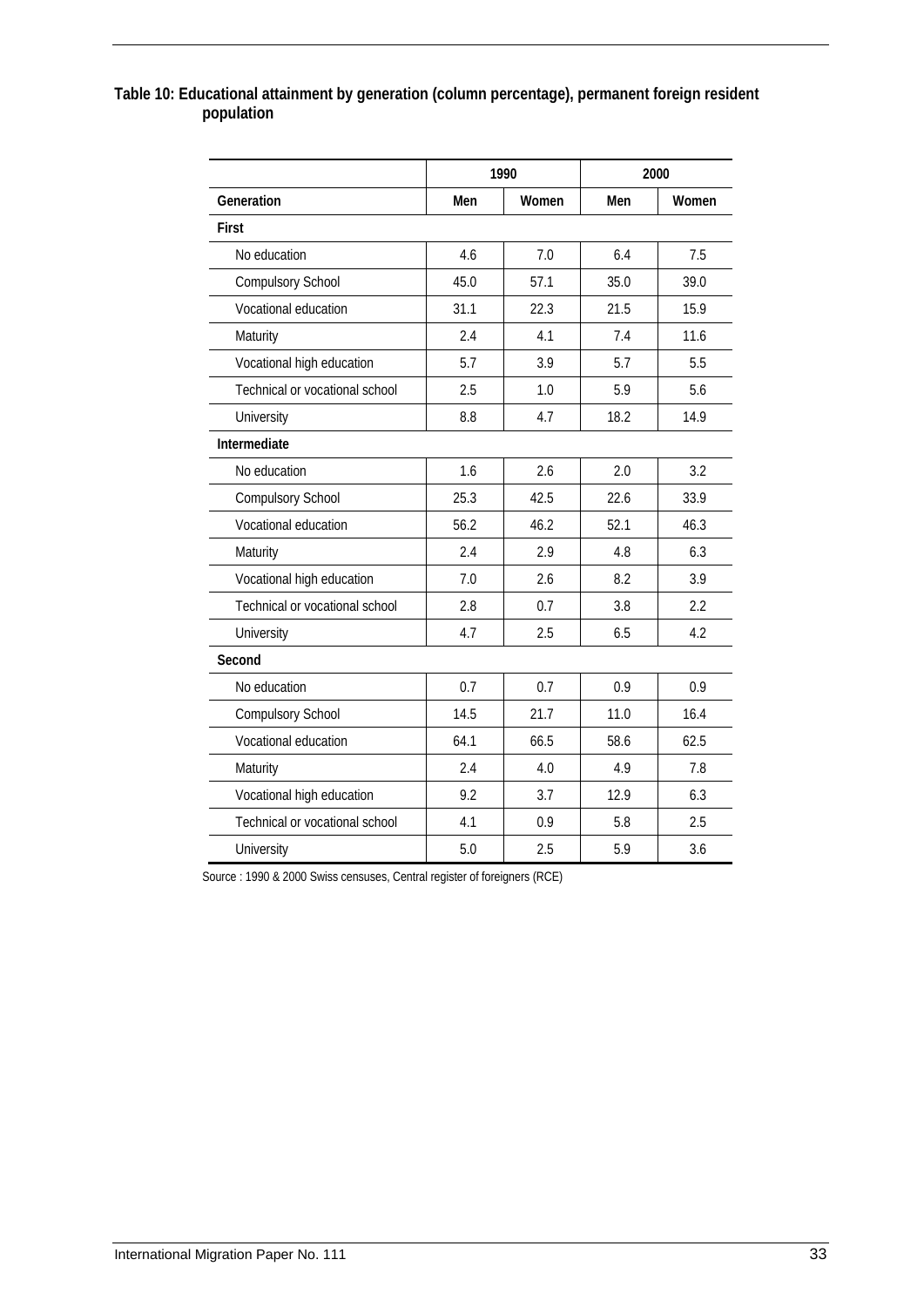|                       | 0   | $\mathsf{l}$ | II1  | II2  | III1 | III2 | III3 |
|-----------------------|-----|--------------|------|------|------|------|------|
| Years since migration |     |              |      |      |      |      |      |
| $0 - 4$               | 3.1 | 45.0         | 25.3 | 3.3  | 5.7  | 2.6  | 15.1 |
| $5-9$                 | 4.4 | 48.8         | 26.4 | 3.1  | 5.3  | 2.1  | 9.9  |
| $10 - 14$             | 4.9 | 46.0         | 28.5 | 2.9  | 5.6  | 2.4  | 9.7  |
| 15-19                 | 6.1 | 47.5         | 30.0 | 2.0  | 5.3  | 2.0  | 7.1  |
| 20-24                 | 5.5 | 42.4         | 36.6 | 1.5  | 5.8  | 2.9  | 5.3  |
| 25-29                 | 5.7 | 43.1         | 39.0 | 1.1  | 5.9  | 2.4  | 2.8  |
| $30 +$                | 3.4 | 36.4         | 47.0 | 1.0  | 6.7  | 2.9  | 2.5  |
| Main language spoken  |     |              |      |      |      |      |      |
| Foreign               | 5.5 | 52.8         | 27.4 | 2.1  | 3.8  | 1.4  | 7.1  |
| Local                 | 2.3 | 25.8         | 40.1 | 3.2  | 10.4 | 5.1  | 13.1 |
| Residence permit      |     |              |      |      |      |      |      |
| C Permit              | 5.1 | 45.8         | 33.2 | 1.9  | 5.6  | 2.3  | 6.0  |
| <b>B</b> Permit       | 3.2 | 43.1         | 25.8 | 3.5  | 5.9  | 2.8  | 15.7 |
| Region of origin      |     |              |      |      |      |      |      |
| Germany               | 0.1 | 4.4          | 46.6 | 2.6  | 15.3 | 9.0  | 22.0 |
| France                | 0.7 | 16.2         | 42.1 | 5.5  | 12.3 | 5.2  | 18.1 |
| Italy                 | 6.0 | 56.3         | 31.0 | 1.0  | 3.3  | 0.5  | 1.8  |
| Austria               | 0.4 | 10.4         | 59.3 | 1.6  | 11.6 | 7.6  | 9.3  |
| Spain                 | 6.2 | 64.3         | 24.4 | 1.5  | 1.9  | 0.4  | 1.4  |
| Portugal              | 6.6 | 72.4         | 16.9 | 1.9  | 1.4  | 0.2  | 0.6  |
| Other EU15/EFTA       | 1.4 | 13.5         | 20.6 | 5.0  | 12.9 | 8.5  | 38.1 |
| Ex-Yugoslavia         | 4.7 | 50.7         | 35.9 | 1.6  | 3.6  | 0.9  | 2.7  |
| Turkey                | 8.8 | 59.7         | 22.2 | 2.9  | 1.6  | 0.7  | 4.0  |
| Other Europe          | 0.3 | 8.6          | 29.6 | 9.5  | 15.5 | 8.1  | 28.5 |
| North Africa          | 3.0 | 28.8         | 30.7 | 7.6  | 9.1  | 3.6  | 17.2 |
| Sub-Saharan Africa    | 2.1 | 30.7         | 23.6 | 10.1 | 7.8  | 3.2  | 22.4 |
| North America         | 0.1 | 8.7          | 8.5  | 4.5  | 8.3  | 3.6  | 66.3 |
| Latin America         | 1.5 | 32.8         | 22.4 | 8.6  | 9.5  | 3.0  | 22.3 |
| Asia/Ex-USSR          | 6.4 | 30.1         | 21.9 | 5.6  | 5.9  | 3.5  | 26.7 |
| Oceania/Others        | 0.3 | 11.8         | 19.7 | 3.4  | 10.0 | 5.2  | 49.6 |

**Table 11: Educational attainment by individual characteristics (row percentage), first-generation immigrant men with a B or C permit in 1990** 

Source : 1990 Swiss censuses, Central register of foreigners (RCE)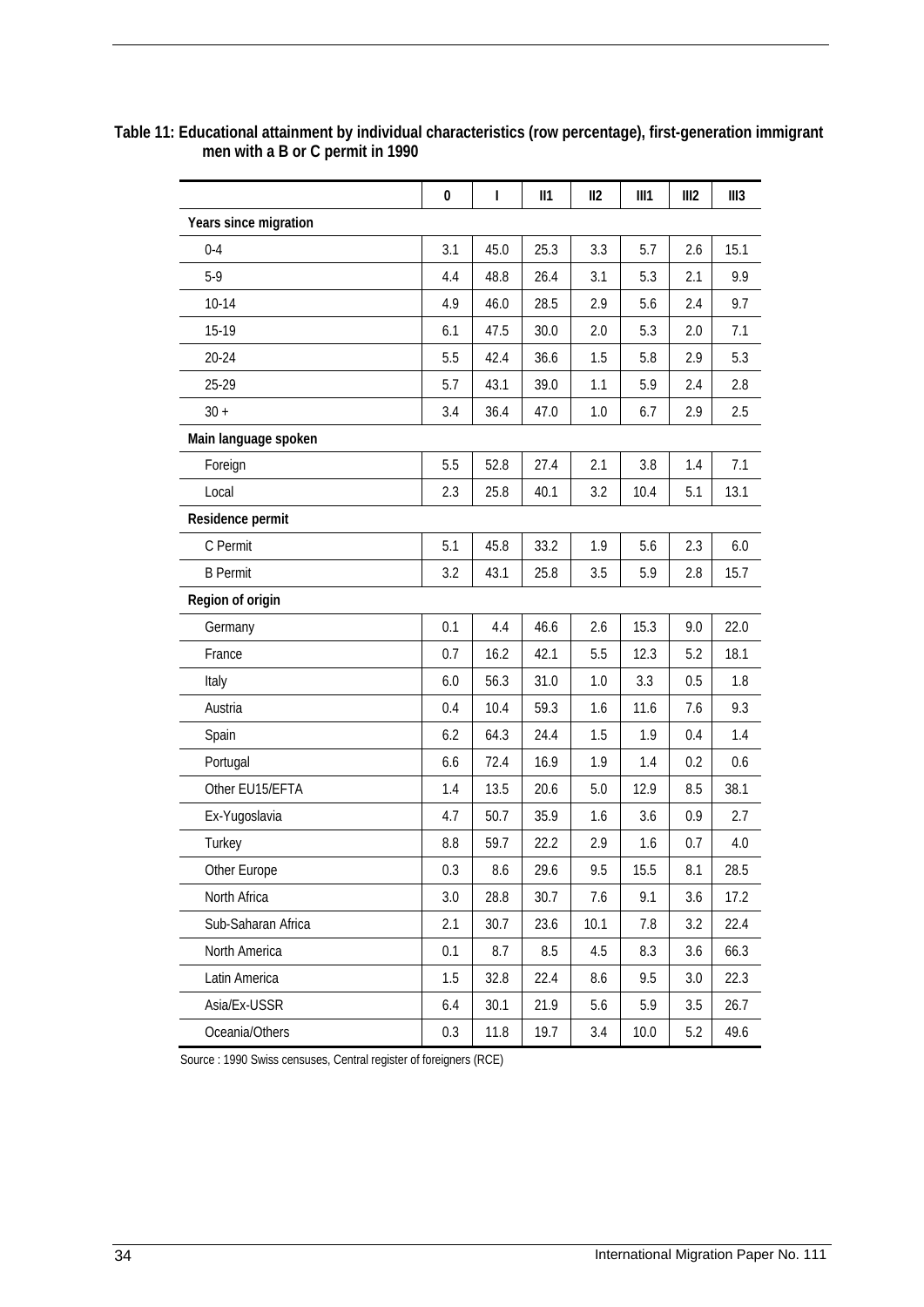|                       | 0       | I    | II1  | II2  | III1 | III2 | III3 |
|-----------------------|---------|------|------|------|------|------|------|
| Years since migration |         |      |      |      |      |      |      |
| $0 - 4$               | 4.5     | 53.5 | 21.8 | 4.9  | 5.7  | 1.4  | 8.3  |
| $5-9$                 | 6.4     | 57.9 | 19.4 | 5.1  | 4.6  | 1.1  | 5.6  |
| $10 - 14$             | 7.8     | 57.1 | 20.5 | 4.6  | 4.0  | 0.9  | 5.2  |
| 15-19                 | 8.5     | 59.7 | 20.5 | 3.7  | 3.2  | 0.8  | 3.6  |
| $20 - 24$             | 8.1     | 56.6 | 25.4 | 3.5  | 2.9  | 0.8  | 2.7  |
| 25-29                 | 8.8     | 58.9 | 25.6 | 2.4  | 2.4  | 0.5  | 1.3  |
| $30 +$                | 5.7     | 59.9 | 28.4 | 2.1  | 2.2  | 0.5  | 1.2  |
| Main language spoken  |         |      |      |      |      |      |      |
| Foreign               | 8.4     | 65.2 | 16.2 | 3.2  | 2.6  | 0.6  | 3.8  |
| Local                 | 3.2     | 35.5 | 38.6 | 6.3  | 7.6  | 2.0  | 6.9  |
| Residence permit      |         |      |      |      |      |      |      |
| C Permit              | 7.8     | 59.8 | 21.7 | 3.7  | 3.1  | 0.7  | 3.2  |
| <b>B</b> Permit       | 4.1     | 47.6 | 24.5 | 5.5  | 6.7  | 1.7  | 9.8  |
| Region of origin      |         |      |      |      |      |      |      |
| Germany               | 0.2     | 11.7 | 55.1 | 5.6  | 12.9 | 3.9  | 10.5 |
| France                | 1.3     | 24.2 | 38.5 | 12.2 | 9.5  | 2.1  | 12.2 |
| Italy                 | 9.8     | 73.3 | 13.2 | 1.8  | 0.7  | 0.2  | 1.0  |
| Austria               | 0.8     | 31.2 | 50.4 | 5.3  | 6.9  | 1.1  | 4.4  |
| Spain                 | 8.4     | 76.2 | 12.0 | 1.8  | 0.6  | 0.2  | 0.7  |
| Portugal              | 8.1     | 79.4 | 8.4  | 2.9  | 0.6  | 0.2  | 0.5  |
| Other EU15/EFTA       | 2.3     | 18.0 | 34.0 | 10.5 | 15.8 | 2.4  | 17.1 |
| Ex-Yugoslavia         | 6.4     | 61.7 | 24.8 | 2.1  | 2.4  | 0.7  | 1.9  |
| Turkey                | 16.0    | 68.7 | 10.9 | 2.2  | 0.6  | 0.2  | 1.3  |
| Other Europe          | 0.6     | 10.7 | 29.2 | 20.7 | 13.0 | 4.2  | 21.7 |
| North Africa          | 5.4     | 38.5 | 31.3 | 5.4  | 4.9  | 1.0  | 13.6 |
| Sub-Saharan Africa    | 4.3     | 38.3 | 32.9 | 9.5  | 5.5  | 1.6  | 7.9  |
| North America         | 0.0     | 7.4  | 17.7 | 6.7  | 16.7 | 1.7  | 49.8 |
| Latin America         | 3.0     | 38.2 | 27.8 | 11.0 | 5.8  | 2.2  | 12.0 |
| Asia/Ex-USSR          | 10.0    | 29.7 | 34.4 | 6.5  | 5.3  | 1.2  | 12.9 |
| Oceania/Others        | $0.0\,$ | 9.2  | 24.8 | 5.5  | 10.1 | 2.8  | 47.7 |

**Table 12: Educational attainment by individual characteristics (row percentage), first-generation immigrant women with a B or C permit in 1990** 

Source : 1990 Swiss censuses, Central register of foreigners (RCE)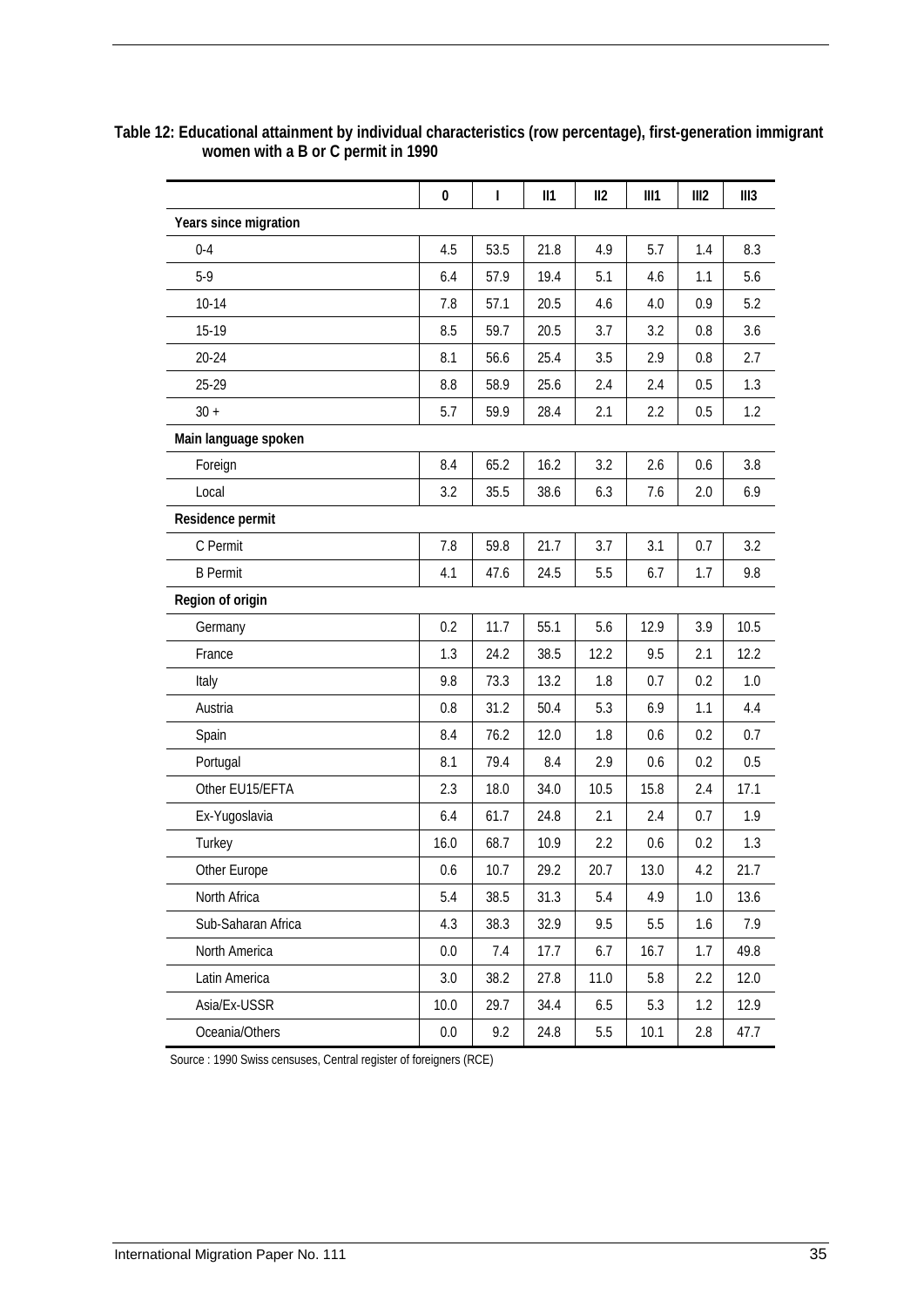|                       | 0    | Т    | $\parallel$ 1 | II2  | III1 | III2 | III3 |
|-----------------------|------|------|---------------|------|------|------|------|
| Years since migration |      |      |               |      |      |      |      |
| $0 - 4$               | 2.6  | 18.7 | 13.1          | 6.8  | 6.3  | 9.8  | 42.7 |
| $5-9$                 | 5.8  | 38.1 | 19.3          | 10.0 | 5.4  | 5.0  | 16.4 |
| $10 - 14$             | 7.4  | 41.4 | 20.1          | 8.7  | 5.1  | 4.7  | 12.8 |
| 15-19                 | 8.1  | 42.3 | 21.1          | 7.3  | 5.1  | 4.6  | 11.6 |
| 20-24                 | 9.2  | 38.6 | 23.9          | 6.2  | 5.5  | 5.0  | 11.6 |
| 25-29                 | 10.5 | 40.5 | 26.1          | 4.8  | 5.1  | 4.4  | 8.5  |
| $30 +$                | 7.5  | 35.8 | 37.7          | 3.5  | 6.9  | 4.9  | 3.7  |
| Main language spoken  |      |      |               |      |      |      |      |
| Foreign               | 8.8  | 43.7 | 18.3          | 6.9  | 3.3  | 3.4  | 15.6 |
| Local                 | 2.9  | 22.4 | 26.1          | 8.1  | 9.2  | 9.5  | 21.8 |
| Residence permit      |      |      |               |      |      |      |      |
| C Permit              | 7.4  | 39.9 | 24.2          | 6.9  | 5.6  | 4.9  | 11.2 |
| <b>B</b> Permit       | 3.8  | 22.8 | 14.9          | 8.7  | 6.0  | 8.3  | 35.7 |
| Region of origin      |      |      |               |      |      |      |      |
| Germany               | 0.2  | 2.3  | 25.6          | 4.9  | 12.8 | 15.0 | 39.3 |
| France                | 1.0  | 9.3  | 30.3          | 9.9  | 10.4 | 10.1 | 29.0 |
| Italy                 | 9.3  | 52.3 | 23.3          | 4.4  | 3.2  | 2.3  | 5.1  |
| Austria               | 0.7  | 7.3  | 49.9          | 3.4  | 12.7 | 10.7 | 15.4 |
| Spain                 | 10.9 | 57.7 | 20.0          | 4.2  | 2.0  | 1.3  | 4.0  |
| Portugal              | 11.9 | 70.7 | 9.9           | 5.2  | 1.0  | 0.5  | 0.7  |
| Other EU15/EFTA       | 1.2  | 7.8  | 10.6          | 6.3  | 8.2  | 13.8 | 52.2 |
| Ex-Yugoslavia         | 8.0  | 41.5 | 26.0          | 13.8 | 4.1  | 2.5  | 4.3  |
| Turkey                | 14.5 | 53.5 | 14.7          | 6.4  | 1.5  | 1.6  | 7.7  |
| Other Europe          | 0.4  | 4.9  | 15.6          | 16.6 | 7.0  | 9.0  | 46.5 |
| North Africa          | 4.1  | 30.5 | 17.9          | 14.5 | 6.3  | 5.2  | 21.6 |
| Sub-Saharan Africa    | 4.4  | 33.6 | 15.5          | 12.2 | 5.2  | 6.0  | 23.2 |
| North America         | 0.3  | 5.6  | 3.7           | 4.2  | 3.5  | 5.5  | 77.3 |
| Latin America         | 3.7  | 29.9 | 14.6          | 13.8 | 4.7  | 5.5  | 27.9 |
| Asia/Ex-USSR          | 9.0  | 34.2 | 11.9          | 7.2  | 3.7  | 4.8  | 29.2 |
| Oceania/Others        | 1.1  | 9.0  | 11.8          | 8.0  | 8.0  | 5.3  | 56.8 |

### **Table 13: Educational attainment by individual characteristics (row percentage), first-generation immigrant men with a B or C permit in 2000**

Source : 2000 Swiss censuses, Central register of foreigners (RCE)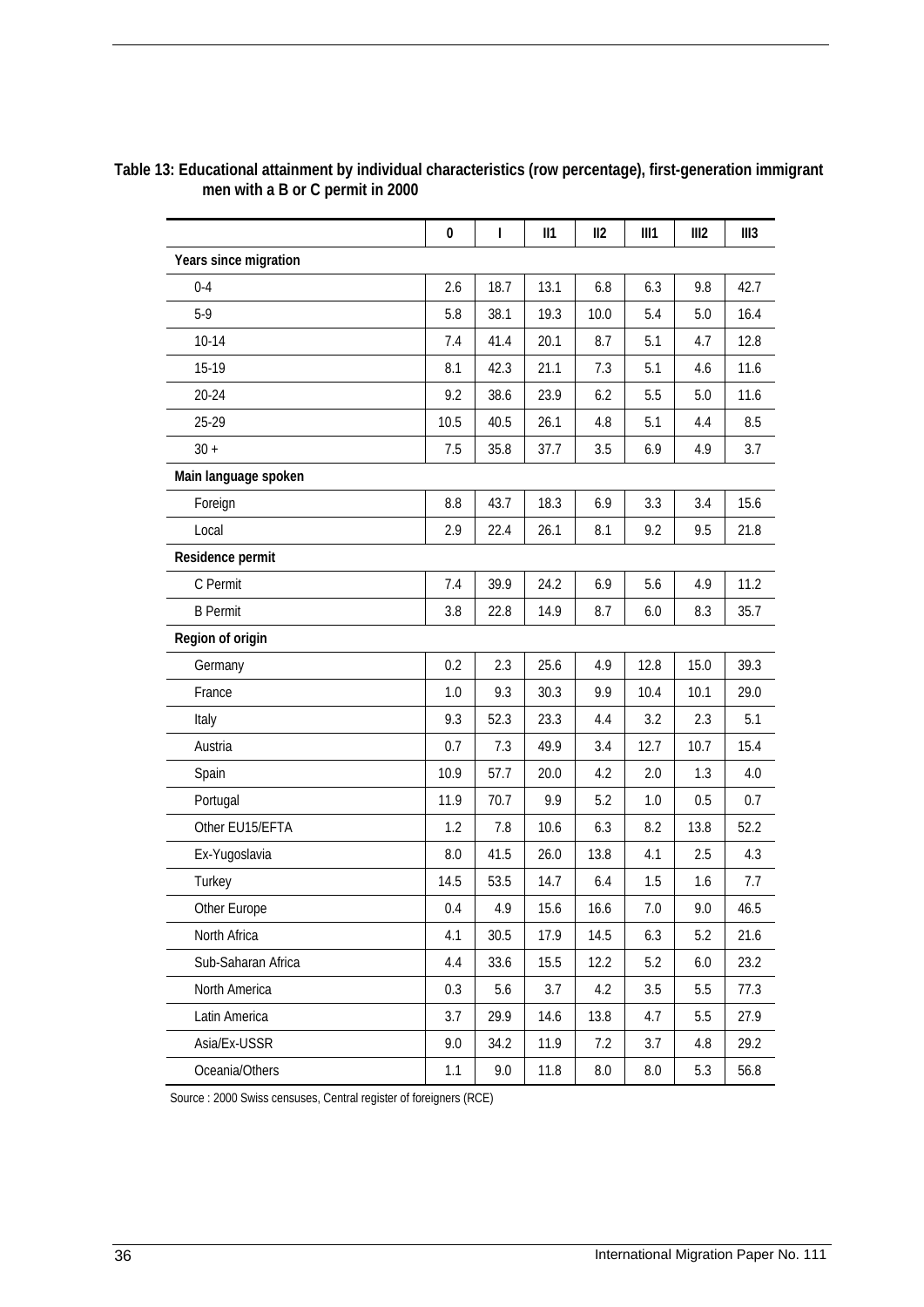|                       | $\pmb{0}$ | I    | 111  | II2  | III1    | III2    | III3 |
|-----------------------|-----------|------|------|------|---------|---------|------|
| Years since migration |           |      |      |      |         |         |      |
| $0 - 4$               | 2.7       | 22.3 | 14.3 | 11.8 | 6.5     | 8.8     | 33.6 |
| $5-9$                 | 5.9       | 40.4 | 15.4 | 13.3 | 5.7     | 5.5     | 13.8 |
| $10-14$               | 7.9       | 43.3 | 15.0 | 13.1 | 5.9     | 5.2     | 9.7  |
| 15-19                 | 9.5       | 45.3 | 14.7 | 11.2 | 5.5     | 5.2     | 8.6  |
| $20 - 24$             | 12.2      | 44.1 | 15.6 | 10.6 | 5.4     | 4.4     | 7.8  |
| 25-29                 | 14.9      | 48.0 | 15.7 | 8.6  | 4.2     | 3.3     | 5.4  |
| $30 +$                | 11.6      | 49.5 | 23.7 | 6.9  | 3.3     | 2.5     | 2.5  |
| Main language spoken  |           |      |      |      |         |         |      |
| Foreign               | 10.5      | 47.7 | 11.3 | 10.3 | 3.1     | 3.4     | 13.8 |
| Local                 | 3.1       | 26.8 | 22.5 | 13.5 | 8.9     | 8.8     | 16.4 |
| Residence permit      |           |      |      |      |         |         |      |
| C permit              | 9.1       | 44.6 | 16.8 | 10.9 | 5.3     | 4.8     | 8.6  |
| <b>B</b> permit       | 4.0       | 27.2 | 14.1 | 13.1 | 6.0     | 7.5     | 28.1 |
| Region of origin      |           |      |      |      |         |         |      |
| Germany               | 0.4       | 5.1  | 31.3 | 11.3 | 13.3    | 12.1    | 26.6 |
| France                | 1.3       | 16.2 | 16.4 | 17.0 | 11.4    | 12.8    | 24.9 |
| Italy                 | 15.0      | 59.8 | 10.4 | 6.2  | 1.5     | 1.9     | 5.2  |
| Austria               | 1.6       | 16.8 | 40.8 | 13.3 | 10.0    | 6.3     | 11.2 |
| Spain                 | 14.0      | 62.7 | 10.6 | 5.5  | 1.1     | 1.2     | 4.9  |
| Portugal              | 11.8      | 73.6 | 5.7  | 6.6  | 0.7     | 0.7     | 0.9  |
| Other EU15/EFTA       | 1.7       | 11.9 | 13.8 | 14.6 | 10.4    | 15.3    | 32.4 |
| Ex-Yugoslavia         | 8.5       | 48.7 | 17.1 | 16.0 | 3.8     | 2.2     | 3.6  |
| Turkey                | 22.1      | 55.5 | 9.6  | 5.2  | 0.6     | 0.7     | 6.4  |
| Other Europe          | 0.4       | 8.1  | 15.1 | 30.6 | $7.5\,$ | $6.4\,$ | 31.9 |
| North Africa          | 6.0       | 43.1 | 15.6 | 14.1 | 2.8     | 3.1     | 15.3 |
| Sub-Saharan Africa    | 6.4       | 47.4 | 15.4 | 12.2 | 4.3     | 3.7     | 10.6 |
| North America         | 0.4       | 4.6  | 3.9  | 7.9  | 4.9     | 8.8     | 69.5 |
| Latin America         | 4.9       | 40.6 | 13.1 | 13.5 | 3.3     | 3.9     | 20.6 |
| Asia/Ex-USSR          | 7.2       | 29.8 | 12.6 | 11.5 | 4.1     | 5.5     | 29.3 |
| Oceania/Others        | 0.8       | 11.3 | 9.2  | 11.3 | 6.7     | 6.7     | 54.0 |

### **Table 14: Educational attainment by individual characteristics (row percentage), first-generation immigrant women with a B or C permit in 2000**

Source : 2000 Swiss censuses, Central register of foreigners (RCE)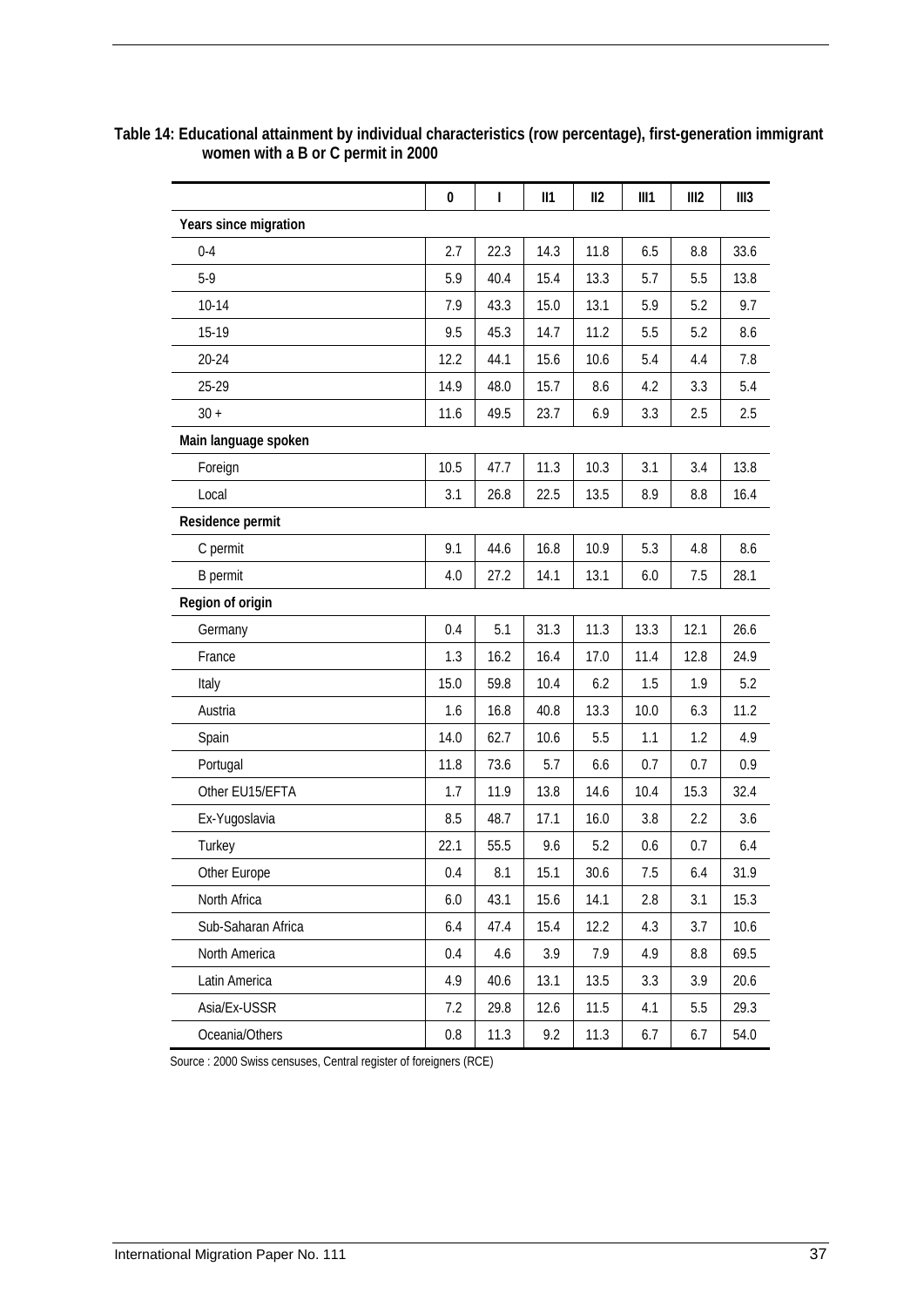|                                                                     |               | 1990           |      | 2000  |
|---------------------------------------------------------------------|---------------|----------------|------|-------|
| 2-digit ISCO code                                                   | Men           | Women          | Men  | Women |
| Legislators, senior officials and managers                          |               |                |      |       |
| 10. Not elsewhere classified                                        | $\frac{1}{2}$ | $\overline{a}$ | 2.0  | 0.9   |
| 11. Legislators and senior officials                                | 0.1           | 0.1            | 0.1  | 0.1   |
| 12. Corporate managers                                              | 6.8           | 1.8            | 7.8  | 3.2   |
| 13. General managers                                                | 0.0           | 0.0            | 2.3  | 1.3   |
| Professionals                                                       |               |                |      |       |
| 21. Physical, mathematical and engineering science<br>professionals | 3.8           | 0.8            | 6.4  | 1.9   |
| 22. Life science and health professionals                           | 0.6           | 0.5            | 1.0  | 1.5   |
| 23. Teaching professionals                                          | 1.2           | 1.5            | 1.8  | 2.8   |
| 24. Other professionals                                             | 1.7           | 1.3            | 3.4  | 3.7   |
| Technicians and associate professionals                             |               |                |      |       |
| 30. Not elsewhere classified                                        | ÷             | $\blacksquare$ | 0.0  | 0.0   |
| 31. Physical and engineering science associate professionals        | 3.3           | 2.3            | 3.5  | 2.2   |
| 32. Life science and health associate professionals                 | 1.1           | 7.5            | 1.9  | 10.2  |
| 33. Teaching associate professionals                                | 0.4           | 0.9            | 0.6  | 1.8   |
| 34. Other associate professionals                                   | 3.2           | 2.2            | 4.3  | 4.7   |
| <b>Clerks</b>                                                       |               |                |      |       |
| 40. Not elsewhere classified                                        |               |                | 0.1  | 0.0   |
| 41. Office clerks                                                   | 4.8           | 6.4            | 5.9  | 7.6   |
| 42. Customer service clerks                                         | 0.6           | 1.6            | 0.8  | 2.3   |
| Service workers and shop and market sales workers                   |               |                |      |       |
| 51. Personal and protective services workers                        | 5.5           | 15.1           | 9.2  | 21.5  |
| 52. Models, salespersons and demonstrators                          | 1.2           | 4.5            | 1.6  | 6.2   |
| Skilled agricultural and fishery workers                            |               |                |      |       |
| 61. Market-oriented skilled agricultural and fishery workers        | 1.2           | 0.2            | 1.6  | 0.4   |
| Craft and related trades workers                                    |               |                |      |       |
| 70. Not elsewhere classified                                        |               |                | 0.1  | 0.0   |
| 71. Extraction and building trades workers                          | 15.8          | 0.3            | 13.5 | 0.2   |
| 72. Metal, machinery and related trades workers                     | 10.4          | 2.0            | 9.0  | 1.3   |
| 73. Precision, handicraft, printing and related trades workers      | 1.3           | 0.8            | 1.3  | 1.2   |
| 74. Other craft and related trades workers                          | 3.4           | 4.5            | 3.1  | 2.9   |
| Plant and machine operators and assemblers                          |               |                |      |       |
| 80. Not elsewhere classified                                        | ÷,            | $\blacksquare$ | 2.3  | 0.4   |
| 81. Stationary-plant and related operators                          | 0.6           | 0.1            | 1.0  | 0.1   |
| 82. Machine operators and assemblers                                | 5.7           | 4.2            | 3.8  | 2.8   |
| 83. Drivers and mobile-plant operators                              | 4.7           | 0.1            | 5.2  | 0.1   |

## **Table 15: Distribution of first-generation immigrants across occupational groups (column percentage)**